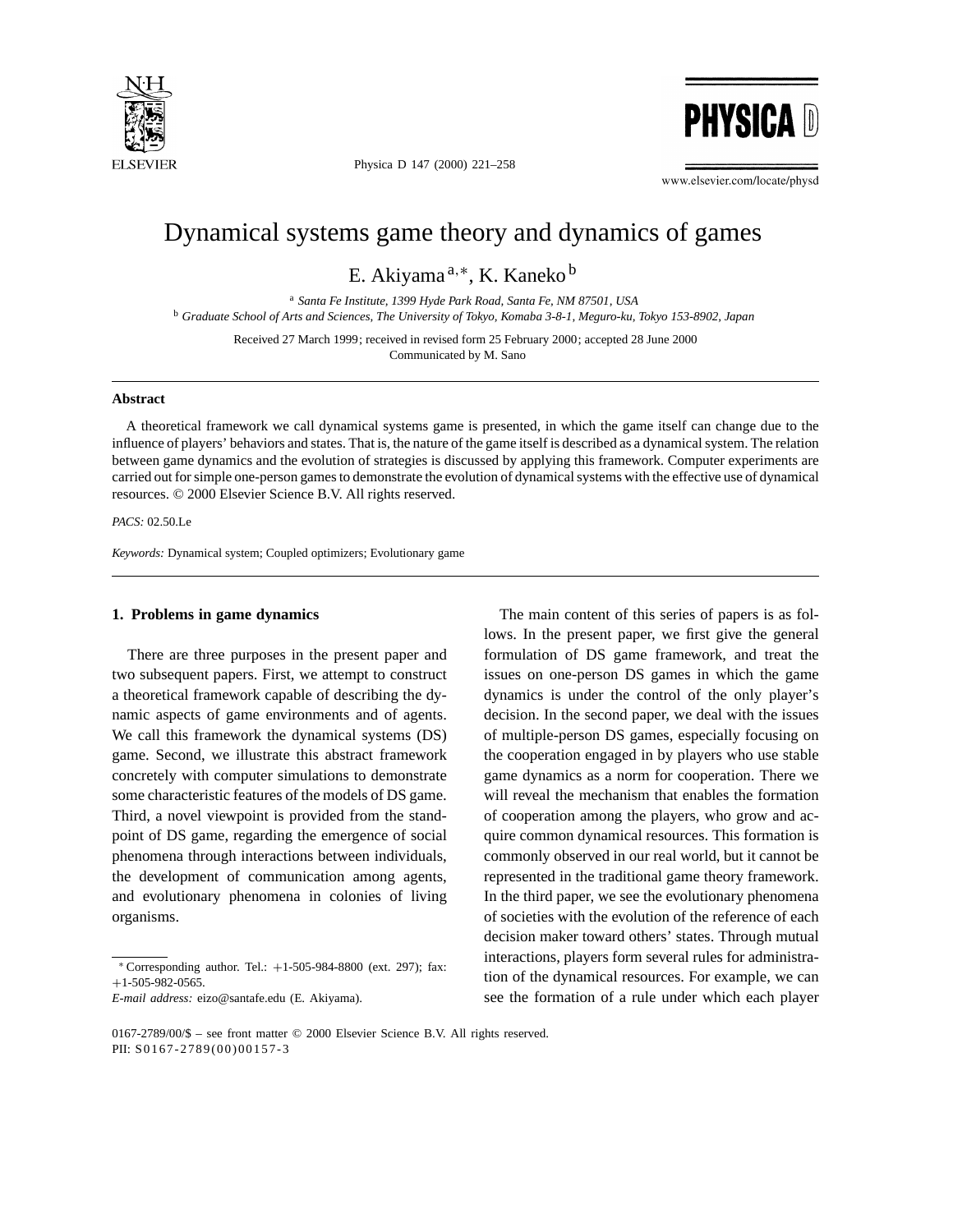is allotted a certain resource to manage and does not rob others of their resources (private resource). As another example, rules for the joint administration of common resources are often constructed. Such rules adopted by players change with the evolution of strategies regarding the reference to others' states.

### *1.1. Discussion of fundamental problems*

If two or more decision makers trying to obtain optimum results interact with each other, the result for each one will depend in general not merely upon his own actions but on those of the others as well. In the theory of games, von Neumann and Morgenstern [12] had insight into the fact that this problem is not an ordinal maximum problem and that the formalization of this type of problem should take the form of matrix. They succeeded in characterizing the problem as one in which every individual "can determine the variables which describe his own actions but not those of the others", while, in addition, "those alien variables cannot, from his point of view, be described by statistical assumptions" [12].

However, game theory is not congenial to problems involving dynamical phenomena involving multiple decision makers due to the static nature of the matrix employed in conventional game theory. There are mainly two issues that we would like to consider here. The first one regards the effect that a player's actions can have on the game environment. The actions selected by any one player will certainly have an effect on the actions of others. In reality, however, it is also possible that a player's actions can affect the actual game environment itself. Through this influence, the actual game in which the player is involved can also change. Then, through such changes in the game environment, the payoffs for a player's actions may also be changed.

In addition to questions involving the effect of a player's action on the game environment, we wish to consider the issue of the connection between a player's payoff function and that player's state. (We use the word "state" here to mean any general internal properties of a player that may change, the actual condition of the player or the internal model of the outside

world that the player has.) For example, consider a player participating in a contest repeatedly with the same opponents in a game environment that does not change with time. In this case, will the utility of the player's possible actions always continue to be the same? Won't the player's assessment of his possible actions vary in accordance with changes in his internal state?

Further, we would like to touch here upon the fundamental viewpoint of traditional game theory with regard to the above-mentioned situation. In traditional game theory, such a situation is sometimes represented by one (large) game. That is, from the present into the future, all possible actions of all players at all points in time are taken into account. Thus all possible bifurcation patterns of the game are derived with this situation as a whole depicted as one huge game tree. In this way, we can project the course of time into a static game and analyze its solution in the form of a game-tree or a game matrix. Strategy here means the action plan for all points in time, and the analysis of a rational solution for a game is possible only when we know all the possibilities about all players' actions from the past to the future. However, there arises an important question here: Do we always make our decisions in this way? Moreover, is it even possible for us to make such a decision in the first place?

These types of problems were first considered by Rapoport [15] and Rashevsky [16]. Later, Rössler [18] considered them using an abstract model of multiply linked coupled autonomous optimizers. These have recently been developed by Ikegami and Taiji [8,22]. Let us examine the above questions in more detail in relation to game theoretical research on evolutionary systems.

### *1.2. Static games and dynamical systems games*

Any interaction with multiple decision making agents (players) that have different interests is called a game. Basically, game theory investigates the criteria for all the players' rational behavior. In this context, one of the most important goals these days is to use Nash's concept of equilibria to carry out equilibrium analysis. Such analysis of the equilibria of games has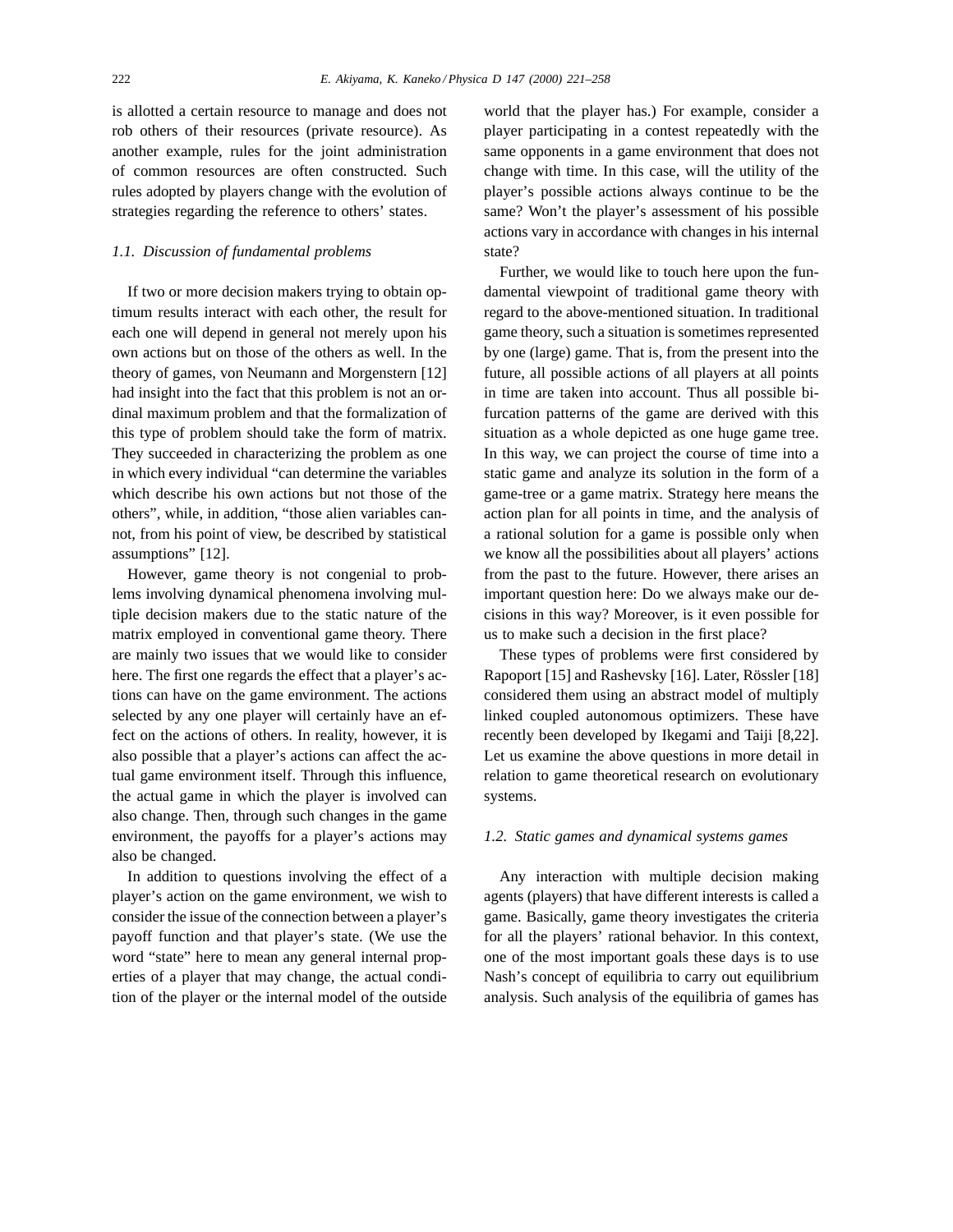produced considerable results to date, especially for non-cooperative games. Theories developed for this class of games have also been extended to produce further results in the analysis of cooperative games.

It is unquestionable that this kind of equilibrium analysis is extremely effective, and that it is indispensable as a basic theoretical technique. However, when we think of real-life groups of living organisms or of social phenomena, it seems that there are examples where other approaches would be more effective. In particular, dynamic change rather than equilibrium is inherent in a large number of situations. For instance, in the real world it is not unusual that communications and mutual interactions between individuals, as well as the prevailing social structures, continually change so that a final equilibrium condition is never reached. It is not appropriate to treat such phenomena as a simple transition towards a theoretical equilibrium condition (i.e., viewing them as evolutionary learning processes), since the incomplete computation power available to individual agents will always result in some irrational decisions being made. To give a simple example, a viewpoint distinct from equilibrium analysis is clearly important for understanding the nature of the so-called open-ended evolution.

In the past, evolutionary game theory [10] has offered various verifiable hypotheses and explanations about the nature of social and ecological evolution. This type of analysis has suggested many important theories about the nature of learning, imitation, and cultural/hereditary inheritance. In more recent years, computer simulation of evolutionary process has been adopted in the study called *artificial life*. In this type of research, the general process of evolution is treated as a game. Games are played by using decision making programs representing players. The objective of such research is to understand the general process of evolution through computer experiments.

Now, in these studies on evolutionary systems, the adopted games do not change over time, by definition. In other words, the evaluation functions of the players in the games remain constant. Examples are one-shot games, like the Hawk–Dove game, and also games like the iterated prisoner's dilemma in which the same game is iterated many times. Because the games themselves in this case are static in nature, it could even be said that one of the main reasons for the success of these studies is the "static" representation of the games. For convenience, in this paper, let us refer to this form of game representation as the static game representation.

Certainly, if we think of social phenomena in the real world, there are many examples that can be investigated very effectively within the framework provided by static game representation. However, on the other hand, examples of phenomena that cannot be completely analyzed in this framework also exist. This is because the game environment of the real world that we actually live in is not fixed, and changes with every action that is carried within a strategy or any change in the value judgment system used by a player.

In real-life games, the mutual interactions between the game environment and the players can have a large effect. For example, in systems that model real-life ecosystems, the use of a given strategy by a particular individual may cause changes in the outside environment and in the game's payoff matrix itself. Further, the local payoff matrix between two individuals may change depending on the strategy chosen by any one of possible third parties.

Moreover, in real-world games, the utility attached by a player to a certain strategy may change according to the player's current state. To give just a simple example, the action of eating a banana growing on a tree has quite different utilities depending on the player's current state of hunger. This becomes more complicated when we also take into account the way that the player views the condition of the banana and the way that the player views the states of the other players nearby. Here, the way that the player views the situation can completely change the utility of the possible actions. Even for bananas of the same size, thoughts such as "this banana can still grow larger", or "this banana has probably stopped growing", or "now that it's this big, the other people nearby will take it soon", will by themselves alter the utility of the action "eating bananas". At this point, let us discuss in more detail the nature of the possible mutual interactions between strategies and the game environment. Static games mainly involve the strategies of single players,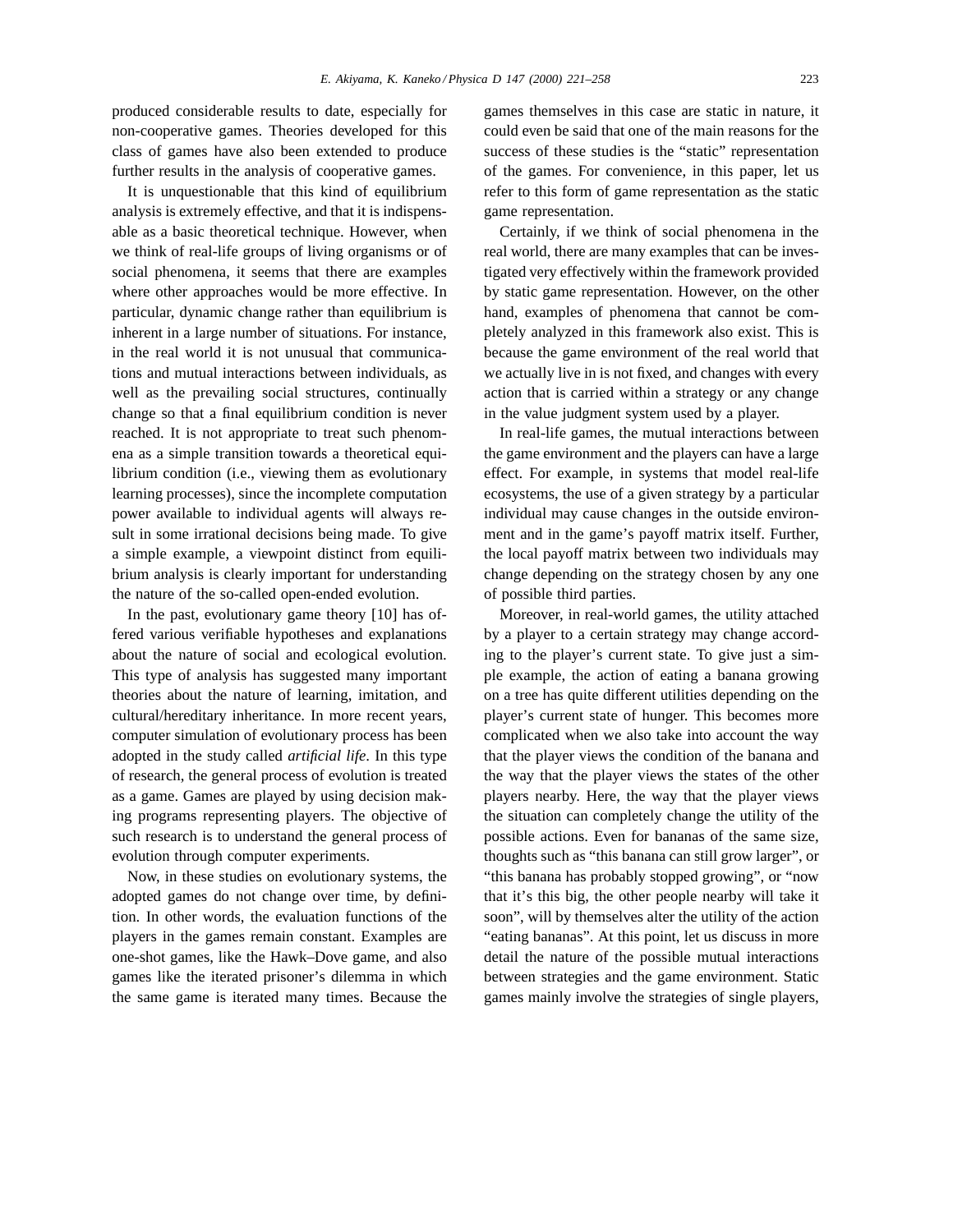or of groups of players (in situations such as cooperation, treachery, conspiracy or co-evolution) with respect to a fixed game definition that persists until the game is over. Such games do not lend themselves to answering questions such as "What effect do the game dynamics have on the evolution of strategies?". For example, the game environment may be oscillatory or even chaotic, and the evolution of strategies in these circumstances will be very different. Of course, it is also very difficult to use static games to naturally treat the complementary problem of how a player's actions can produce game dynamics. For example, if a player lives by producing and consuming resources in the environment, one cannot determine using a static game description what strategies one should adopt in order to make the dynamics of such environments productive or to keep them stable.

The most clear and simple example illustrating how a player's actions can change a game itself is that of delay effects [19]. In the real world that we inhabit, our rationality cannot be so perfect as that game theory requires. In fact, for games that continue from the past into the future, we can identify the following prerequisites for a player to make rational decisions.

- 1. Perfect knowledge on the rules of the game.
- 2. The ability to enumerate all the possible actions, one of which the player may choose at a given point in time.
- 3. The ability to identify all the possible situations that these actions would generate at the next point in time.
- 4. The ability to construct a complete representation of the game from the past to the future as a branching diagram (e.g., represented in the extensive form).
- 5. The ability to completely analyze this (typically) huge game tree and derive an equilibrium.

For even very small games, meeting these prerequisites is impossible in practice. (See the discussion of bounded rationality [2,21] that we touch on briefly later.) Even for the game of chess, where constructing the optimal process of inference is the main strategic goal, it is impossible to practically carry out decision making in the above manner. (Or, if it were possible, the result of the contest would be known from the beginning, so that there would be no meaning in playing the game [23].)

In real-world games, players make decisions on the basis of conclusions obtained by examining as large a local game as they can practically handle. However, in a game that can change over time, the action that appears optimal in the current environment may not be optimal when the game is viewed from a long-term perspective. For example, by applying restraint at the current point of the game, it is possible to influence the game environment of the distant future so that it offers very rich payoffs. In this way, the present decision of a player can have an effect on the future game environment; this is what we call the "delay effect". Clearly, static game models cannot treat systems with such properties. There is a fundamental difference between the two strategies "cooperate if the opponent cooperated last time, otherwise aim for a high payoff" and "acquire a high payoff by forcing the game itself to change".

We introduce the model what we call dynamical systems game model to handle the types of situations discussed above. The most straightforward description of this model is that it represents a game as a dynamical system in which the state of the game environment, the states of all the players, and the players' possible actions vary in time, and all of them are described by dynamical variables.

# **2. General description of the dynamical systems game model**

In this section, we demonstrate the basic concept of the DS game model and give a formulation of it. First, let us consider a model game.

### *2.1. An example of a dynamical systems game*

*The lumberjacks' dilemma (LD) game*. There is a wooded hill where several lumberjacks live. The lumberjacks cut trees for a living. They can maximize their collective profit if they cooperate by waiting until the trees are fully grown before felling them, and sharing the profits. However, the lumberjack who fells a given tree earlier than the others takes the entire profit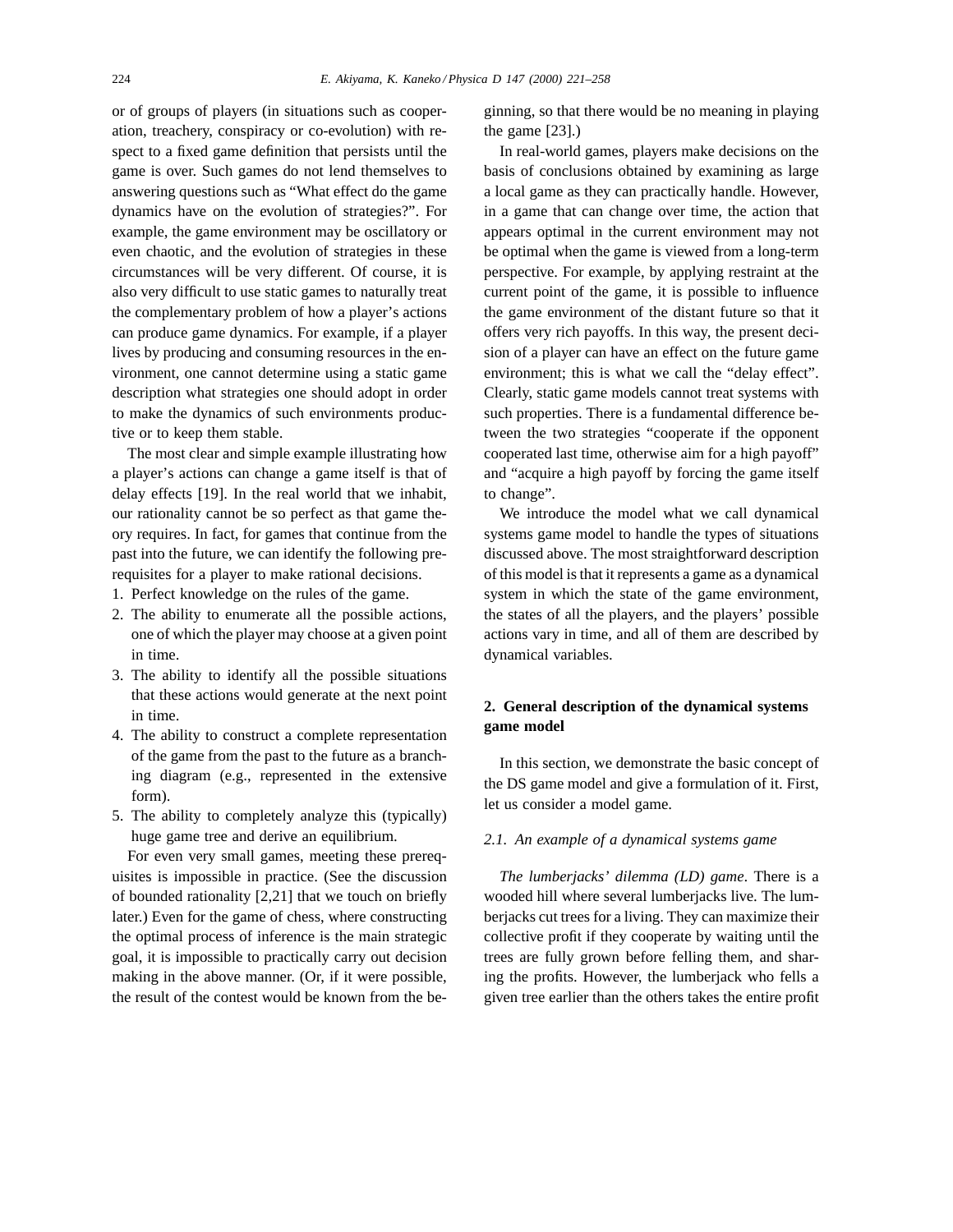for that tree. Thus each lumberjack can maximize his personal profit by cutting trees earlier. If all the lumberjacks do this, however, the hill will go bare, and there will eventually be no profit. These circumstances inevitably bring about a dilemma.

This LD game can be categorized as representing the social dilemma that arises in connection with the problem of forming and maintaining cooperation in a society, which is often represented by the classical story "the tragedy of the commons" presented by Hardin [7]. Its structure is logically similar to that of the prisoners' dilemma model if considered at the level of a static game. In other words, it can be represented in the form of an  $n$ -person version prisoners' dilemma if we project it onto static games.

Here we note several important differences in modeling social dilemma between the lumberjack's dilemma and the n-person prisoners' dilemma. The dynamics of the sizes of trees should be expressed explicitly in the lumberjacks' dilemma. The yield of a given tree, and thus the lumberjacks' profit, differs according to the time when the tree is felled. The profits have a continuous distribution, because the possible yield of a tree has continuously varying value. Thus the lumberjacks' actions cannot be definitely labeled as "cooperation" or "betrayal". Furthermore, a lumberjack's decision today can affect the future game environment through the growth of a tree.

### *2.2. The concept of dynamical systems games*

In a DS game, players live in a certain game environment and always have several possible actions they can take. The game dynamics, g, is composed of the following three system defining rules:

- 1. The states of the players' surroundings (which we call the "game environment"),  $x$ , and the states of all the players, y, change according to a natural law.
- 2. Players make decisions according to their own decision making mechanisms,  $f$ , by referring to both the states of the players' surroundings and of all the players (including oneself).
- 3. Change in the game environment and players' actions affect the states of the players.

Players repeatedly carry out actions, and in the process, the system evolves according to these general rules. Using the formulation described by these rules, instead of that based on algebraic payoff matrices, DS game model can explicitly describe not only game-like interactions but also the dynamics observed in the game environment and among the players. The total game dynamics is described by the map, g, and the players' decision making,  $f$ , is embedded into  $g$ . The dynamics is expressed either in discrete time fashion, as iterated mappings or in continuous time fashion, by differential equations.

In the DS game, a player's reasoning capacity is inevitably limited. As stated in Section 1.2, players in the DS game can neither examine all possible developments in a game as a huge branching diagram nor compute an equilibrium from this huge diagram before taking action. By representing the chain of causal relationships as one huge game, analysis of traditional game theory from a static viewpoint is made possible. On the other hand, computation of such branching diagrams is impossible in the DS game, since all the states are represented by continuous variables, and the nonlinear dynamics of players' states and the environment are mutually influenced.

At each time step, a game in the sense of classical game theory is realized, to some degree, where players decide their actions within the game at that instant. In other words, each player's profit for all possible actions of all players can be determined at every point in time. Thus every player has a kind of payoff function at every move. However, this payoff function varies with time, and its change depends on the players' actions. Our DS game allows for dynamical changes of games themselves in this sense, where this change and players' actions are inseparable.

#### *2.3. Components of the dynamical systems game*

The basic components of the DS game world are the set of players,  $N = \{1, 2, ..., n\}$ , and the game environment,  $E$  (Table 1). The set N is composed of *n* players, also called decision makers, and  $\overline{E}$  is composed of quantifiers that can change according to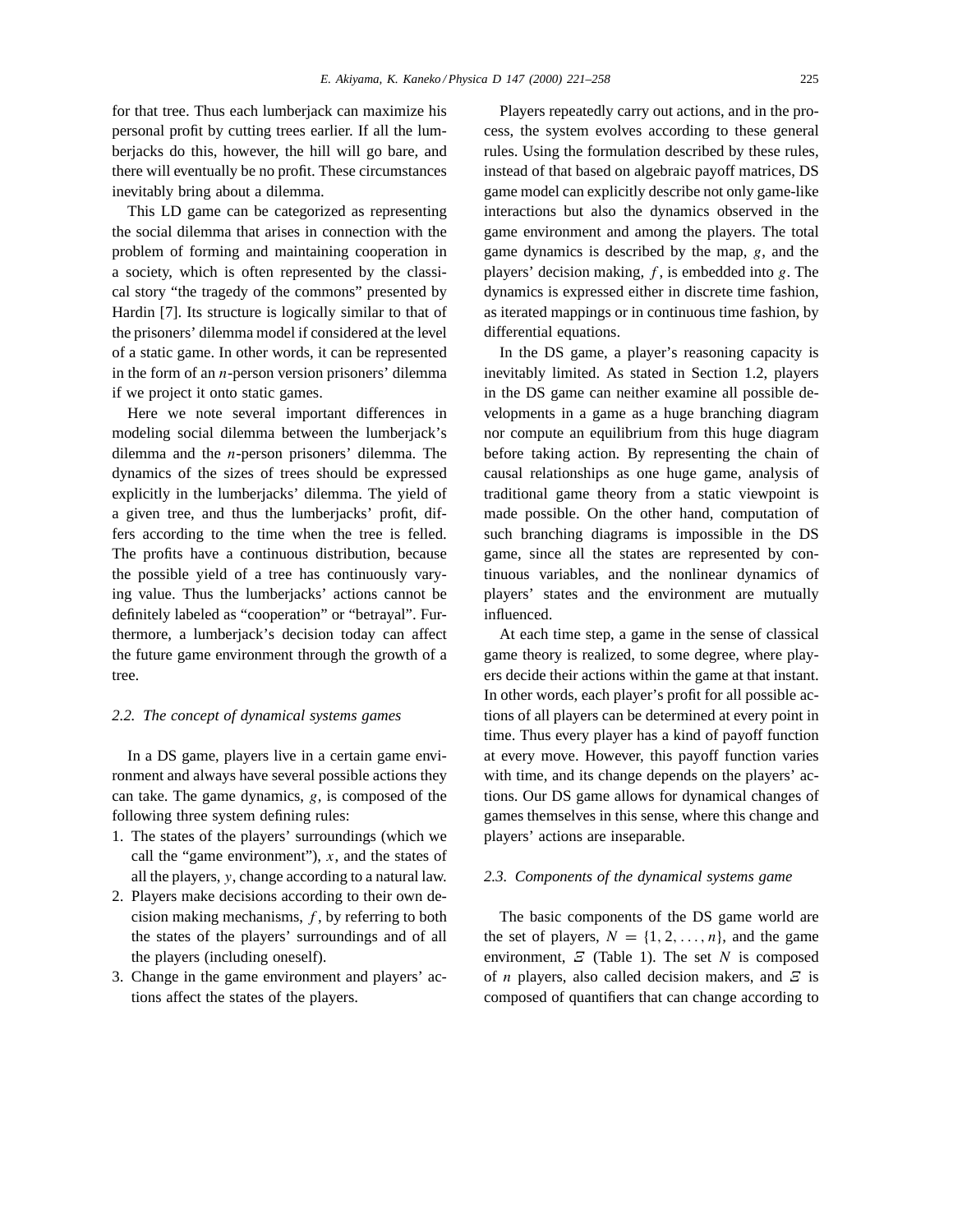Table 1 Components of dynamical systems game

| Game environment |                     |
|------------------|---------------------|
| Set of players   | $N = \{1, 2, , n\}$ |

Table 2

| Variables in the dynamical systems game                                  |                                                                   |
|--------------------------------------------------------------------------|-------------------------------------------------------------------|
| State of the game environment<br>States of players<br>Actions of players | x<br>$y = (y^1, y^2, \dots, y^n)$<br>$a = (a^1, a^2, \dots, a^n)$ |
|                                                                          |                                                                   |

the dynamics, but do not belong to the class of decision makers (e.g., salt, water, food, fuel).

The basic variables in the DS game world are the state of the game environment,  $x$ , and the state of the players,  $y = (y^1, y^2, ..., y^n)$  (Table 2).

In our DS game, x and  $y^{i}$  (i  $\in$  N) denote multiple-component vectors. For instance, if we consider salt, water, fuel, and food in the game environment that we study, x is represented by  $x =$  $(x_{salt}, x_{water}, x_{fuel}, x_{food})$ . The situation is similar for the state of player  $i (i \in N)$ , i.e.,  $y^{i}$ .<sup>1</sup>

#### *2.4. Dynamics of the system*

We express the dynamics of the DS game by a map (though it is also straightforward to use differentiation equations). One of the advantages of representing the dynamics in a discrete time form is the ease of comparison with iterated or repeated games, such as the iterated prisoners' dilemma [3].

In the DS game,  $x$  and  $y$  vary with time according to the dynamics established in the system. Denoting the time by  $t$ , the game dynamics,  $g$ , is represented as follows:

$$
g: (x(t), y(t)) \mapsto (x(t+1), y(t+1)). \tag{1}
$$

As in the real world, the system we consider changes autonomously, even without players' actions. We call this property the natural law of the system. A decision made by a player may also affect the game environment, the other players, and himself. In other words,  $x$  and  $y$  can be changed both by the natural law and the effect of players' actions,  $a$ . Thus  $g$  consists of a natural law,  $u$ , and the effect of players' actions,  $v$ :

$$
u: (x(t), y(t)) \mapsto (x(t)', y(t)'), \tag{2}
$$

$$
v: (x(t)', y(t)', a(t)) \mapsto (x(t+1), y(t+1)), \quad (3)
$$

$$
g = v \circ u. \tag{4}
$$

Here we have adopted the order of  $u$  and  $v$ , as in Eq. (4), to include successively the effects on the game dynamics due to players' actions and other causes. Use of the reverse ordering is just as valid

$$
v: (x(t), y(t), a(t)) \mapsto (x(t)', y(t')), \qquad (5)
$$

$$
u: (x(t)', y(t)') \mapsto (x(t+1), y(t+1)), \tag{6}
$$

$$
g = u \circ v. \tag{7}
$$

#### *2.5. Decision making function,* f

The player  $i$  refers to the state of the game environment x, that of the other players  $y^{-i}$ , <sup>2</sup> and that of himself in determining the action  $a_i$  to be taken, based on his own decision making mechanism  $f^i$ . We call this the decision making function. The function  $f^i$ gives player i's value judgment of all possible activities, while the function can be changed through evolution or a learning process. In other words, the function represents player *i*'s personality. The operation of  $f^i$ is given as follows:

$$
f^{i}: (x(t), y(t)) \mapsto a^{i}(t) \quad (i \in N).
$$
 (8)

We represent the set of all players' decision making functions as  $f = \{f^1, f^2, \dots, f^n\}$  and the operation of f as follows:  $3$ 

$$
f: (x(t), y(t)) \mapsto a(t). \tag{9}
$$

 $x^2$  y<sup>-i</sup> ≡ (y<sup>1</sup>, y<sup>2</sup>, ..., y<sup>i-1</sup>, y<sup>i+1</sup>, ..., y<sup>n</sup>).

<sup>&</sup>lt;sup>1</sup> For example,  $y^i$  could be  $y^i = (y^i_{\text{nutritional state}}, y^i_{\text{monetary state}},$  $y_{\text{physical fatigue}}^i, \ldots$ ). However, any  $y^i$  ( $i \in \text{a certain set of players } N$ ) that appears in this paper is a mere one-dimensional variable. That is, we do not deal with, e.g., the relation between the dynamics of different variables of a player. And so, all  $y<sup>i</sup>$ 's that appears in this paper can be considered as  $y_1^i$ . It is for the future studies that  $y^i$  is implemented as a vector in the DS game framework.

<sup>&</sup>lt;sup>3</sup> Precisely speaking,  $(x(t), y(t))$  should be written as  $(x(t)$ ,  $y(t)$ , because we use Eq. (4), but we use  $(x(t), y(t))$  in this definition of  $f$  for legibility and simplicity.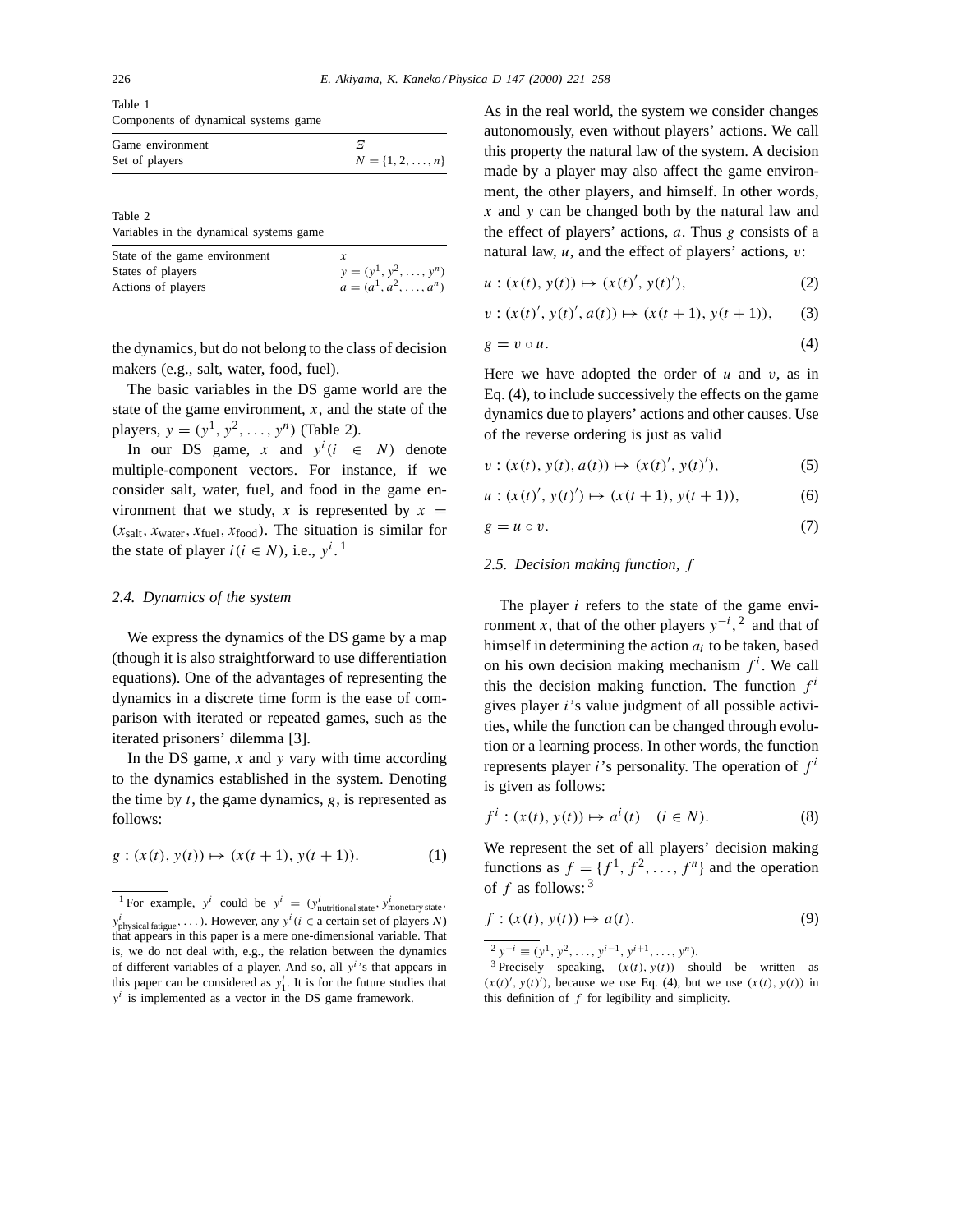The DS game is characterized by g and  $f$ . Here, the game as a dynamical system is represented by embedding the players' decision making process  $f$  in the dynamics of the system g.

# **3. Discussion of the dynamical systems game model**

Here we would like to discuss a framework for our dynamical systems game model described in the previous section. We first discuss the merits of the introduction of  $g$  and  $f$  for the dynamics of games. We also discuss bounded rationality and the iterated prisoners' dilemma for comparison. We next discuss the necessary properties that players should have in a dynamic game environment, referring to Rössler's autonomous optimizer model of an artificial brain.

# *3.1. Bounded rationality, the iterated prisoners' dilemma, and dynamical systems*

The basic focus of this work is the situation in which decision makers interact with each other under various conditions in a dynamical environment, as in the world we live in. Here, it is important to understand the mechanisms of development or evolution of societies, emergent communications, and a player's behavior that can be observed in this situation. In order to understand these mechanisms, what kind of approach should we take?

From the standpoint of game theory, one might argue that analyses of game-like situations have already been completed. For example, it has already been shown that there are best strategies for two players playing chess, and that the results of the game can be determined before playing if both of the players have complete rationality. In addition, it has been shown that the rational behavior in the finitely iterated prisoners' dilemma (IPD) game is to always betray. The problem here, however, is that these theoretically optimal solutions often differ from the way people actually behave in such situations. The origin of this discrepancy seems to lie in the basic assumption of game theory, the players' rationality. The rationality of game theory usually requires too much ability. For example, the following assumptions are often made in game theoretical models.

• The players participating in a game are all rational decision makers.

• The rules of the game and the rationality of all players are common knowledge [1] among all players. Under these assumptions, finding the theoretical solution for determination of the players' rational strategies becomes the primary purpose, and with these basic assumptions the construction of several theories concerning the solutions have been made possible. However, one problem confronted is the player's inability to determine what exactly rational behavior should be. For example, in a game such as chess (two-person zero-sum game), we can perceive the existence of the best strategy, but this does not necessarily mean that we can know concretely what is the best strategy. A similar situation occurs in other games as well. This characteristic has been discussed by Simon [21], who referred to it as bounded rationality. This complicating factor leads to some difficulty in applying game theory in real situations in which the computational power of players is bounded.

Problems involving this bounded rationality are not confined to a player's computational ability. Even if a player can easily compute the rational solution, it is not unusual for him to behave in a manner contradictory to that rationally following the result of this computation. For example, in the finitely IPD game, the Nash equilibrium strategy for both players is to always defect (betray). In this case, it is not required that the players have enormous computational power to determine the correct solution by backward induction. However, as shown by some experiments related to the IPD, such behavior is not always observed. As a famous example, we show here the experiment conducted by Melvin Dresher and Merrill Flood [5]. (This experiment was conducted in 1950 before Tucker coined the phrase prisoners' dilemma. <sup>4</sup> )

<sup>4</sup> The story of the so-called the prisoners' dilemma is what Tucker presented to dramatize the game used in this experiment.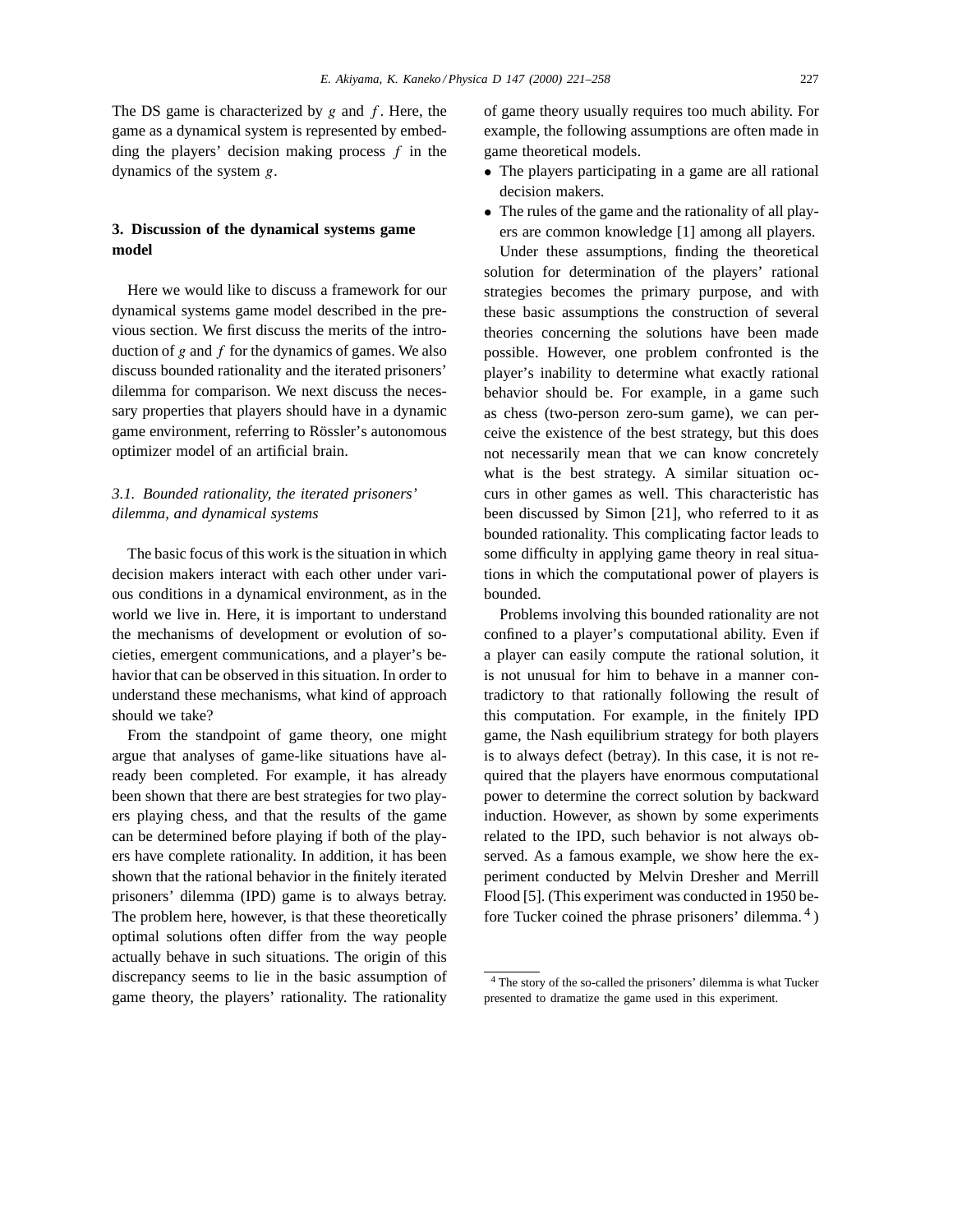| --------                                |  |  |
|-----------------------------------------|--|--|
| Payoff matrix used by Dresher and Flood |  |  |

|          |                     | Player 2         |                  |
|----------|---------------------|------------------|------------------|
|          |                     | Ð                |                  |
| Player 1 | Cooperate<br>Defect | $-1, 2$<br>0,0.5 | 0.5.1<br>$1. -1$ |

The payoff matrix used in this experiment is shown in Table 3. <sup>5</sup>

The prisoners' dilemma was repeated 100 times with two players in this experiment. In this game, the Nash equilibrium is  $(\text{player 1}, \text{player 2})$ (defect, defect) if the players recognize each step of this experiment as an isolated game, and it is also the 100 times repetition of (defect, defect) if they regard the entire experiment as one repeated game. In any case, the theoretical solution for both of the players is to always defect. Nevertheless, the actual experiment exhibits far more cooperative behavior than that predicted theoretically.

In addition to the experiments with the (iterated) prisoners' dilemma, there have been a number of experiments conducted using real people. Also in these experiments, people often behaved quite differently from the way predicted theoretically, even in simple games where players need little deduction to find the Nash equilibria (e.g., Chapter 5 of where the participants behave quite differently [4]). The above may be regarded as the natural consequences since we cannot have the perfect rationality presumed in game theory. Then, how should we develop the game theory to deal with the players' bounded rationality?

It can be said in recent years that research regarding bounded rationality has been started [2], and bounded rationality is still one of the hottest topics in game theory. In research regarding the IPD, there have been several approaches to the problem of bounded rationality. One of these uses computer simulations to explicitly determine the limits of players' computational power. One advantage of using computers to study the behavior of games is that in this case, a player is constructed as a computer program, so that we can fully understand the structures of the players and investigate the players' behaviors under various conditions by setting their abilities as we like. Another advantage of using computers is that they allow for the detailed investigation of a large system of games, and experiments regarding players' evolution or learning are also possible, for instance, by introducing mutation algorithms into the players' programs. For example, computer simulations have been carried out by representing the players by finite automata [13,20]. It has been shown in these studies that cooperation is realized in the IPD with a finite number of iterations, if the memories of the players are incomplete. In a sense, these results are similar to the cooperative behaviors we often see in reality in situations similar to the IPD.

In another approach to the bounded rationality problem, a finite IPD is regarded as an approximation of an infinite IPD and one seeks the equilibrium of the infinite IPD. This approach can be understood more concretely in the light of Nash's comments regarding the experiment by Dresher and Flood described above.

We can summarize two of the topics dealt with by Nash as follows. First, Nash emphasizes that when the prisoners' dilemma is iterated 100 times, we should regard it as one large multi-stage game, not merely as repetitions of an isolated game. Nash also points out that a game iterated 100 times is a finite game but it is too long for an ordinary person to determine the theoretical equilibrium by applying backward induction from the end of the repetition. The person may make a decision, feeling the 100 times iteration to be infinite one. In this case, we should apply the theoretical equilibrium of the  $m$  infinite IPD to the results of the 100-stage IPD experiment.

If Nash's assertions are correct, the realization of cooperation in a 100-stage IPD can be rationalized theoretically. The theoretical background of this rationalization of cooperation is the so-called Folk theorem, which is a basic theory for infinitely repeated games. The Folk theorem states that a super game  $G^{\infty}$ , which

<sup>5</sup> The payoff matrix was made asymmetric. When the players select (player 1, player 2) = (defect, defect) or (cooperate, cooperate) in the prisoners' dilemma game with a symmetric payoff matrix, we cannot deny the possibility they would select the symmetric actions based on the feeling that the mutually gained same profit is the equilibrium profit and the rational solution for both the players.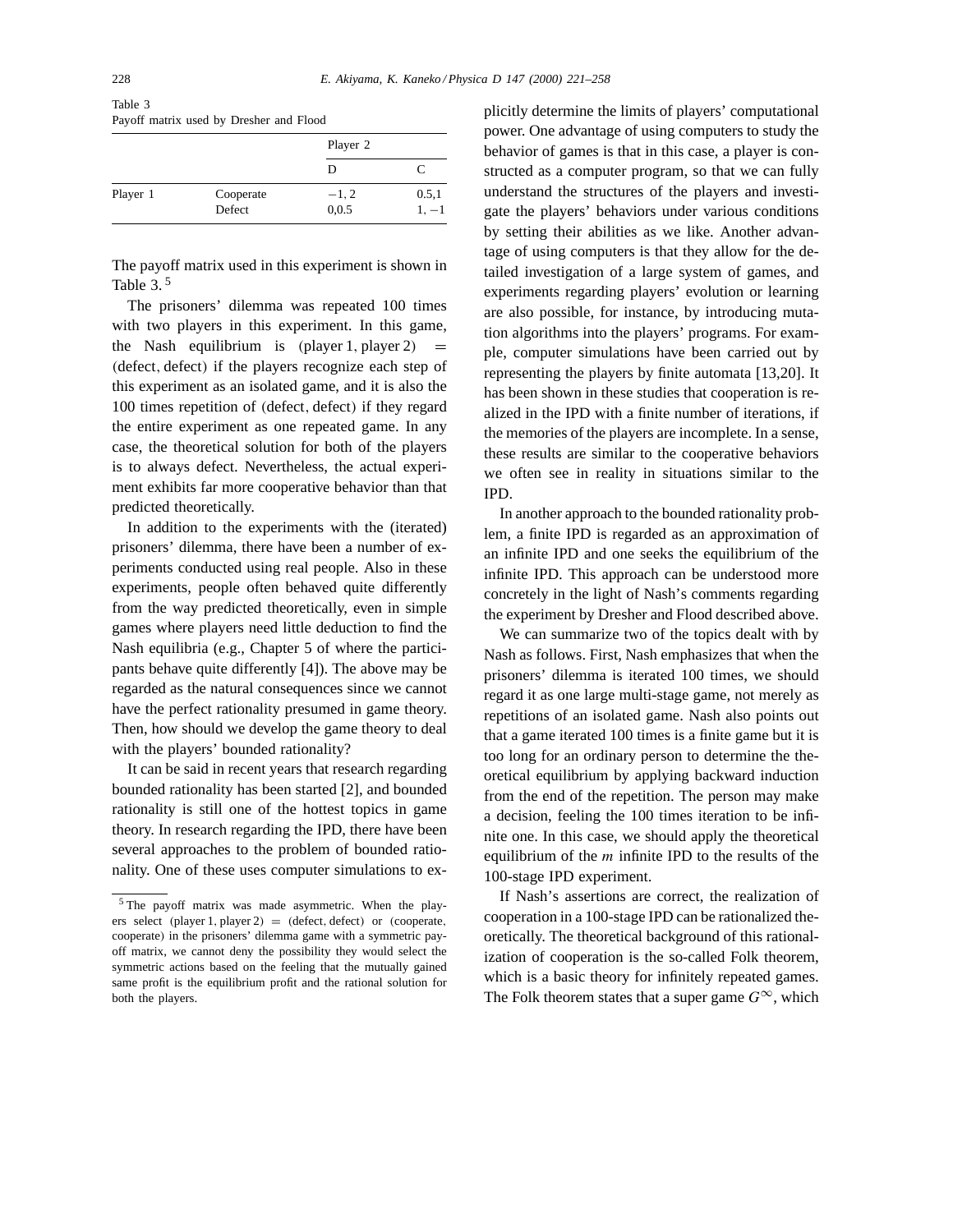is an infinite repetition of a game  $G$ , has points of Nash equilibria that satisfy the following conditions. <sup>6</sup>

- 1. Each such point can also be realized in the game G by the combination of the players' strategies. <sup>7</sup> In other words, each point exists within the so-called feasible set of the game G.
- 2. The average payoff for each player at each such point is larger than the smallest payoff ensured by each player's best response in G. In other words, each player should be individually rational.

The cooperative states realized in IPD using such strategies as "tit for tat" apparently satisfy the above conditions; it can therefore be concluded that these cooperative states are equilibria. If it is assumed that when we come across an IPD-like situation, (i) we recognize it as an infinite IPD game, and (ii) we determine our actions based on a calculation of the equilibrium of an infinitely iterated game, this combination of players' bounded rationality and the Folk theorem is quite reasonable.

At this point, let us turn our attention to dynamical games. Take, e.g., the lumberjacks' dilemma game, introduced in Section 2.1. In the lumberjacks' dilemma game, the behavior of felling a tree brings players some degree of profit, and therefore this action is always more profitable than the behavior of doing nothing or waiting. If the players are all rational, this game's equilibrium is characterized by the situation in which all players continue to cut trees forever, while there is little need for computational power to identify this equilibrium. Do we ourselves have, however, always behave in this way? Aren't there cases in which we wait for trees to grow? Aren't there cases in which we grow and cut trees alternately? This situation is similar to that in the above-described IPD experiments where players' behaviors are sometimes in contradiction to the theoretical conclusion that as-

sumes a player's complete rationality. Then, if we assume that players inevitably have bounded rationality like we ourselves, what kind of approach is possible in the lumberjacks' dilemma game?

The lumberjacks' dilemma game can be regarded as a kind of multi-stage game if described in discrete time form, although one step of the repeated game is usually called a stage game. It is impossible, however, to apply a logical chain of the [players' bounded rationality]  $\rightarrow$ [approximation for an infinitely iterated game]  $\rightarrow$  [the Folk theorem] to the lumberjacks' dilemma, because the Folk theorem is applied only for games that involve an iteration of a single, unvarying stage game, while the DS game changes dynamically in time.

We have formulated the framework in Section 2, the dynamical systems game. In order to deal with the above-mentioned problems, the DS game model is quite simple, with two important features, the game dynamics and the players' decision making mechanisms embedded in the game dynamics. By applying this framework, we can consider the behaviors of players with bounded rationality and the resulting dynamics of the game itself through both experimental results and an analysis of the model.

### *3.2. Autonomous optimizer*

In the DS game model, formulated in Section 2, the variables  $x$ ,  $y$ , and  $a$  (see Table 2) change with time following g and f. Furthermore, f changes on a slower time scale of evolution or learning. The basic concept of this model is related to the autonomous optimizer, introduced by Rössler as a model for complex biological systems (in particular for brains), though the DS game may make its way from the viewpoint of game theory toward that of dynamical systems. Hence, the concepts of game theory, such as the player and the payoff (for each feasible action), are explicitly introduced into the DS game. As a result, we can know the short-range and long-range rationality in DS games. This suggests the possible superiority of the DS games to traditional games. Here we consider the DS game model in relation to Rössler's model, in particular focusing on the consideration of players' states and the decision making function.

<sup>6</sup> More strictly speaking, this Nash equilibrium is realized only when the players' payoff discount factor of  $G^{\infty}$ , which discounts the payoffs of future stages, becomes sufficiently close to the upper limit 1.0. In this case, the normalized payoff is identical to the average payoff at all stages. Fundenberg and Tirole [6] have discussed the Folk theorem in detail.

<sup>7</sup> Each one's strategy can be the mixed (statistical) strategy, e.g., if there are two pure strategies A and B, the strategy of 20% strategy A plus 80% strategy B is possible.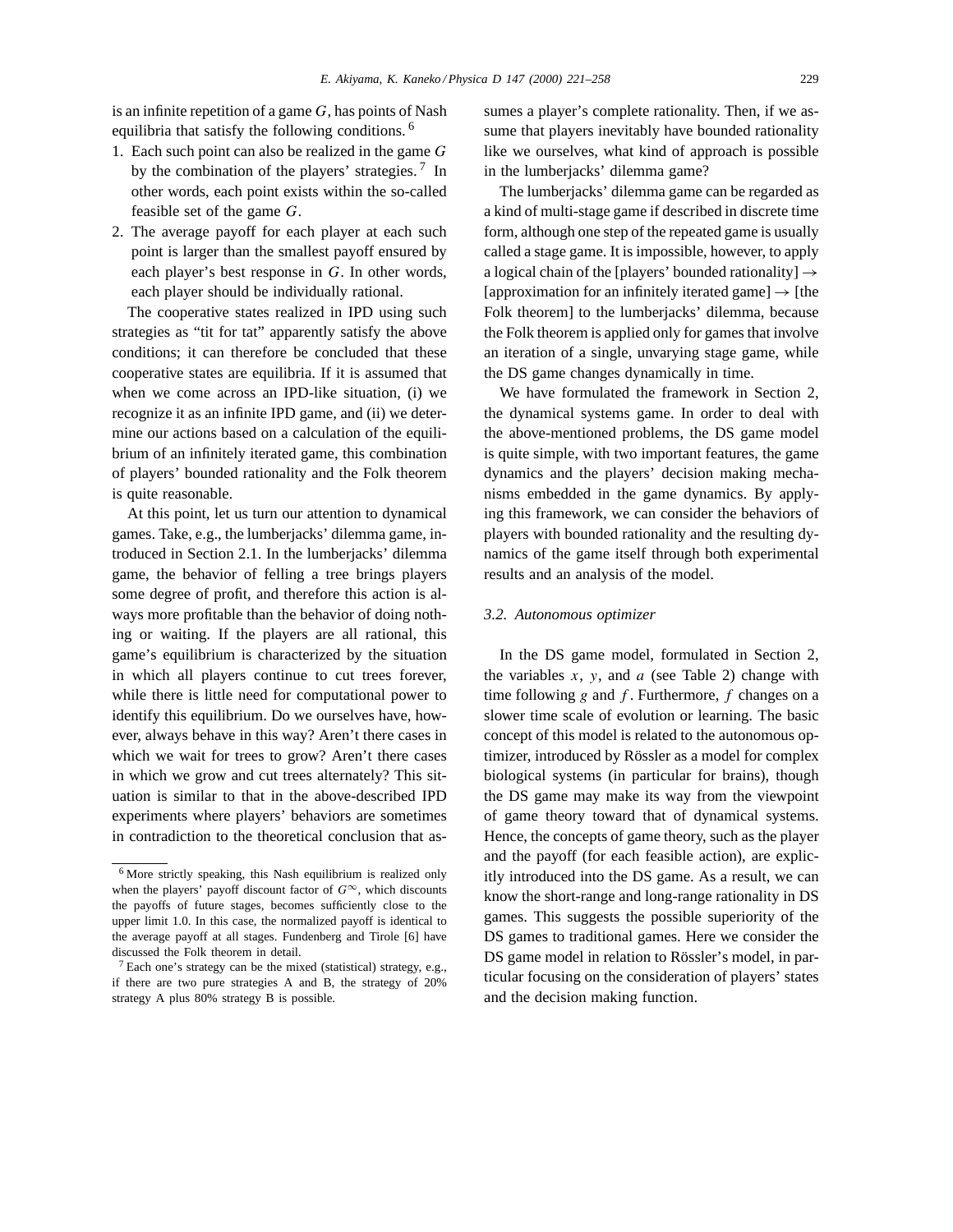

Fig. 1. (a) Conceptual figure of a player. A player has a decision making function,  $f$ , that uses the state of the game environment, x, and the players' states, y, as input information and determines the player's action,  $a$ , as an output.  $a$  then affects  $x$ . The function  $f$  changes in response to evolution or learning and maximizes (or minimizes) a kind of optimality functional. (b) Key map of the dynamical systems game. When the players are coupled via everyone's environmental input, the situation becomes a game. Each decision making function refers to states of the environment and the players (including himself) as inputs. Players' actions then affect the game environment. Thus the dynamics in the game-like interaction can be represented better by dynamical systems game than by game theoretical models that use algebraic payoff matrices. (More precisely,  $y, a, f$  in (a) could be rewritten as  $y_1, a_1, f_1$ , respectively, by seeing (a) from the viewpoint of one-person DS game model.)

DS games are described by the dynamics of the system  $g$  and the decision making function  $f$ , which also correspond to the concept of the autonomous optimizers' world. That is, the DS game consists of two classes influencing each other: the dynamical system of the game and the players (the key map of a player is shown in Fig. 1(a)).

Autonomous optimizers are a class of systems that autonomously try to maximize (or minimize) a certain functional that is generated by the system itself [17]. Optimizers are a subclass of dynamical systems, and it is therefore possible to describe the whole world, including the optimizers themselves, as dynamical systems. This, however, is not a useful approach when we are interested in the function or the behavior of an optimizer itself because knowing the dynamics does not necessarily result in an understanding of the optimizer, and extracting the behavior of the optimizers from the dynamics is actually impractical [18].

When multiple optimizers are coupled, another problem must be considered [19]. In this case, information regarding a particular optimizer's behavior acts as environmental input for other optimizers. This is the situation we refer to as a game, and here exists the feature common to the model of autonomous

optimizers and the DS game model, where players correspond to optimizers. Optimizers are affected by the environment, which is treated as a variable, and, carrying out this action, by the states of other optimizers, while an optimizer's state acts as a signal for others. By using all signals as inputs, the optimizers determine their next action and also affect the environment. Among the close relationships between autonomous optimizers and the DS game, we focus our discussion on the role of the state variable, which is also used in the DS game.

In most experiments using game theoretical models that employ iterated games, a player usually refers to the history of all the players' past actions in order to determine his next action. In some other cases, a player refers to the payoffs that players have received in previous games. By contrast, in the DS game, a player refers to the states of the game environment  $x$  and the states of the players (including one's own state) y to determine his behavior. The decision making function  $f^i$  of player i projects x and y onto the action of player i,  $a^i$ . (A key map of the DS game is shown in Fig.  $1(b)$ .)

Although the information referred to in decision making for this model is not based on the past actions,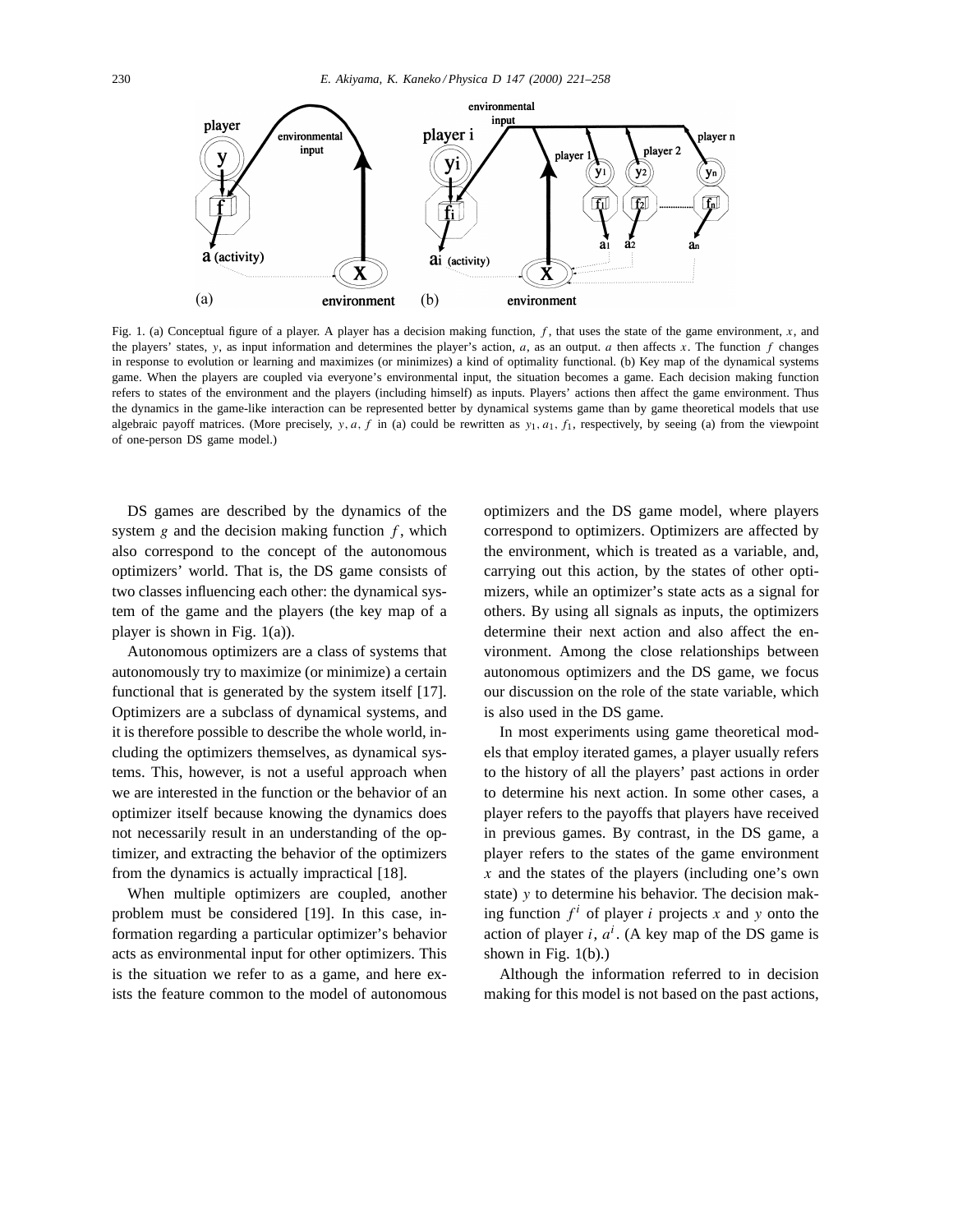but the current states, the past history information can be embedded into  $x$  and  $y$  if the players evolve (learn) and adapt to the varying environment, because the natural law (Section 2.4) of the game is completely given from the outset in this model. Specifically, we can theoretically obtain past history information to some extent by knowing  $x$  and  $y$  within the limit of precision of the parameters in  $f$  that use  $x$  and  $y$  as inputs. (Note that the dynamics and parameters in our DS game model take real number values.) The form of f is refined as additional experience is obtained. Thus past experiences can be embedded in  $f$ .

As a very simple example, consider the following set of circumstances:

- 1. Apples that were on a plate have disappeared during a short period while I was not watching  $(x)$ .
- 2. I (player *i*) am now very hungry  $(y<sup>i</sup>)$ .
- 3. Furthermore, the facial expressions of the persons sitting next to me indicate that they are very satisfied  $(y^{-i})$ .

Then I can guess that the other people must have eaten the apples. If the room is a closed system, the inference becomes even more valid. I may take revenge on these people if my decision making function  $f^i$  has been sufficiently trained to analyze the situation. Actually, the experiments carried out in this study show that the more sophisticated the way of  $f$ 's reference to  $x$  and  $y$  are, the more advanced behaviors can be observed.

The meaning of the word "state" tends to be somewhat vague when we say a player's state. Especially when we refer to another person's state, its meaning inevitably involves a value judgment. When we look at another person's facial expression, our assessment of how the person looks, such as "he seems to be lost in thought", or "he seems to be angry", may vary according to our past experiences and our current state of mind. This situation can be expressed in more detail with the terminology of the DS game as follows:

•  $y^i$  is a state observable by other players, and it acts as a signal for them.  $8 \text{ (It corresponds to the state)}$ in an autonomous optimizer.)

•  $f^i$  is the inner structure of player *i* invisible to others that is implemented by value-judging mechanisms. It determines how he recognizes the state of outside objects (the others and the environment) and of himself.

The player k with state  $y^k$  refers to player i's state  $y^{i}$ , and makes his decision. In fact, the statements "he seems to be lost in thought" and "he seems to be angry" are both described in  $f^k(y^k, y^i)$ . As a result, player k makes a decision such as "let us leave player  $i$  alone, who is lost in thought" or "let us appease player i, who is angry". Here we cannot consider apart from the decision making mechanism how player i's state is observed by player k. That is, from player  $k$ 's viewpoint,  $y^i$  is the state based on the pure external expression of player i, while when  $f^k$  is applied to  $(y<sup>i</sup>, y<sup>k</sup>)$ , it is the state of player *i* as I imagine it to be. (Rössler [19] has pointed out the possibility that the study of coupled autonomous optimizers will bring about an understanding of the development of human language, especially the usage and comprehension of the personal pronoun 'I'.)

Now we briefly consider the relevance of this discussion to the model for the lumberjacks' dilemma. Theoretically, the best strategy may always be to fell the biggest tree at every point in time in this game, although this strategy only considers the size of the trees but not the states of the players. From the viewpoint of the DS game, however, players' states sometimes play an important role. The evaluation of the action to fell a tree depends on whether I am not in a satisfied state and whether the next player seems to be satisfied. Actually, the delay effect mentioned above is partly based on the evaluation of states.

### **4. Lumberjacks' dilemma game**

As an application of the DS game framework, we present in this paper the lumberjacks' dilemma (LD) game, whose outline is given in Section 2.1. In this section, the model of the LD game and the concrete procedure of its experiment are explained.

1. *Game world, ecology of the lumberjacks' dilemma game*. In the game world of the LD game, there

<sup>&</sup>lt;sup>8</sup> Note here that what belongs to player *i* in the DS game is  $y^i$ and  $f^i$ .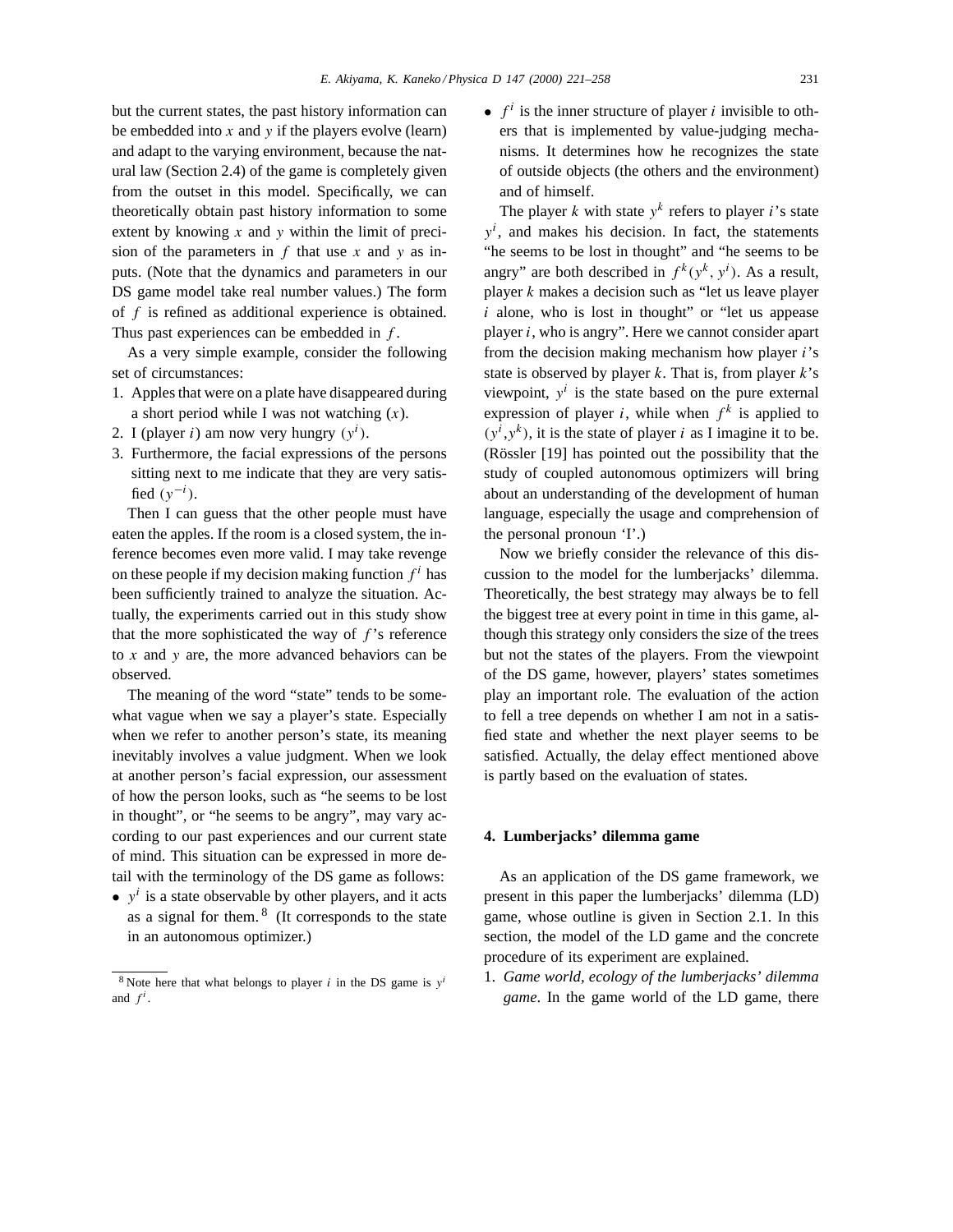are several wooded hills in which the lumberjacks live. Let us suppose that the lumberjacks in the population can be classified into s species and the number of hills is  $h$ . The lumberjacks who belong to a particular species follow the same strategy, and adopt the same decision making method.

Each lumberjack selects a favorite hill to live on. Competing or cooperating with other lumberjacks who have selected the same hill, he fells trees that grow in time. Thus, a lumberjack from the population becomes a player on a hill and plays the LD game there. Each game on a hill is completely isolated from the games on the other hills, i.e., the lumberjacks on a given hill have no idea how the games are played on other hills.

- 2. *The hill, the place where the LD game is played*. Let us denote the number of trees on each hill by  $m$ , and that of the lumber jacks by  $n$ . Now,  $n$  lumberjacks compete over *m* trees and cut them into lumber. Several lumberjacks of the same species can live on the same hill. These  $n$  players play a game repeatedly. At the conclusion of the game (when all players have reached  $t = T$ ), each player's average score over  $T$  steps is measured. This gives the fitness of each player.
- 3. *One generation of the game*. On each of the h hills, an LD game (a T -round repeated game) is played once, with similar games played on all the hills. The playing of the LD games on all the hills is called one generation of the game. The fitness of a species is given by the average of the fitness of all the players of that species over all the hills. Each species leaves offspring to the next generation, in a manner that depends on the fitness. A species with low fitness is replaced by mutants of a species with high fitness. Though the same procedure is repeated in the next generation, the lumberjacks in the next generation know nothing about the plays of the previous generation.

# *4.1. Game world: the lumberjacks' dilemma ecosystem*

In this section, we explain the lumberjacks' dilemma ecosystem. The LD ecosystem is the game world wherein the lumberjacks live and leave their progeny. There are several hills in this world, and on each hill, some lumberjacks play the lumberjacks' dilemma game.

Here, we describe the components of the game world and their corresponding variables. The component elements of the lumberjacks' dilemma ecosystem include the following:

- a set of lumberjack species:  $S = \{1, 2, ..., s\};$
- a set of the hills:  $H = \{1, 2, ..., h\};$
- a generation variable: generation  $= (1, 2, \ldots);$
- a variable representing the number of species made extinct by the selection process,  $k$ .

A lumberjack species is defined as the set of all lumberjacks in the population having the same strategy. Throughout all experiments in this paper, the parameters s and h are set as  $s = 10$  and  $h = 60$ .

#### *4.1.1. Lumberjack species*

The attributes of lumberjack species  $i$  include the following:

- a decision making function,  $f^i$ ;
- a fitness variable, fitness $_i$ .

### *4.1.2. The hill*

The hill is the stage of the lumberjacks' dilemma game and is composed of the following:

- the set of players:  $N = \{1, 2, \ldots, n\};$
- the set of the resources:  $E = \{1, 2, \ldots, m\}$ ;
- a time variable whose value indicates the round number:  $t (t = 1, 2, ..., T)$ .

Within the general DS game framework, a lumberjack on a hill is considered a player and a tree on a hill is considered a resource. We use these terms in the following, although we use lumberjack and tree when emphasizing points specific to the lumberjacks' dilemma. Throughout the experiments in this paper, the parameter  $T$  is commonly set to 400, which is also each lumberjack's lifetime.

# *4.1.3. Bring a lumberjack to the hill from the population*

Each lumberjack in the population randomly selects a hill, goes there, and plays the LD game for his entire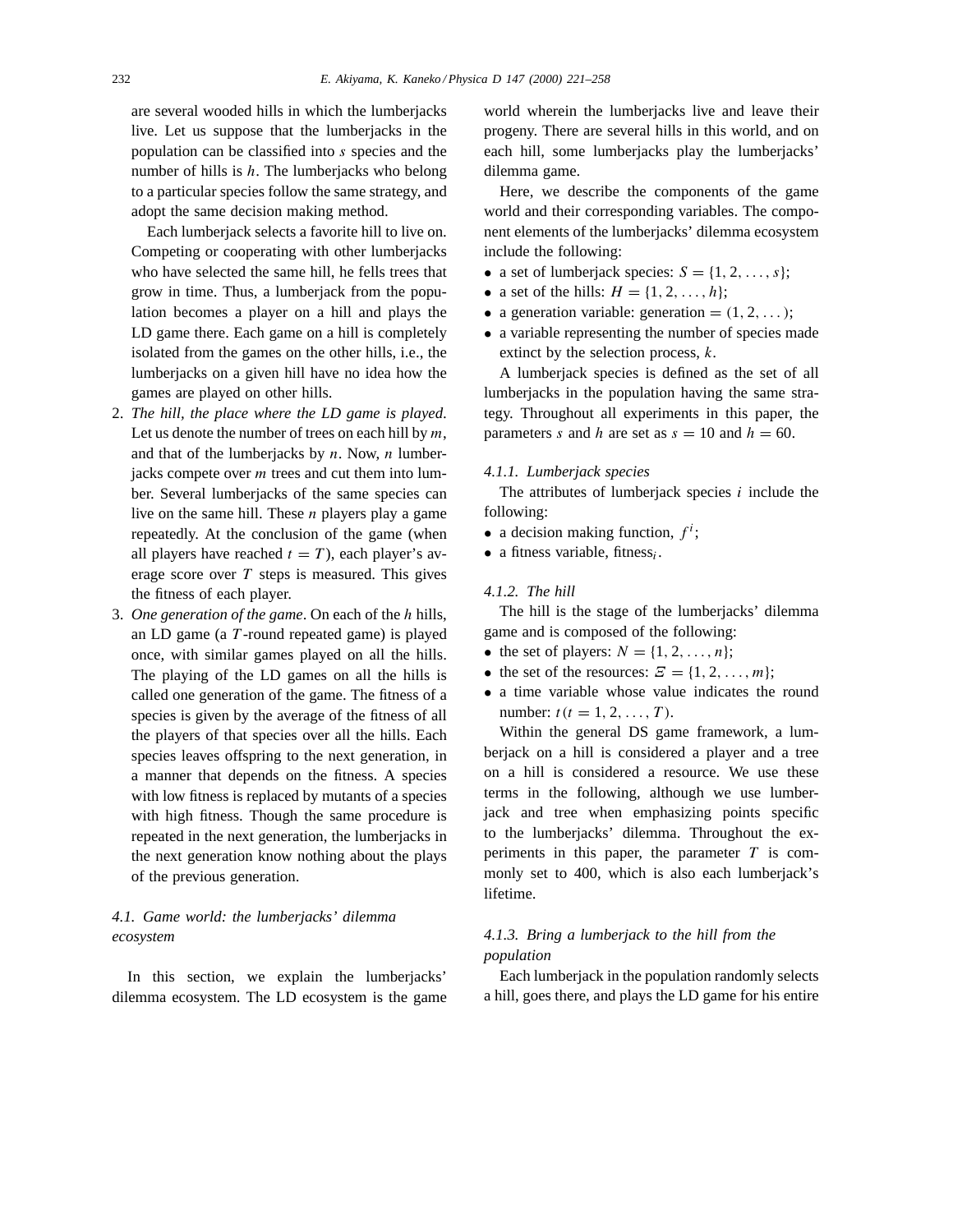life. The procedure followed in the actual experiment is as follows:

- 1. Select a hill in the LD ecosystem (the hill  $i$ ).
- 2. Select a lumberjack species in the population randomly and bring a lumberjack of that species to the hill  $i$ . This lumberjack will be called a player in that hill.
- 3. Repeat procedure (2) until the number of players reaches the limit  $n$ . Lumberjacks of the same species can exist in the same hill.

The above procedures are applied to all the hills (from hill 1 to  $h$ ). As a result, each hill comes to have n players, and the LD game is played on each hill.

The species of player i on the hill  $\eta(\in H)$  is denoted by  $S(\eta, i)$ , or we abbreviate it as  $S(i)$  when the hill of the player is not important. Among the total *nh* lumberjacks on all the hills, the number of lumberjacks from species  $\sigma (\in S)$  is denoted by number( $\sigma$ ), while the average score of player i on hill  $\eta$  in the LD game is denoted by average $(\eta, i)$ , when  $\eta \in H$  and  $i \in N$ .

#### *4.1.4. Fitness and the change of generations*

The LD games on all the  $h$  hills as a whole are considered one generation of the game. After a generation is over, several species are selected with regard to fitness and replication, accompanied by a mutation process, before the next generation begins. The fitness of the species  $\sigma$  can be calculated as the average score of all the players of all the hills who belong to the species  $\sigma$  as follows:

$$
\text{fitness}_{\sigma} = \frac{\sum_{\eta \in H} \sum_{i \in N, S(\eta, i) = \sigma} \text{average}(\eta, i)}{\text{number}_{\sigma}}.
$$

Before the next generation begins, the  $k$  species with the lowest fitness are removed from the population in a selection process. The surviving  $(s - k)$  species can leave their descendants to the next generation, and these participants will have the same decision making functions as their respective ancestors. The extinct species are replaced by  $k$  new species, which are mutants of  $k$  species randomly selected from among the surviving  $(s - k)$  species. The process of mutation is explained in detail later. Throughout all experiments reported in this paper, the parameters s and k were set

to  $s = 10$  and  $k = 3$ . The above procedure is then repeated in the next generation.

### *4.2. The lumberjacks' dilemma game on a hill*

Here we give a detailed explanation of the game played by the  $n$  lumberjacks (players) on each hill.

### *4.2.1. Players and resources*

On each hill, there live  $n$  lumberjacks (players) competing for m trees (the resource of the hill). Let us denote the state of the resource of a hill at time  $t$  by  $x(t)$ .  $x(t) = (x_1(t), x_2(t), \ldots, x_m(t))$  is an *m*-dimensional vector whose components represent the sizes of the m trees. Each player possesses a one-dimensional variable that represents his state and has a decision making function (strategy). For example, the state of player i is denoted by  $y^{i}(t)$ , and the decision making function by  $f^{i}$ , denoted by  $y(t) : (y^{1}(t), y^{2}(t), \ldots, y^{n}(t))$ and  $f = (f^{S(1)}, f^{S(2)}, \dots, f^{S(n)})$ . Each component of  $x(t)$  and  $y(t)$  is represented by a positive real number. In the LD game, a player's state has two important features. First, it increases according to the size of the lumber obtained from a tree. Second, it decreases if the player takes no action and does not obtain any lumber. That is, a player's state may be considered to represent the degree of nourishment, wealth, etc. These states govern the lumberjacks' fitness.

Players decide their actions by referring to the sizes of the trees,  $x(t)$ , and the states of players,  $y(t)$ . <sup>9</sup> The totality of all players' actions is denoted by  $a(t)$  =  $(a^1(t), a^2(t), \ldots, a^n(t))$ . Each player's individual action can be one of  $m+1$  possible actions: do nothing, cutting tree 1, cutting tree  $2, \ldots$ , or cutting tree m. These actions are represented by  $0, 1, 2, \ldots, m$ , and the set of all these feasible actions is denoted by A.

Thus, the properties of players and resources are as follows:

- the state of the resource (the size of the trees):  $x =$  $(x_1, x_2, \ldots, x_m) \in R_+^m;$
- the state of the players:  $y = (y^1, y^2, \dots, y^n) \in R_+^n$ ;

<sup>&</sup>lt;sup>9</sup> To be precise, their decisions are not based on  $x(t)$  and  $y(t)$ , but on  $x(t)$  and  $y(t)$ . This point will be touched upon later.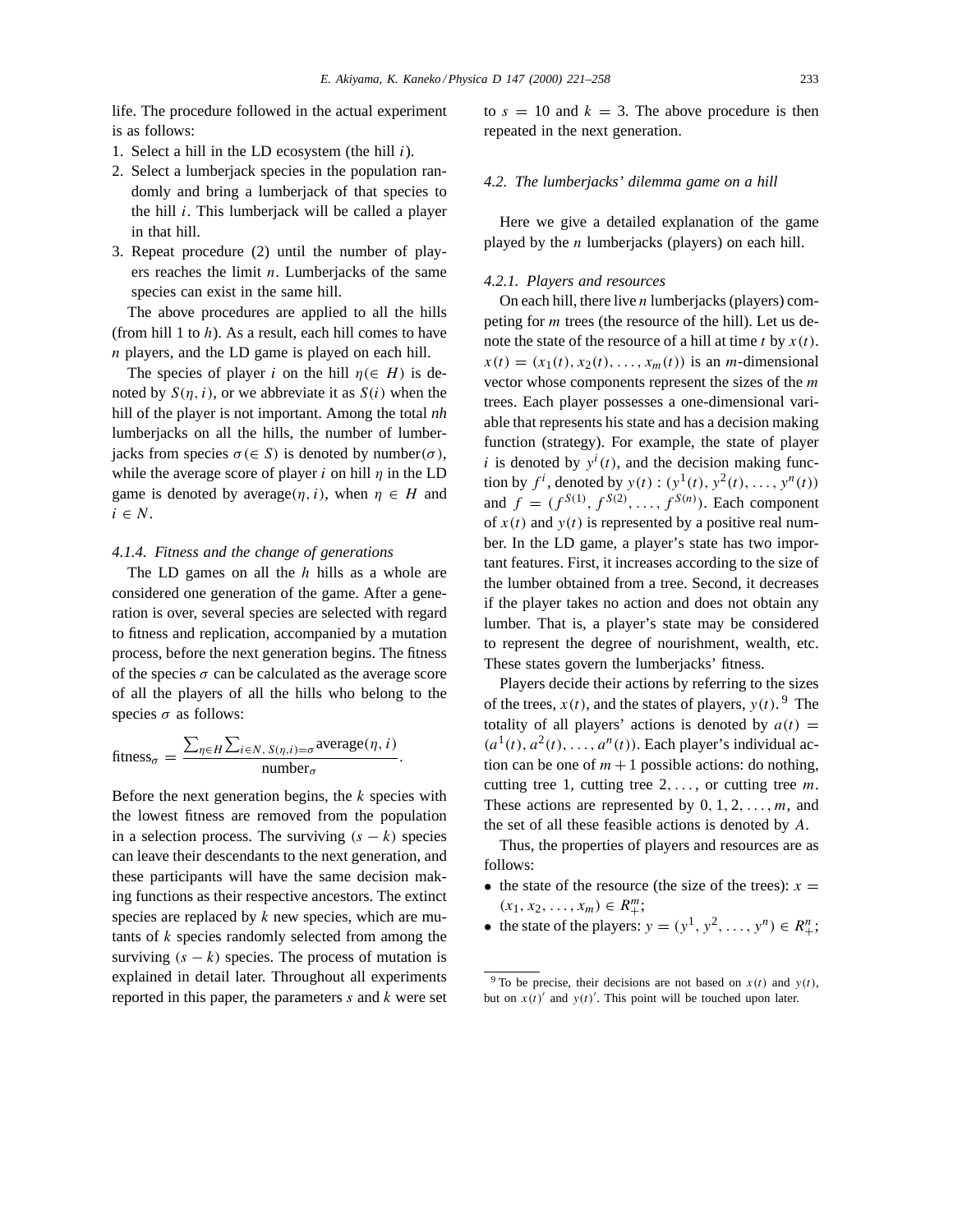- the actions of the players:  $a = (a^1, a^2, \dots, a^n)$  $A^n$ :
- the decision making functions of the players:  $f =$  $(f^{S(1)}, f^{S(2)}, \ldots, f^{S(n)}).$

### *4.2.2. One round of an LD game*

The same procedure is repeated  $T$  times in the LD game, and this yields the game dynamics in a hill. The unit of this repetition is called a round. The factors governing the behavior of the system in a round are the following:

- 1. *Natural law*. The states of the players and of the resource (the sizes of trees) change according to a natural law.
- 2. *Decision making of the players*. Each player selects his action by considering the states of the players (including his own) and of the resources.
- 3. *Effects of the actions*. Players' actions affect the state of the resource on the hill. Namely, the sizes of trees cut by the players will be reduced accordingly. The lumber cut from a tree will be divided equally among all the players who cut the tree together, obtaining lumber increases the value of state of a player.

(1) *Natural law*. The natural law (Section 2.4) of a DS game affects game dynamics, but it has nothing to do with the decision making of players. In LD games, natural laws have two functions: to decrease the value of the players' states,  $y^{i}(t)' = u_N(y^{i}(t))(i \in$ N), and to increase the sizes of the trees,  $x_k(t)' =$  $u_{\mathcal{Z}}(x_k(t))(k \in \mathcal{Z}).$ 

The decrease of the values of the players' states, which is defined by the map  $u_N$  is represented as  $y^{i}(t)' = u_N(y^{i}(t))$ . The value of player *i*'s state  $y^{i}(t+$ 1) at the next round remains  $y^{i}(t)$  unless he acquires lumber. Here we choose a damping form of this map given by  $u_N(z) = \kappa z(\kappa < 1)$ . Throughout the experiments, the constant coefficient  $\kappa$  was set to 0.8.

The growth rule for the trees is given by the map  $u_{\mathcal{Z}}$ , according to which the size of the tree i,  $x_i$  will be changed to  $x'_i$ :

$$
x_i(t)' = u_{\mathcal{Z}}(x_i(t)).
$$

If a tree is not cut, its size at the next round  $x_i(t +$ 1) is given by  $x_i(t)$ . For  $u_{\mathcal{Z}}$ , we use two types of maps. In the experiments described in this paper, we mainly used the following three-dimensional polynomial function:

$$
u_{\mathcal{Z}}(x) = 0.7x^3 - 2.4x^2 + 2.7x.
$$

The corresponding graph for  $y = u<sub>E</sub>(z)$  is shown in Fig. 2(a). We call this map  $\overline{E}$  a convex map because of its shape. The growth process of a tree from an initial condition  $x(0) = 0.10$  is shown in Fig. 2(b) for the case in which it is not felled by any players. As shown by this figure, the tree grows rapidly until round 3, but is almost saturated at round 4. Thus, it is seen that waiting too long is not necessarily a good strategy for the lumberjacks.

Another natural law for the growth of trees we use in this paper is the following function:

$$
u_{\mathcal{Z}'}(z) = \min(1.5z, 1.0),
$$

where  $\zeta$  is the size of the tree. In this case, the tree grows at a rate of 50%, but its size never exceeds 1.0.



Fig. 2. Growth of a tree described by a convex map: (a) the growth law of the trees; (b) the time series for the size of a particular tree.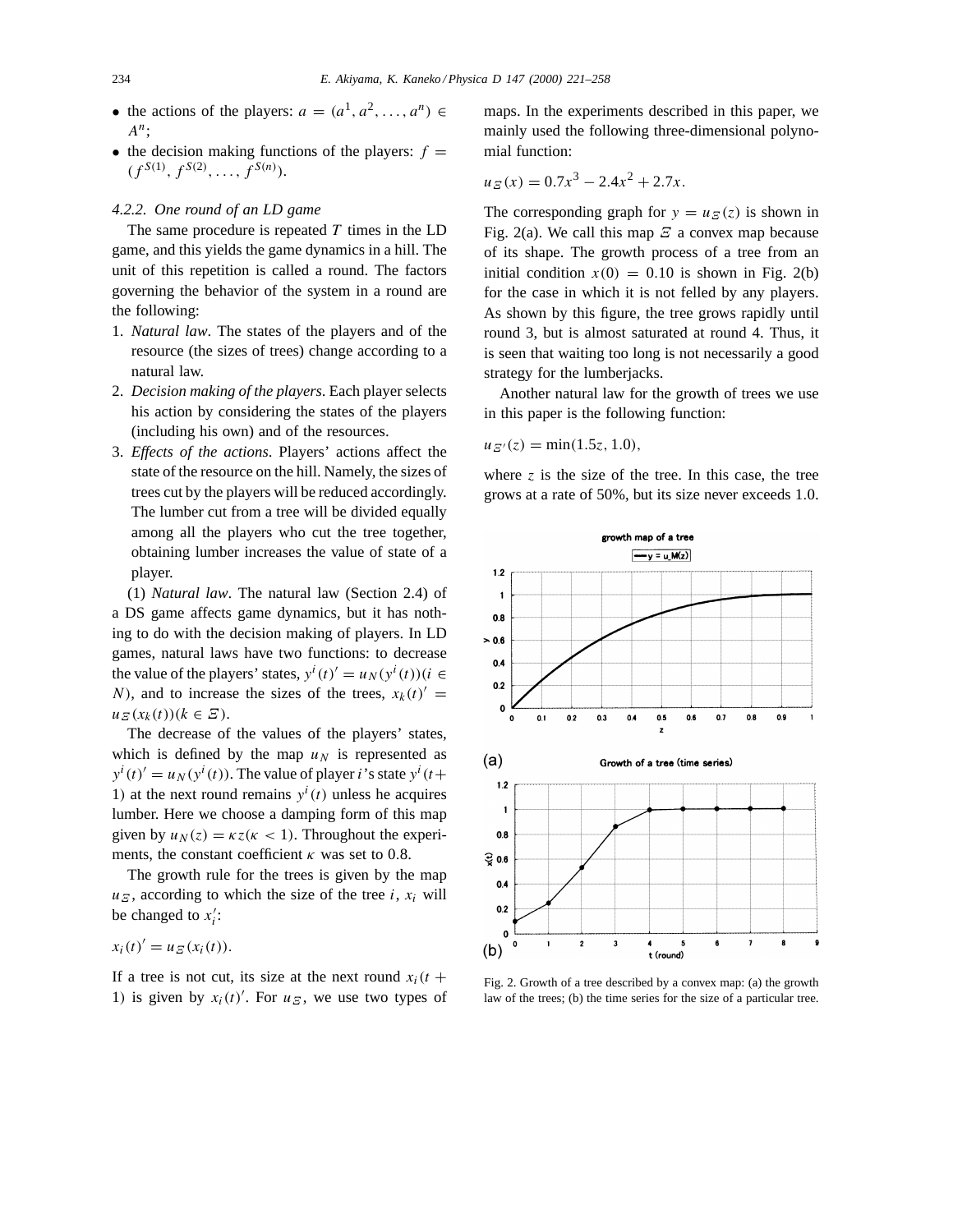

Fig. 3. Growth of a tree described by a linear map.

The growth of a tree following  $u_{\overline{S}}$  is shown in Fig. 3. For convenience, we call this map  $u_{\overline{S}}$  a piecewise linear or, simply, linear map.

(2) *Decision making of the players*. All players have their own mechanisms to decide their actions: to decide which tree to cut, or to refrain from any action. Each player chooses their next action  $a(t)$  in a manner that depends on the state of their surroundings,  $x$ and y. A detailed explanation of the decision making function  $f$  is given later (Section 4.3).

(3) *Effect of the players' actions*. The players' actions  $a(t)$  may reduce the sizes of trees  $x(t)$ , and the values of the states of the players who cut trees increase accordingly. In the actual experiments, the size of tree *i* is set to become, in the next round,  $\gamma^{v_i}$  times as big as it was, where  $v_i$  is the number of players who cut it ( $\gamma$  < 1).

$$
x_i(t+1) = \gamma^{\nu_i} x_i(t)'
$$

Note that  $\sum_{i \in \mathcal{Z}} v_i \leq n$ , because each player can cut at most one tree in a given round. Throughout the

experiments, the parameter  $\gamma$  was set to  $\frac{1}{3}$ . We note that the results of the simulations with  $\gamma = \frac{1}{2}$  are not significantly different.

Acquisition of a resource changes a player's state. In this LD game, a player *i*'s state,  $y^{i}(t)$  is taken to be a linear function of the size of the lumber that he acquires. Suppose that  $a^{i}(t) = \mu$ , player *i* can be said to have felled a tree  $\mu$  unless  $a^{i}(t) = 0$ . Here we denote the size of the lumber by  $\Delta^i$ .  $\Delta^i$  is, of course, zero if player  $i$  has selected the action 0, i.e., do nothing. Otherwise, it can be determined by the following:

$$
\Delta^{i} = \frac{x_{\mu}(t)' - x_{\mu}(t+1)}{v_{\mu}} = \frac{(1 - \gamma^{v_{\mu}})}{v_{\mu}} u_{\mathcal{Z}}(x_{\mu}(t)).
$$

Hence  $\Delta^{i}$  is the increase in value of the state of player i:

$$
y^{i}(t+1) = y^{i}(t)' + \Delta^{i}
$$
.

### *4.2.3. Players' utility in a round*

As stated in Section 4.2.1, a player's state may be considered as his nutritional state, monetary state, etc. We assume that the utility of player  $i(\forall i \in N)$  is simply the current state,  $y_i$ . Regarding one round of the LD game, player  $i$ 's utility for the round is maximized by choosing  $\Delta^{i}$  as large as possible. The utility of a player is an increasing function of the size of the tree he cuts and a decreasing function the number of people who cut the same tree.

### *4.2.4. Iterated game*

In the LD game, the above-described procedures constituting one round are repeated  $10$  until the number of rounds reaches the maximum,  $T$ . After the final round, each player's average score for the T rounds is calculated, and the individual player's scores increase or decrease the fitness of the species that he belongs to (Section 4.1.4).

<sup>10</sup> An LD game can be considered as a kind of iterated game, though the payoff for a given action usually changes with time. In this way the LD game differs from ordinary existing iterated games, such as the IPD (Section 3.1).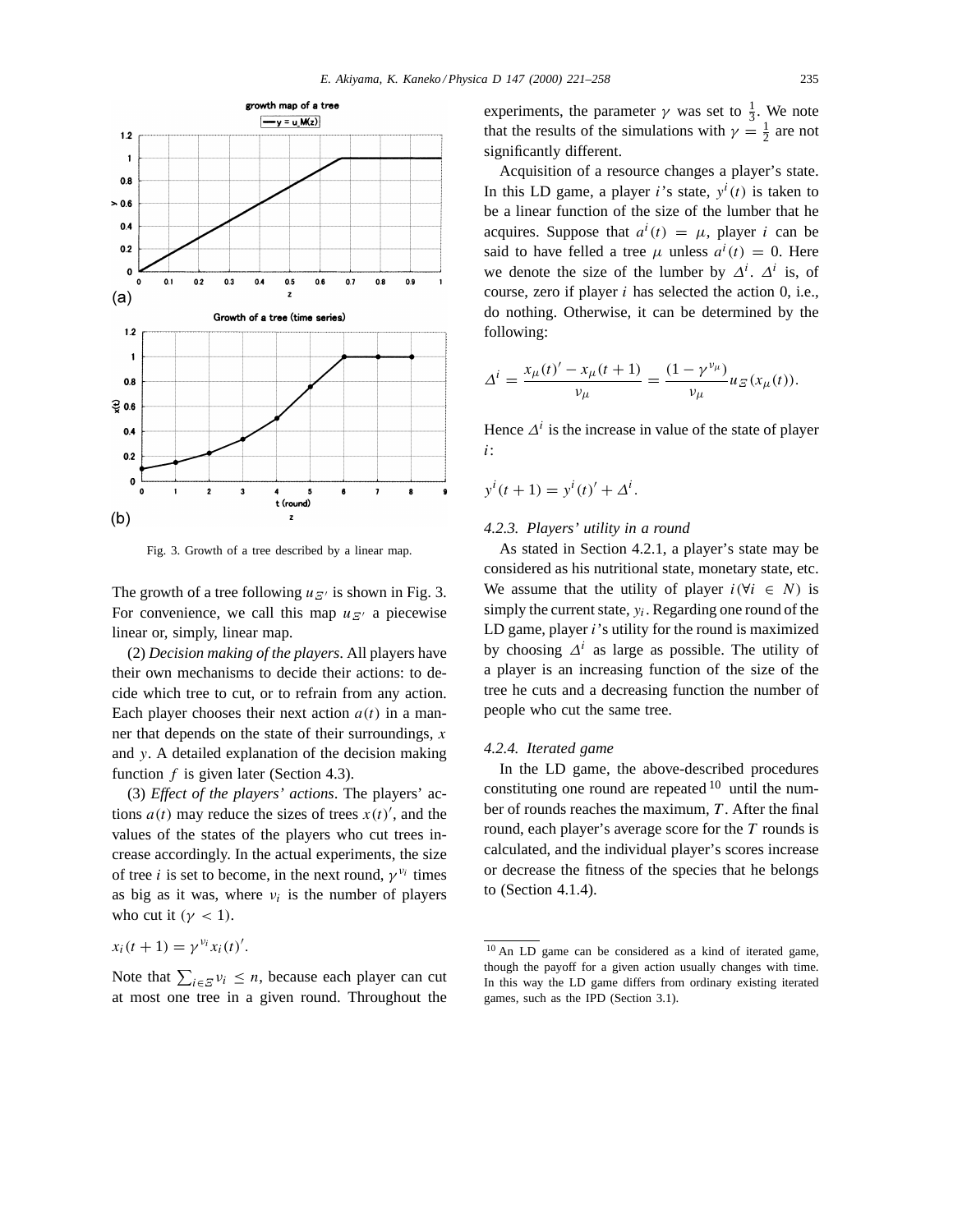The average score (utility) of player  $i \in N$ ) in the hill  $\eta \in H$ ) is given by

$$
\operatorname{average}(\eta, i) = \frac{\sum_{t=1}^{T} y^{i}(t)}{T}.
$$

All of the above procedures for the  $T$  rounds constitute the LD game for a given hill.

### *4.3. Decision making function*

Each player decides his own action,  $a$ , based on the states of his surroundings, which are denoted  $11$  by x and y. The function for player  $i \in N$ ) that represents the decision making mechanism is defined as the decision making function of player *i*,  $f^{S(i)}$ , where  $S(i)$ denotes the species that player *i* belongs to.  $f^{S(i)}$  is the inner structure of player  $i$  and is invisible to other players. The player  $i$ 's decision making function acts as follows:

$$
a^i(t) = f^{S(i)}(x(t), y(t)).
$$

Here,  $f$  can depend on the state of all the players or only on the state of the nearest neighbors. There are many possibilities for the choice of  $f$ , but any structure for f is valid as long as the map uses only x and y as inputs. In the LD game, we have chosen  $f$  to be very simple as shown below.

### *4.3.1. Reference to the players' state*

In Section 4.2.1, the set of players and the states of players were defined as follows:

set of the players :  $N = \{1, 2, \ldots, n\},\$ state of the players :  $y = (y^1, y^2, \dots, y^n)$ .

However, this representation is given from our viewpoint as observers of the experiments. We have assigned indices to the players, player 1, player  $2, \ldots$ . The order of this assignment of numbers is meaningless from each player's point of view.

Here, we stipulate that the players on a hill from the viewpoint of a particular player (player  $i$ ) are described as follows:

set of players : 
$$
\tilde{N} = \{1, 2, ..., n\},
$$
  
state of the players :  $\tilde{y} = (\tilde{y}^1, \tilde{y}^2, ..., \tilde{y}^n).$ 

The correspondence between  $(N, y)$  and  $(N, \tilde{y})$  depends on how player i recognizes the outer world. First, player  $i$  identifies himself as player  $n$  within own decision making function; thus,  $y^i$  corresponds to the last component of  $\tilde{y}$ ,  $\tilde{y}^n$ .

Regarding the arrangement of other components, there are various possibilities. For example, let us consider the case that each player distinguishes the others by their location, as was the case in the experiments considered in this paper. When  $n$  players are situated in a circle, we can make a one-to-one correspondence between N and  $\tilde{N}$ , and also between the components of  $y$  and  $\tilde{y}$  of player i. Player i regards, for instance, the next player on his left as player 1, the second to next as the player 2,... , and he regards the next player on his right as the player  $n-1$ , etc. Insofar as player i can distinguish the other players by numbering them by some means, this numbering method is all right for his decision making whether others may be situated in a line, zigzagged, or arranged randomly. As a second method of identifying players, any given player (who identifies himself as player  $n$ ) numbers the other players from 1 to  $n-1$  in order of decreasing the value of their state.

In the present model, a player's own state,  $\tilde{y}^n$ , usually has a special role among input variables for the player's own decision making function. Throughout the development or evolution of the decision making function, however, we do not impose a special role for  $\tilde{y}^n$  in advance. A player's own state and those of other players are not explicitly given different roles as input variables for the decision making function. At the outset, the only distinction between  $\tilde{y}^n$  and the other player state variables is its location. It is through the evolution of the decision making function that the own state  $\tilde{v}^n$  begin to have a special role in the decision making function.

#### *4.3.2. Motivation system*

To implement concretely the decision making function,  $f : (x, \tilde{y}) \mapsto a$ , we introduce the motivation map mtv<sub>r</sub>, for each feasible action  $r$  ( $r \in A$ ). We

 $11$  Here, x and y are used for simplicity, though, strictly speaking, x and y here should be written as  $x'$  and  $y'$ .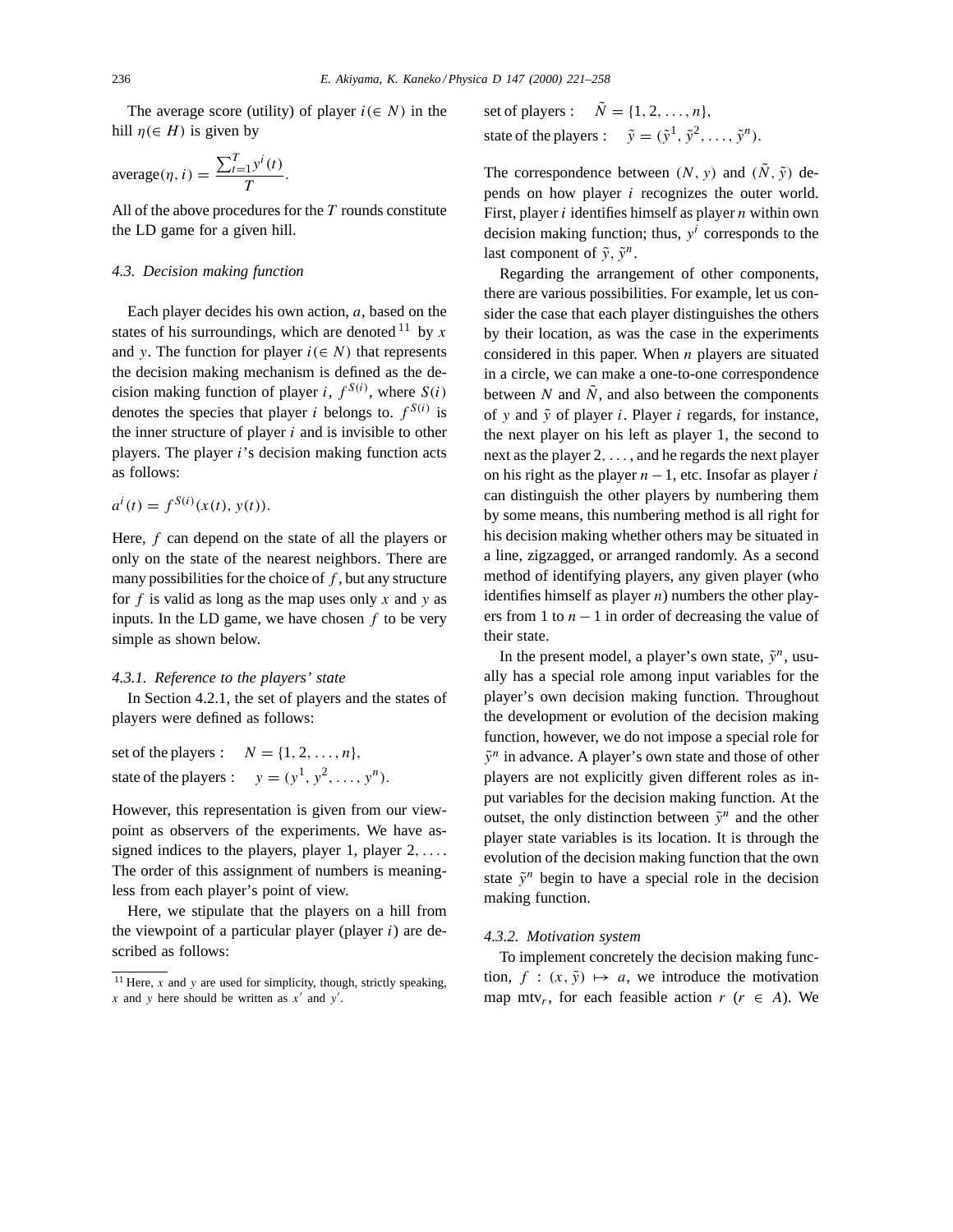can know a player's incentive to take the action  $r$  by  $m t v_r$ , given by a real number. In the LD game,  $m t v_0$ denotes the incentive to do nothing, and  $m v_r(r \in$ A,  $r \neq 0$ ) denotes the incentive to fell the tree r. Here, the set of motivation maps, mtv, can be defined as follows:

$$
mtv = \{mtv_r | r \in A\} = \{mtv_0, mtv_1, mtv_2, \ldots, mtv_m\}.
$$

The structure of a player's mtv varies throughout his evolution. The functioning of  $m v_r$  can be described as follows:

$$
mtv_r: R_+^m \times R_+^n \ni (x, \tilde{y}) \mapsto mtv_r(x, \tilde{y}) \in R.
$$

Each player selects the action whose motivation has the largest value among the set  $\{mtv_r\}$ . In this sense,  $m_x$  can be said to be the utility function for the action r. By using  $\{mtv_r\}$ , the concrete representation for the decision making function  $f^{S(i)}$  of player ( $i \in N$ ) can be defined as <sup>12</sup>

$$
f^{S(i)}(x, \tilde{y}) = a^i \text{ if } \text{mtv}_{a^i}(x, \tilde{y}) \ge \max_{r \in A} \text{mtv}_r(x, \tilde{y}).
$$

Let us call the above-described mechanism using the motivation map the motivation system. In determining the action to be taken, the relevant information regarding the set  $\{mtv_r\}$  is not the absolute value of each  $m t v_r$ , but the identity of the element with the largest value.

Many kinds of implementations for the maps  $\{\text{mtv}_r|r \in A\}$  may be appropriate as long as each is a map from  $(x, \tilde{y})$  onto the real numbers. In this work, each map is defined as a one-dimensional function of the state valuables  $x$  and  $\tilde{y}$  as follows:

$$
\text{mtv}_r : (x, \tilde{y}) \mapsto \sum_{k \in M} \eta_{kr} x_k + \sum_{l \in \tilde{N}} \theta_{lr} \tilde{y}^l + \xi_r. \tag{10}
$$

Here,  $\{\eta_{kr}\}$  and  $\{\theta_{lr}\}$  are real matrices and  $\{\xi_r\}$  is a real vector. These coefficients determine the player's strategy, and tiny differences between the coefficient values assigned to strategies can sometimes decide which player is superior.

The formulation using this linear programming may be the simplest way to define the structure of mtv for players to cope with the dynamical game environment. Of course, more sophisticated decision algorithms using maps from  $R_+^m \times R_+^n$  onto R can also be used.

### *4.3.3. Mutation of the decision making function*

In the LD game ecosystem, new mutant species with higher fitness can replace species with lower fitness. The mutation process is implemented by slightly changing the parameters of the decision making function of the parent species, i.e., the matrices  $\eta$  and  $\theta$ , and the vector  $\xi$ . Every component of  $\eta$ ,  $\theta$ , and  $\xi$  of the new species is chosen as a random number from normal distribution with variance σ around a mean value which is equal to the value characterizing the parent species. (Throughout the experiments,  $\sigma$  was set to 0.10.)

### *4.4. Initial conditions*

We have conducted several experiments with various conditions by changing the number of trees, the number of players, the type of decision making functions, etc. Here, the other initial settings that have not yet been described are chosen as follows.

The setting for the first round of the game on each hill is as follows:

- value of each  $x_i(i \in \mathcal{E}) : 0.10$ ;
- value of each  $\tilde{y}_i$  ( $j \in N$ ): chosen from random numbers from a normal distribution with mean 0.10 and variance 0.10.

The coefficient parameters  $\eta$ ,  $\theta$  and  $\xi$  for the decision making functions of the initial 10 lumberjack species in the LD ecosystem are generated as random numbers from a normal distribution with mean 0.0 and variance 0.1. A coefficient around 0.0 implies that the lumberjack in the first generation gives little consideration to his surroundings and his own state. Through evolution the players begin to consider the outside world and their own states.

<sup>&</sup>lt;sup>12</sup> There is the possibility that there are two incentives  $m v_i(x, \tilde{y})$ and mtv<sub>j</sub> (x, y) that have identical values (= max<sub>r∈A</sub>mtv<sub>r</sub>(x, y)). However, the possibility of this occurring approaches zero as the generations proceed and the strategies become more complicated, since mtv is determined by several real numbers. For such events with identical incentives, the action with the smallest index is selected in the numerical experiment here.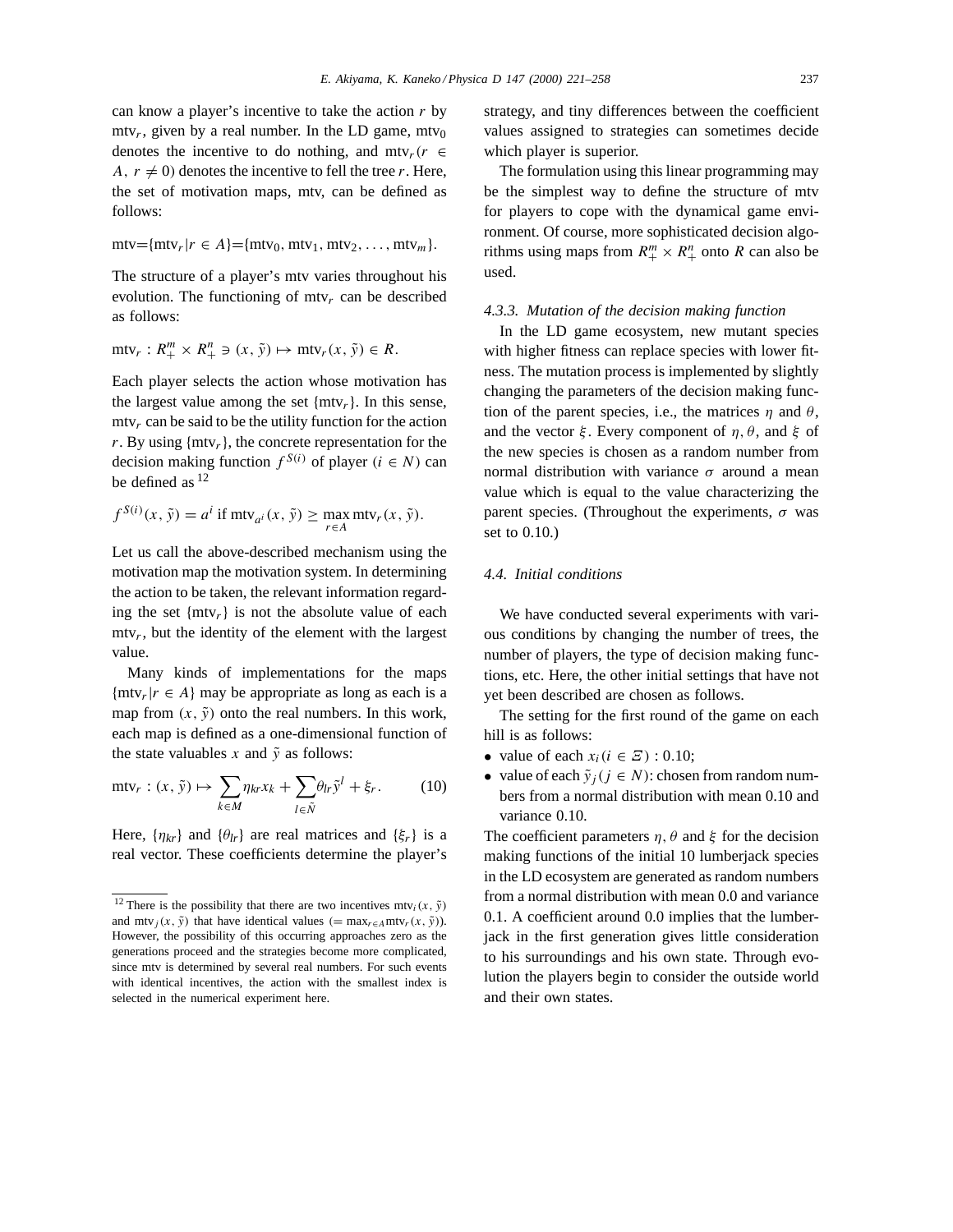# *4.5. Discussion of the payoff structure in LD games from the viewpoint of static games*

Let us now touch upon what should be noted about the payoff structure of the LD game modeled in this section. From the viewpoint of static game, LD games with a convex-map-type natural law for the growth of trees and those with a linear-map-type natural law are essentially the same. Consider, e.g., one-person, one-tree LD games. In the static game that corresponds to any single round of an LD game, the score for the action of cutting a tree in the payoff matrix is always larger than that for the action of waiting, irrespective of the choice of convex-map-type or linear-map-type. Furthermore, the action of waiting sometimes brings the player a long-range profit in either type of LD game. In case of multiple-person games, LD games of both types involve a social dilemma and such a game could take the form of an  $n$ -person prisoners' dilemma if represented as a static game. In fact, the players can maximize their collective profit by the mutual cooperation in waiting for the sufficient growth of the trees, but each of them can maximize their personal profit by betraying the others and cutting the trees earliest. *Thus, several types of DS games that differ the level of the concrete description of the dynamics can be classified into the same static game.*

# **5. Evolutionary simulation of one-person LD games**

### *5.1. Introduction*

### *5.1.1. Characteristics of one-person games*

One may call this LD game a one-person game, although, strictly speaking, by definition, a one-person game cannot be called a game.  $^{13}$ 

One-person games are simply maximization (or minimization) problems, i.e., the rational solution for a player in a one-person game can always be decided only by optimizing some functional, while in

multiple-person games it is usually not possible for a player to decide his best behavior without considering others' decision making processes. Hence, the difficulty in solving for the optimal strategy in one-person games is just a technical rather than a conceptual one, in spite of its significance [12]. From the game theoretical point of view, what matters most in ordinary optimization problems, such as the traveling salesman problem, is the possibility of constructing the payoff matrix itself. Once the payoff matrix of a one-person game is constructed, solving for the optimal behavior is merely a matter of determining the strategy whose payoff is the largest.

Of course, the dilemma that some multiple-person games involve cannot appear in a one-person game including one-person, lumberjacks' dilemma games, although the name involves the term dilemma. The word dilemma used with regard to multiple-person games usually corresponds to the situation in which every player's rational decision making for maximizing his personal utility, paradoxically, results in lowering the utilities of all the players.

That is, if the players cooperated, they could all acquire higher utilities (Pareto dominant), but their rationality does not allow this acquisition. On the other hand, in one-person games, a player's rational decision making always maximizes his utility.

Now let us consider the case of a one-person LD game. In such a game, the best strategy for a player is, simply, to always wait for sufficient growth of a tree and then cut it, because there is no competitor who tries to rob the player of the profit in this game. Thus, the game is simply a maximization problem. Here, the player can completely control the sizes of the trees and thus can increase the average score per round.

### *5.1.2. Main interests*

There are two main points of interest in one-person LD games. First, we are interested in how a player maximizes his utility in a game with dynamics. Note that there exists a dilemma-like situation even in the one-person LD game. By cutting a tree the player always realizes a higher score at the next step. However, the strategy of cutting a tree at each step is usually not good for long-term well-being. Here we

<sup>&</sup>lt;sup>13</sup> Game is nothing, but a mathematical formulation representing problems among more than one decision makers.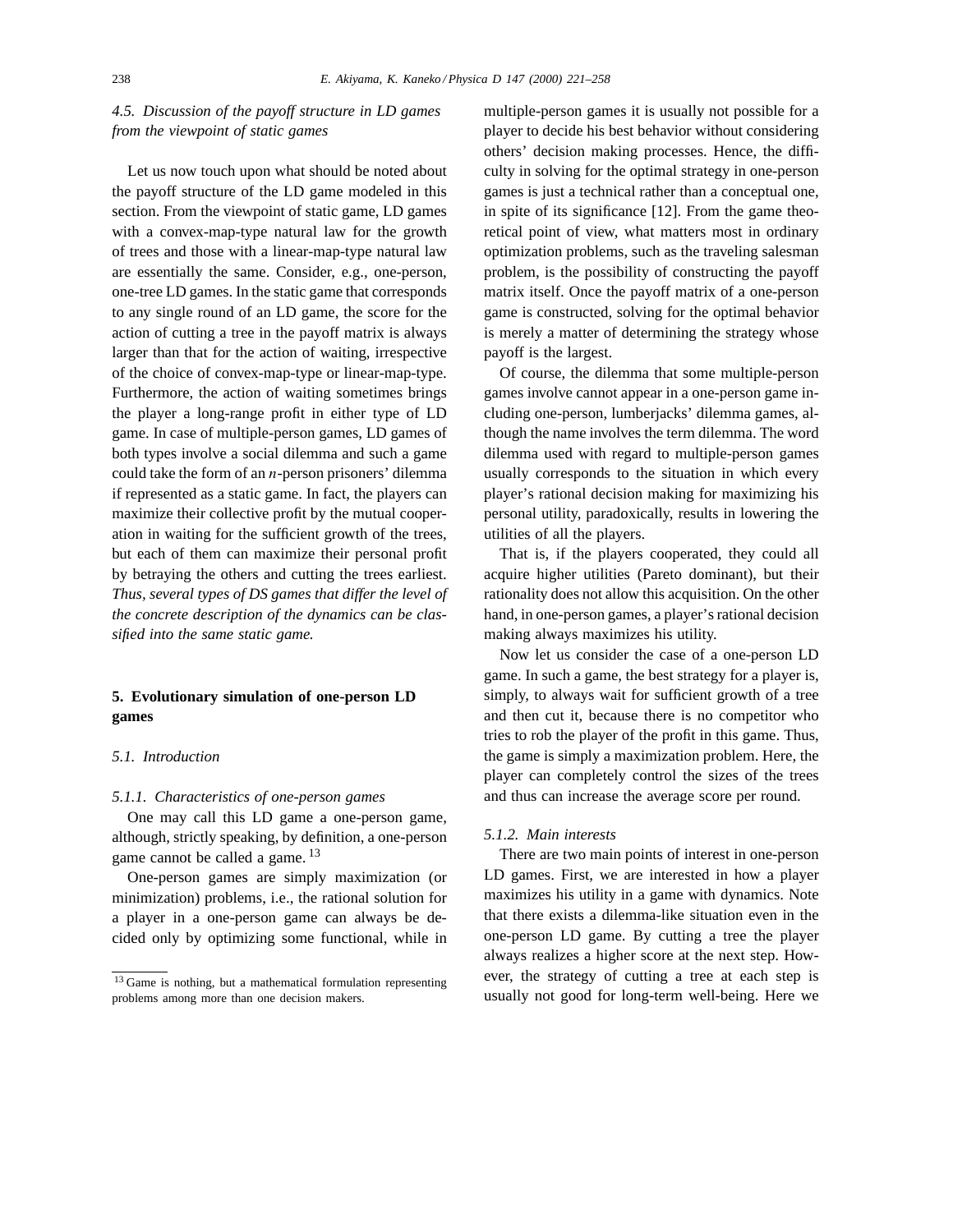Table 4 Game G: an example payoff matrix of a one-person static game

| Strategy | Payoff |
|----------|--------|
| А        |        |
| B        | δ      |
| C        |        |
|          |        |

Table 5

Example payoff matrix of a one-person dynamical systems game

| 5 |  | $\bf 5$ | 4 |  |
|---|--|---------|---|--|
| 8 |  | 6       | 3 |  |
|   |  | 4       | 5 |  |
|   |  | 2       | ٠ |  |

need a strategy that takes into consideration the dynamics of the game. For comparison, let us consider a static game, the game G, represented by the payoff matrix in Table 4. Here, as a matter of course, the player should select the strategy B, by which he can get a score of 8. Thus, it is easy to determine the solution of a one-person game, once the payoff matrix is given as a rule. In case of the game consisting of the iteration of game  $G$ , the best strategy is merely the iteration of B (all-B). In a one-person dynamical systems game, however, a player's behavior in each round often changes in accordance with the dynamics of the game, which can be represented by a dynamical payoff matrix (Table 5).

The second point of interest here is in the evolution seen in one-person LD games that have (other than the number of players) the same conditions as multiple-person LD games (that will be investigated in the following papers). We are especially interested in how the decision making function evolves in one-person LD games with consideration made only of the game environment (Section 2.2) and the player's own state.

We have conducted three experiments for each kind of LD games with the same conditions, but with different seeds. (Random numbers are used to generate the initial species, creating mutants of the species from the previous game, and deciding on which hill a player of a particular species will live.) For each kind of game, a typical example of the three experiments is presented here.

In the following section, an evolutionary simulation of a one-person convex-map-type LD game is investigated. The result of a one-person, two-tree convex-map-type LD game is given in Appendix A. The evolutionary phenomena of the linear-map-type LD game are discussed below (in the latter part of Section 6).

### *5.2. One tree in a hill*

#### *5.2.1. Rough sketch of the evolution (fitness chart)*

First, we consider the evolutionary simulation of a one-person, one-tree convex-map-type LD game. In Figs. 4(a)–(c) (each of which is called a fitness chart), the fitness that the fittest species of each generation (the generation's fittest species) possesses, which we call the fitness value of the generation, is plotted with generation. In each fitness chart, the horizontal axis corresponds to the generation, while the vertical axis corresponds to the fittest value of each generation.

In Fig. 4, in each case, the fittest value does not decrease and increases stepwise with generation, though the value is almost saturated at about 1.5 in quite early generations. This non-decreasing form is rather natural, since this game is a one-person game. The fitness of any species in a one-person game is determined solely by its strategy (since there is no interaction with other species). Hence a new species can enter the population only by rising its own fitness, not by lowering the fitness of other strategies.

As shown in Figs. 4(b) and (c), the fitness value can increase at later generations, but the increase becomes much smaller. Furthermore, the frequency at which increases occur also becomes smaller in later generations. For example, beyond the plots in Fig. 4, new fittest species appear at the 314th, 3604th, 5847th, and 8983rd generations.

# *5.2.2. Game play at early generations (action chart, resource chart, state chart, and decision making function)*

In Figs.  $5(a)$ –(c), the dynamics of a player of species ID-00001 is plotted. In this experiment, this species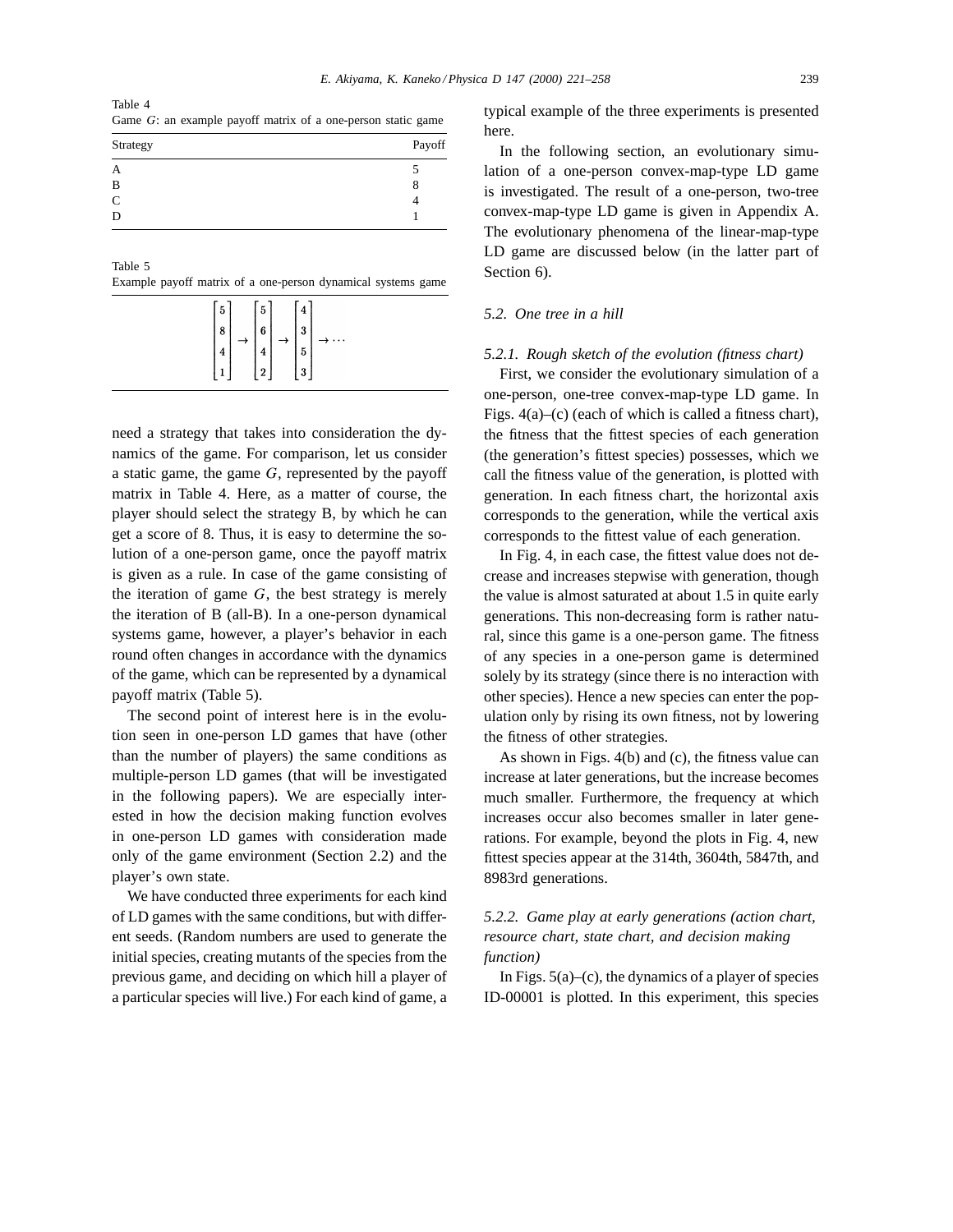

Fig. 4. Fitness chart in an LD game with a lumberjack and a tree: the fitness chart is shown: (a) up to the 10th generation; (b) from the 10th to the 70th; (c) up to the 300th. In all the figures, the horizontal axis represents the generation, and the vertical axis represents the fitness value of the generation, which is the fitness value of the fittest species of each generation.

existed up to the fourth generation. Figs.  $5(a)$ –(c) display the dynamics of the player's action, the size of the tree, and the player's state, respectively. In all these figures, these quantities are plotted versus the round as a horizontal axis. Here, only the behavior up to the 50th round (among the  $T = 400$  rounds) is plotted, since this behavior repeats periodically beyond this point. In Fig. 5(a), the action of the player



Fig. 5. (a) Action chart — the dynamics of the player's action. (b) Resource chart — the dynamics of the size of the tree. (c) State chart — the dynamics of the player's state. In the action chart, the average of the player's state (the average score) for  $T$  rounds appears in the title, and the name of the lumberjack species to which the player belongs is shown in the legend (in the square box). In the resource chart, the average size of the tree for T rounds is attached to the title. For example, (a) and (b) show that the player of the species ID-00000001 has an average score of about 0.25 and the average size of the tree is about 0.91.

in each round is shown, where for  $n \geq 1$  action *n* consists of cutting tree  $n$ , while action 0 is simply to do nothing. The vertical axes of Figs. 5(b) and (c) represent the size of the tree and the state of the player,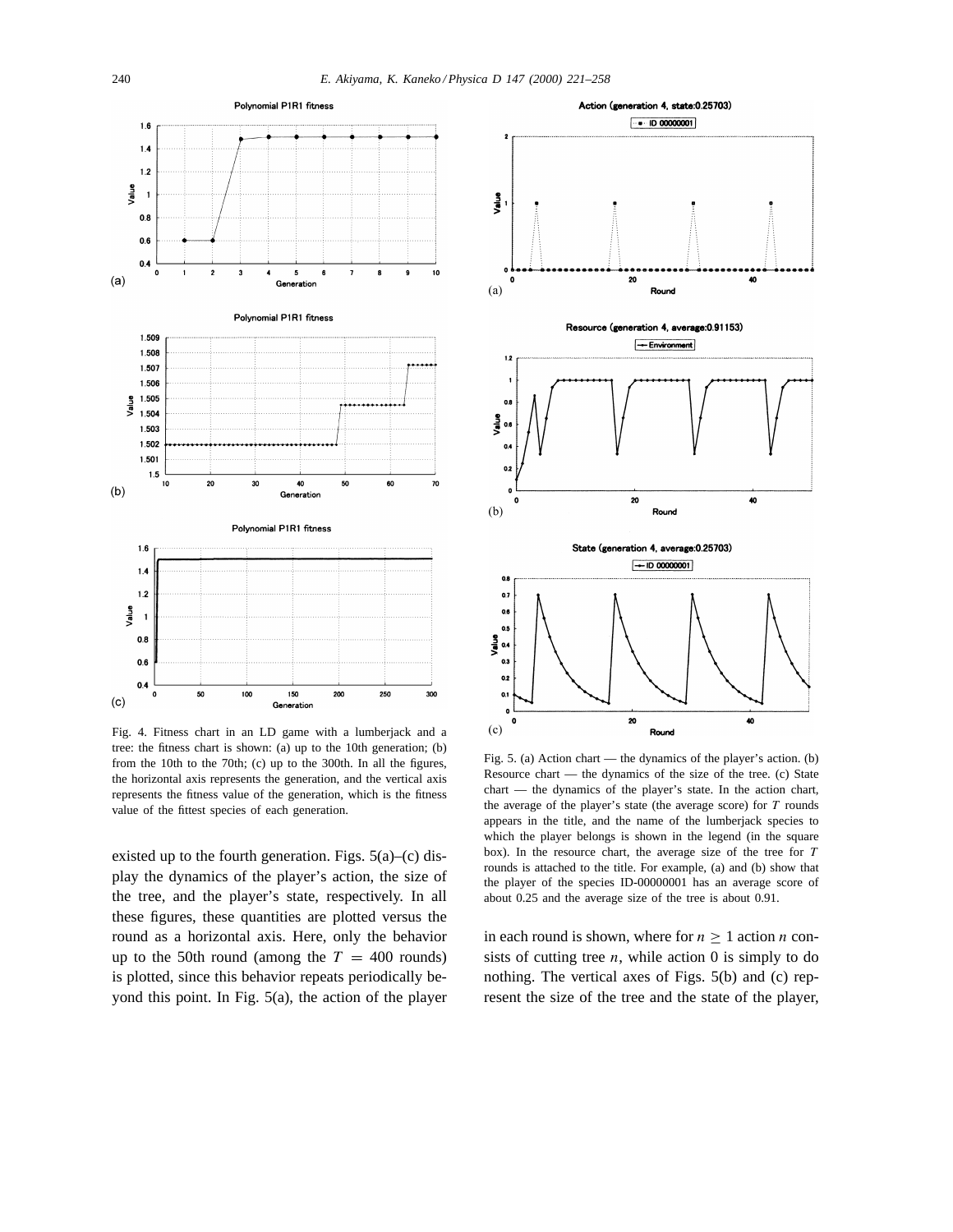respectively. We call figures like Figs.  $5(a)$ –(c) as the action chart, the resource chart, and the state chart, respectively.

Fig. 5(a) shows that this player basically repeats the pattern of cutting the tree and doing nothing for 11 rounds, then cutting the tree again, and repeating this indefinitely. Fig. 5(b) plots the increase of the tree size while the player is waiting, but the growth slows considerably after about three rounds. In this sense, this player waits too long for the growth of the tree. In fact, the fitness of the player is not good, and it becomes extinct within this generation.

The action of a player of the third fittest species (given by ID-0000000E) in the fourth generation is shown in Figs.  $6(a)$ –(c). This player cuts the tree before its growth rate slows considerably and gains more profit than the player of Fig. 5. Thus, species whose strategy effectively manages the game dynamics to acquire the long-term profit (lumber) can survive to the next generation. (The game dynamics managed by the fittest species of the fourth generation has a similar characteristic to that of later generations, as shown later (period-2 dynamics presented in Section 5.2.4).)

#### *5.2.3. Decision making function*

The third fittest species at the fourth generation, ID-0000000E, has the decision making function illustrated in the radar chart (see Fig. 7). A decision making function in this paper is represented as follows: <sup>14</sup>

$$
\text{mtv}_r(x, y) = \sum_{k \in M} \eta_{kr} x_k + \sum_{l \in N} \theta_{lr} y^l + \xi_r \quad (r \in A).
$$

In the present simulation, the parameters were set as  $N = \{1\}, \, \mathcal{Z} = \{1\}, \, \text{and } A = \{0, 1\}$  (corresponding to waiting and cutting a tree, respectively). In Fig. 7,  $mtv<sub>0</sub>$  is plotted by the dotted line and  $mtv<sub>1</sub>$  by the solid line. The coefficient of  $x_1$ ,  $\eta_{1r}$  corresponds to the axis labeled "environment" (the single environmental resource, the tree), the coefficient of  $y^1$ ,  $\theta_{1r}$  corresponds to the axis labeled "Me" (the single player), and the constant term,  $\xi_r$ , axis is labeled "const".

Let us consider the meaning of the decision making function of the player of species ID-0000000E.



Fig. 6. The third fittest species of the fourth generation: (a) action chart; (b) resource chart; (c) state chart.

As seen in Fig. 7, the dotted line crosses the Me axis at a positive value (referred to as  $\theta_{10}$ ) and the solid line crosses it at a negative value (referred to as  $\theta_{11}$ ). Hence, as the value of the state of the player  $(y^1)$  increases, the incentive to wait also increases, while the incentive to cut the tree decreases. In the same way, this player stops waiting if the size of tree  $(x_1)$  increases, because the dotted line cross the environment axis at a negative value  $(\eta_{10})$ , i.e., he waits when satis-

<sup>&</sup>lt;sup>14</sup> We use y instead of  $\tilde{y}$  here for simplicity.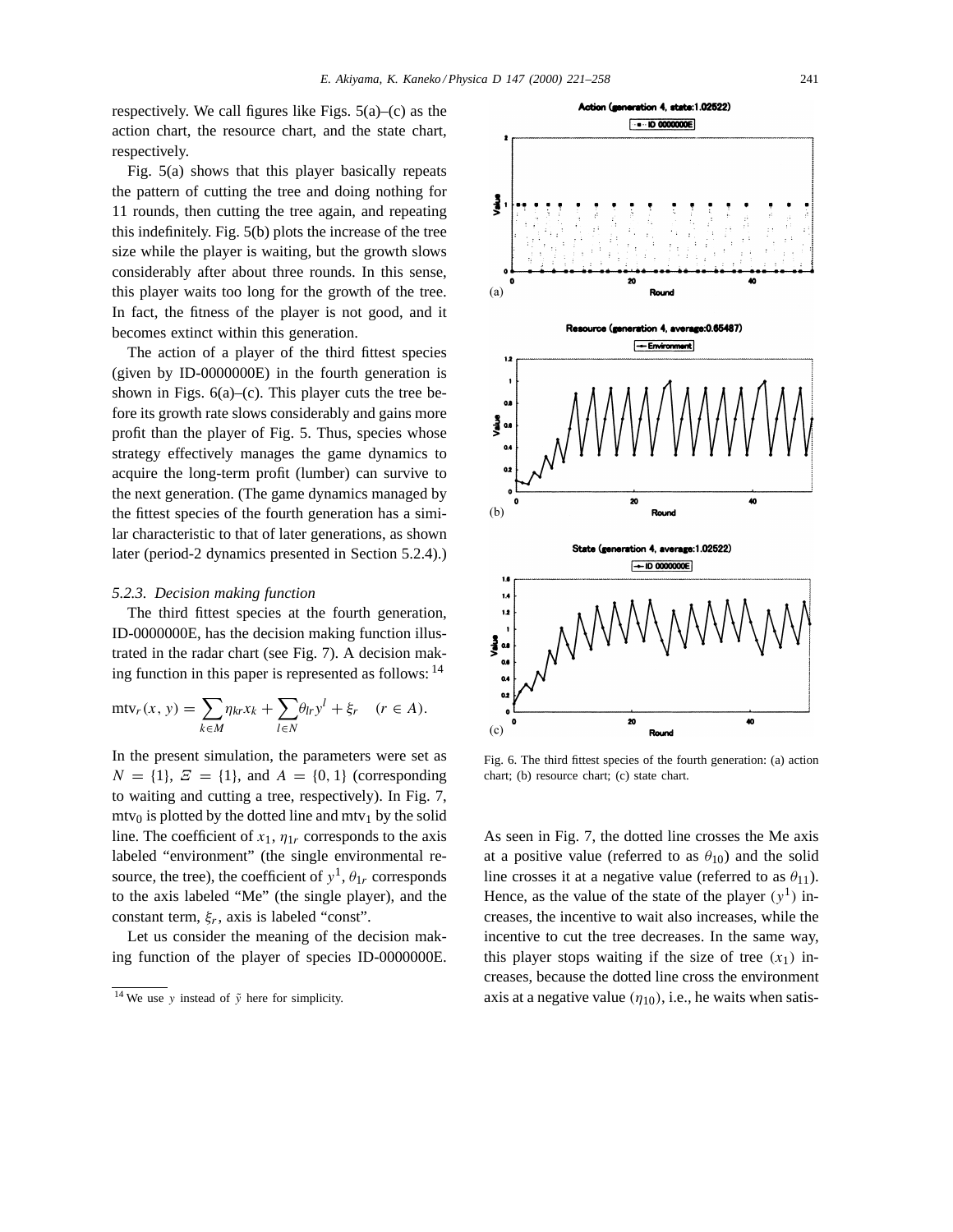

Fig. 7. The decision making function of the third fittest species in the fourth generation. The parameters used in the decision making function of the third fittest species in the fourth generation, ID-0000000E, are completely represented by this radar chart.

fied (his state has a large value) and cuts the tree when the tree has grown large. This is reasonable decision making.

If a player does not consider a particular parameter, the decision making function takes a value of zero for the corresponding coefficient. For example, the player described by Fig. 7 hardly refers to the size of the tree  $(x_1)$  as for the incentive to cut the tree (mtv<sub>1</sub>), since the solid line crosses the environment axis at a point near zero  $(\eta_{11})$ . In other words, this player's incentive to cut the tree depends only on his satisfaction, not on the size of the tree ( $\mu$ tv<sub>0</sub>, however, depends significantly on both  $x_1$  and  $y^1$ ).

# *5.2.4. Change of game dynamics with evolution*

Figs. 8(a) and (b) depict the behavior on a hill occupied by a player of the fittest species at the 64th generation (ID-000000C5). This player manages the growth of the tree with a period-2 cycle, i.e., as seen in the action chart (Fig.  $8(a)$ ), he cuts the tree every second round. Fig. 8(b) shows that the size of the tree changes periodically between two values as follows:

- 1. growth of the tree based on the natural law  $(0.3064 \rightarrow 0.6222);$
- 2. decision of the player: "wait"  $(0.6222 \rightarrow 0.6222)$ ;
- 3. growth of the tree based on the natural law  $(0.6222 \rightarrow 0.9194);$
- 4. decision of the player: "cut the tree" (0.9194  $\rightarrow$  $\underline{0.3064}$ : The tree becomes  $\frac{1}{3}$  as tall as before, and



Fig. 8. Managing the game environment with period-2 cycle (the 64th generation).

the player acquires lumber in the quantity 0.9194−  $0.3064 = 0.6130$ , approximately.

If the player cuts the tree every third round, he can obtain more lumber from the tree per cutting, but the value of the player's average state over  $T$  rounds is smaller in this case. The management of the tree growth with period-2 cycle, which is similar to that in Fig. 8, is also adopted by the fittest species from the fourth generation to the 3604th generation.

Fig. 9 depicts the LD game at the 277th generation. The fittest species, ID-00000345, behaves as shown in the action chart in Fig. 9(a), but the behavior is quite similar to that observed in Fig. 8(a). The periodic growth dynamics of the tree, with the size varying between 0.3 and 0.6, is also realized in this case. However, the species ID-00000345 has, of course, larger fitness than the species ID-000000C5 of Fig. 9. A difference between the dynamics of these two species exists only in the transient, before the state dynamics of the player and the resource completely falls into a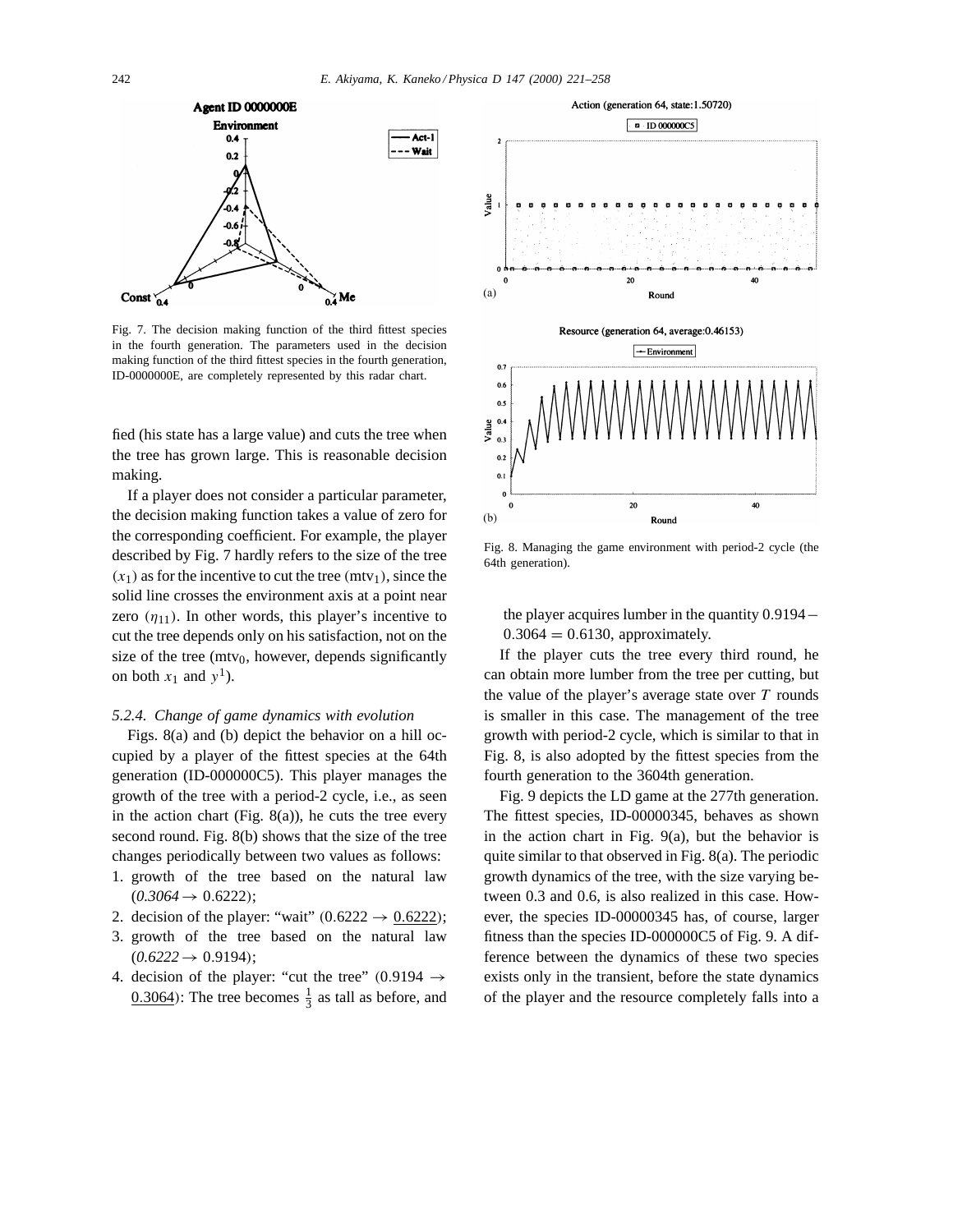

Fig. 9. Evolution in later generations. The action chart (a) and the resource chart (b) of the fittest species of the 277th generation. (c) The resource chart of the 3605th generation.

periodic cycle. This period-2 dynamics is characteristic of the fittest species over many generations, but the variations in the dynamics are exhibited in the transient, before the dynamics falls into a cycle.

The dominance of period-2 dynamics ends at the 3605th generation, when the fittest species becomes one that oversees period-7 dynamics (Fig. 9(c)). A new dominant species of period-23 appears at the 5848th generation and one of period-11 appears at the 8984th generation. Hence, it is seen that the time between changes of the fittest species is long in later generations.

### *5.2.5. Dynamics of payoff matrix*

The fitness chart, action chart, resource chart, and state chart, introduced in the previous section, are useful when we study the dynamics of games. On the other hand, in traditional game theory, a game is usu-

ally described by a payoff matrix (in normal-form representation  $15$ ) or, in some cases, by the repetition of a game (iterated game). Here we discuss the relevance of these charts in describing the dynamics of payoff matrices.

If we use the payoff matrix in a DS game, the matrix should change with time. The dynamics of the payoff matrix seen in the fourth generation is shown in Fig. 10(a), which corresponds to the LD game of Fig. 5 in the previous section. The payoff for each action 0 or 1 is plotted versus the round. The payoff for each action is here assumed to be *the size of the lumber that the player obtains by the action*. Hence, the payoff for the action 0 (waiting), shown

<sup>15</sup> A game represented in extensive form, which has a branching diagram, is possible to be transferred into a game in normal form, and vice versa.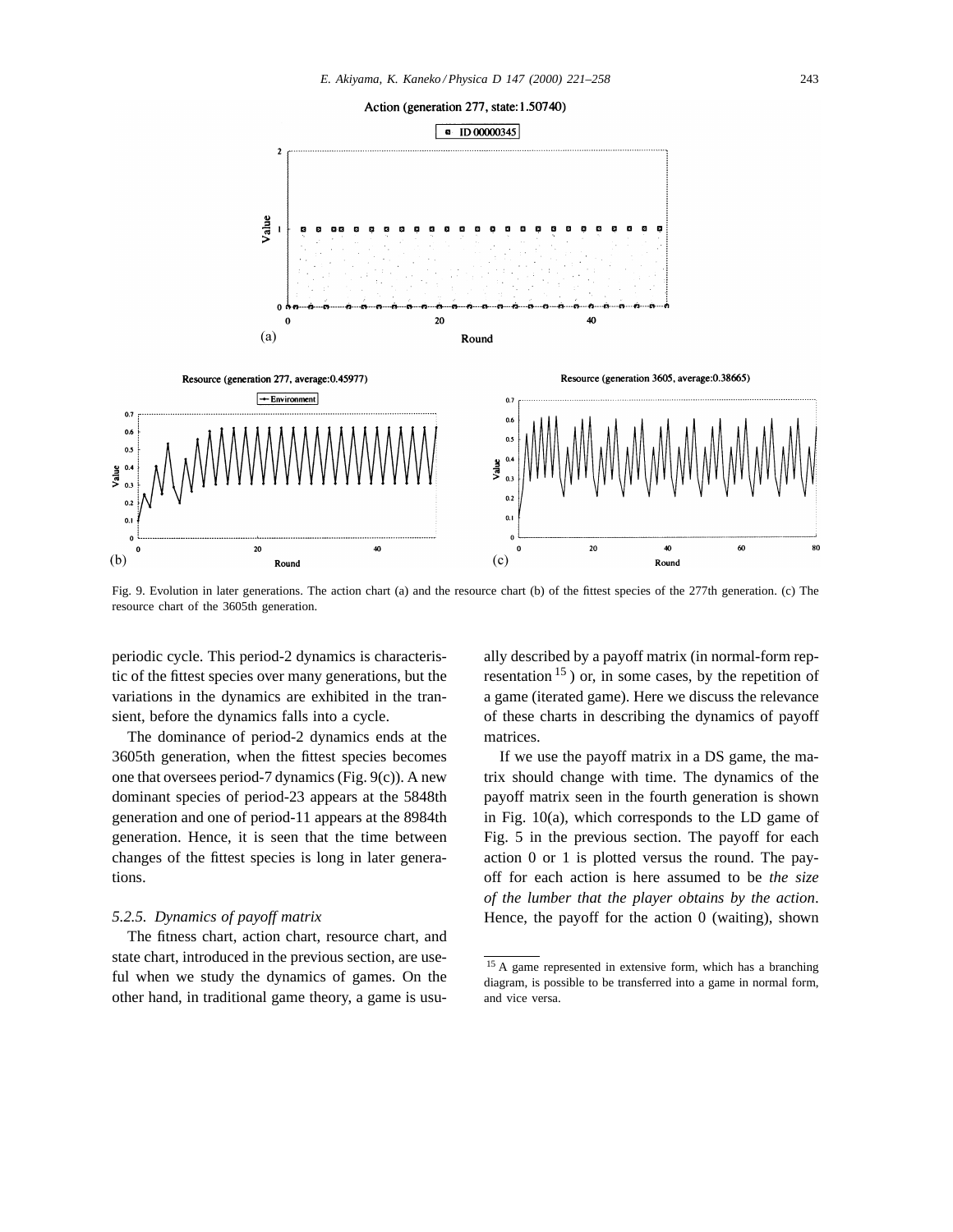

Fig. 10. The dynamics of the payoff matrix (the fourth generation): (a) external payoff matrix; (b) internal payoff matrix. In each figure, horizontal axis shows the round and the vertical axis shows the payoff for each action.

by the dotted line, is always zero, while the dynamics of the payoff for the action 1 (cutting the tree) shown by the solid line is similar to the resource chart in Fig. 5(a). This dynamics is called the dynamics of the external payoff matrix. Note, in any case, the payoff of action 1 is larger than that of action 0.

Meanwhile, in Fig. 10(b), the dynamics of the payoff matrix for each feasible action is given as *the incentive to the action*. For example, the payoff shown by the dotted line is the value of  $m v_0$  and that shown by the solid line is the value of the mtv<sub>1</sub>. We refer to the payoff matrix corresponding to this figure as the internal payoff matrix. The player decides his action simply according to this payoff matrix in every round. In the one-person DS game, each internal payoff is simply the incentive to a certain action  $r$ , mtv<sub>r</sub>.

Thus, this payoff matrix corresponds to that in traditional game theory. In traditional game theory, however, the payoff matrix is given explicitly as a rule, while in the DS game, the payoff matrix is constructed by the player according to his decision making function that determines his way of referring to the game environment (and also to other players' state, in case of multiple-person games).

The dynamics of the internal and external payoff matrices of a player of the fittest species at the 277th generation are shown in Figs.  $11(a)$  and (b) (cf. Figs. 9(a) and (b) in the previous section). By constructing such dynamics of the payoff matrix as shown in Fig. 11(b), the player can acquire relatively high average score in this one-person LD game. Such a construction is possible through the experiences in a game that follows a particular dynamical law.



Fig. 11. The dynamics of the payoff matrix (the 277th generation): (a) external payoff matrix; (b) internal payoff matrix.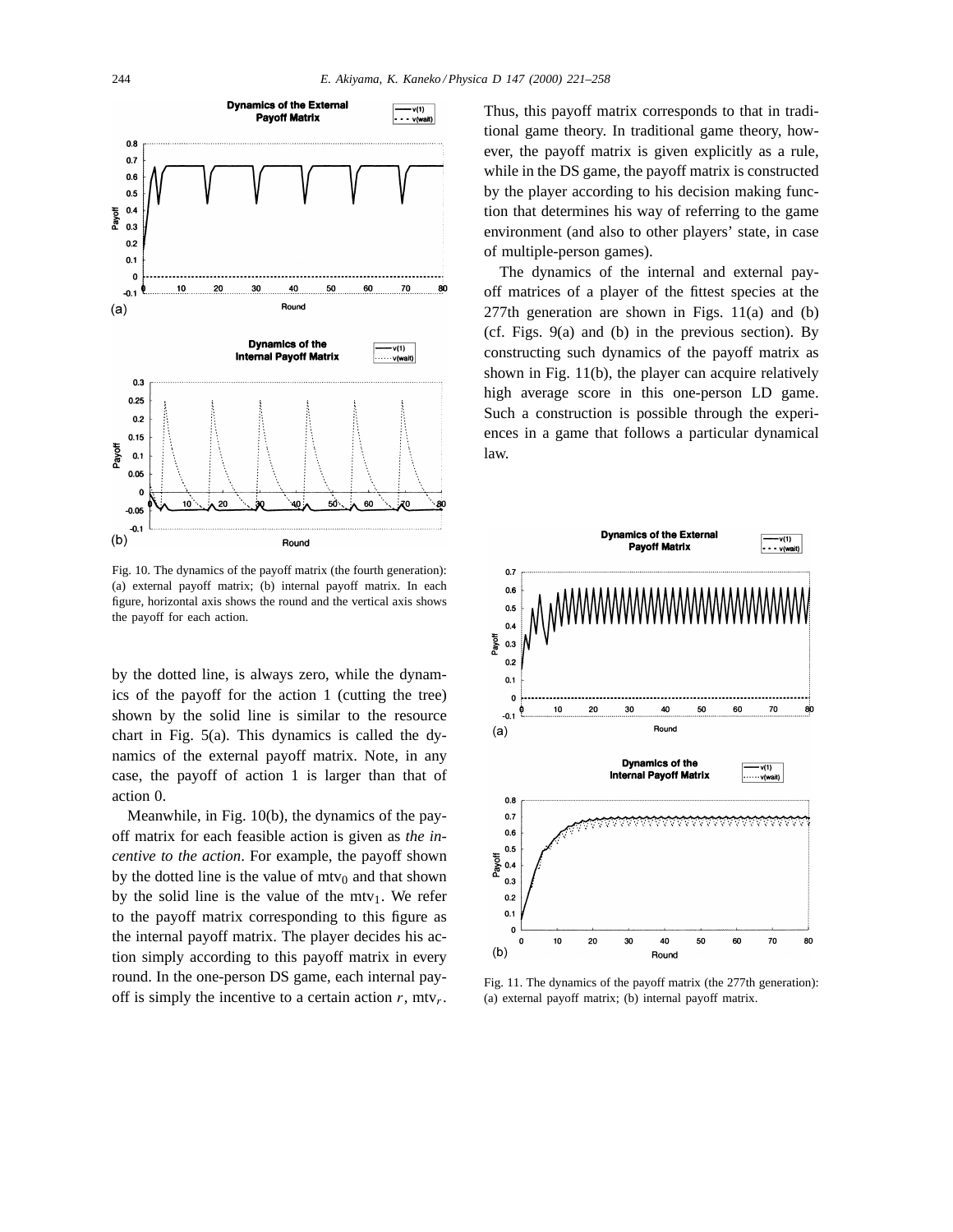

Fig. 12. A simulation of the one-person linear-map-type LD game. The fitness chart of the one-person linear-map-type LD game from the first generation to 60th is plotted with an exponential fitting curve. The optimal game dynamics are realized at the 45th generation.

# *5.2.6. Evolutionary simulation of a linear-map-type LD game*

Let us briefly give the result of a sample computer simulation of a one-person linear-map-type LD game. The fitness chart in Fig. 12 for the linear-map-type game shows that the fittest value increases gradually, but not step by step with generation. (Compare this with the fitness chart for the convex-map-type LD game in Fig. 4.) Furthermore, in the present case, the optimal game dynamics are easily realized by the 45th generation.

#### **6. Characteristics of dynamics in LD games**

### *6.1. The attractor of game dynamics*

In this section, we investigate the evolution of game dynamics by introducing the concept of attractors of game dynamics. In the one-person LD games considered in this paper, we have observed the interplay and mutual influence of the structure of the game and the dynamics exhibited within it: the dynamics of the game environment determined by players' actions are represented by the resource chart, while the players' utilities for the feasible actions are represented by the dynamics of the internal payoff matrices.

The evolution of algorithms toward the maximization of fitness seen in the previous section is, from the



Fig. 13. Two resource charts in the same generation (the 277th generation) for a one-person, one-tree LD game: (a) an example of players who succeeded in constructing a productive game environment; (b) an example of players who failed to do so.

viewpoint of DS games, regarded as the process of making the game environment more and more productive by the players. The players attempt to construct a game environment that can bring them greater profits. For example, the player of Fig. 13(a) succeeded in constructing a productive game environment, while the player in Fig. 13(b) failed to do so.

Let us consider Fig. 14. Here the resource chart observed at the 13th generation for a one-person, two-tree convex-map-type LD game (Appendix A) is plotted. As seen, the dynamics eventually falls into a periodic cycle. This periodic dynamics continues up to the final round. It is therefore considered an attractor of the game dynamics. In general, the game dynamics can be divided into an attractor part (which is periodic in the present case), and a transient part. The dynamics corresponding to an attractor, of course, need not be periodic, but can be quasiperiodic, chaotic, and so forth.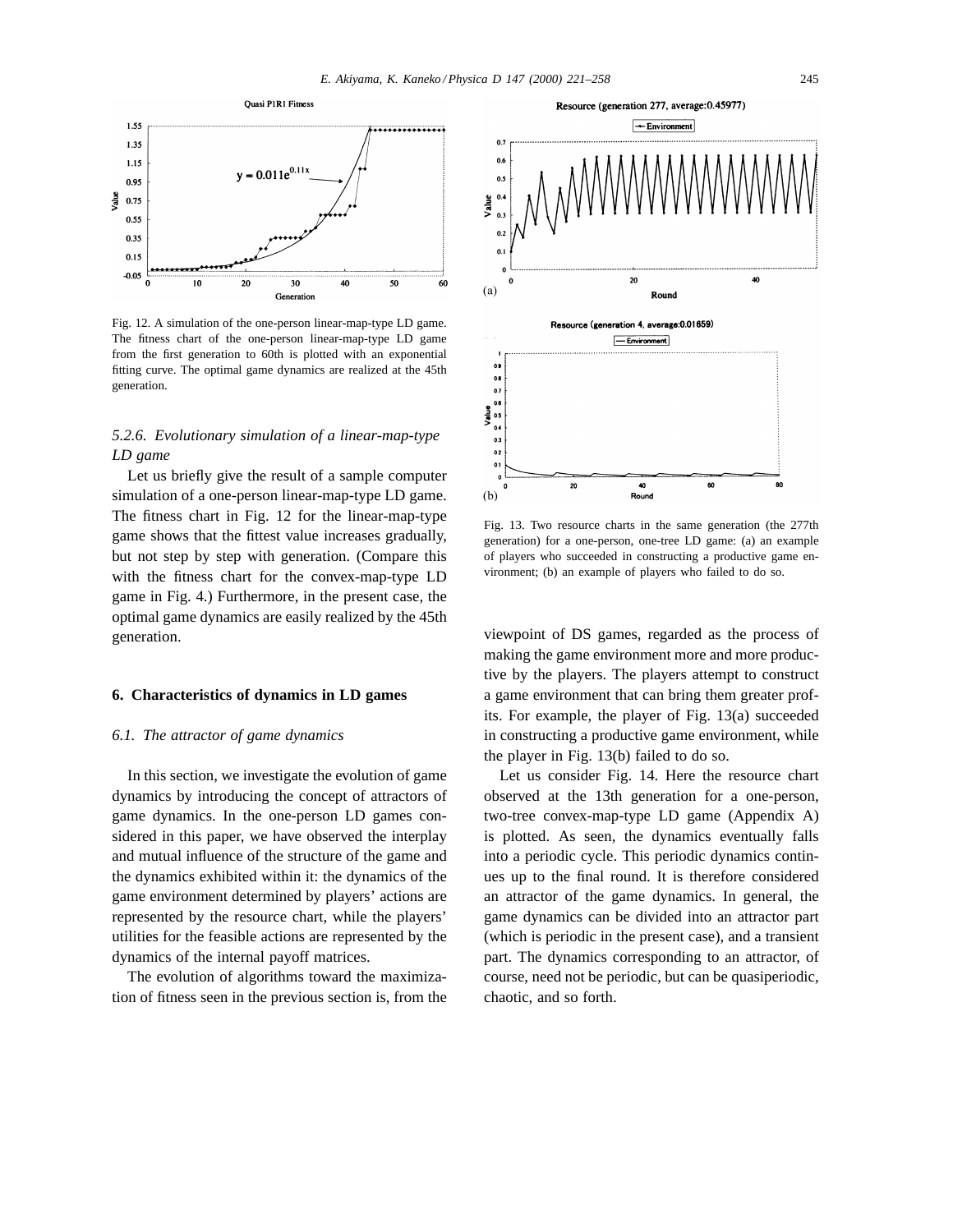

Fig. 14. Periodic part and transient part for a one-person, two-tree game.

In every one-person LD game presented in this paper, the game dynamics observed in every hill changes its pattern with generation, through the evolution of strategies. The effect of evolution on game dynamics can be classified into the following two types:

- 1. Evolution that changes the pattern of the attractor part, which involves bifurcation to a different attractor.
- 2. Evolution that changes the transient part.

For example, in the one-tree LD game discussed in Section 5.2, period-2 dynamics appears in the early generation (in the fourth generation). This period-2 attractor dominates over many generations until the pattern with period-7 pervades (in the 3605th generation). During these generations of period-2 attractor, the evolution progresses only about the transient part. The evolution that changes the attractor part is hard to occur. One can say that the evolution with a bifurcation to a new attractor brings about a big innovation, while the evolution about the transient part is a minute improvement to make the game environment productive. Here the big innovation does not necessarily imply a large increase in payoff, but, rather a large structural change in dynamics. Both types of evolution can change the fitness of strategies, but the manners in which they affect the game dynamics are completely different. Only a change in the attractor leads to qualitative innovation in the game dynamics. In two-person (or more) games, the difference is clearer. For example, a change in the transient alters the way in which a certain type of cooperation is formed, while that of the attractor implies a change in the type of cooperation itself.

For the sake of contrast, let us interpret the present LD game as a conventional static game. In this case, we need to construct a mapping from a time series of actions to a payoff function. There are two ways to construct such payoff functions of static games. One involves a map from the set of actions (action 0, action  $1, \ldots$ ) onto scores and another is a map from the parameter space of lumberjacks' decision making functions onto the average score from 400 rounds. No matter which type of map is selected, we can find the change of the payoff caused by the change of the players' decisions in a static game, and furthermore we can find the equilibrium from the payoff structure, at least theoretically. With the static game model, however, we cannot investigate how the change of the payoff is introduced by a change of the attractor or transient dynamics. The evolutionary process of how the strategies change the dynamics cannot be analyzed. The distinction between big innovation (as bifurcation) and minute improvement, which is especially important in multiple-person games, cannot be understood.

#### *6.2. Relation between game dynamics and strategies*

In this section, we discuss the relation between players' decision making and game dynamics. Traditional static game theory usually deals with the mathematical structure of the payoff function of each player: [strategy space]  $\mapsto R$  (payoff). For the LD game, we can also describe it as follows:

$$
\times A^i \mapsto R \quad (i \in N),
$$

where  $A$  is the set of possible actions,  $N$  the set of players, and  $R$  denotes the payoff in each round of the LD game. If we assume that players have enough computational power to allow for the all players' actions in all the  $T$  rounds, this structure can also be described as follows:

 $\times$ {the parameter space of *i*th player's decision making i

function $\} \mapsto R$  ( $i \in N$ ),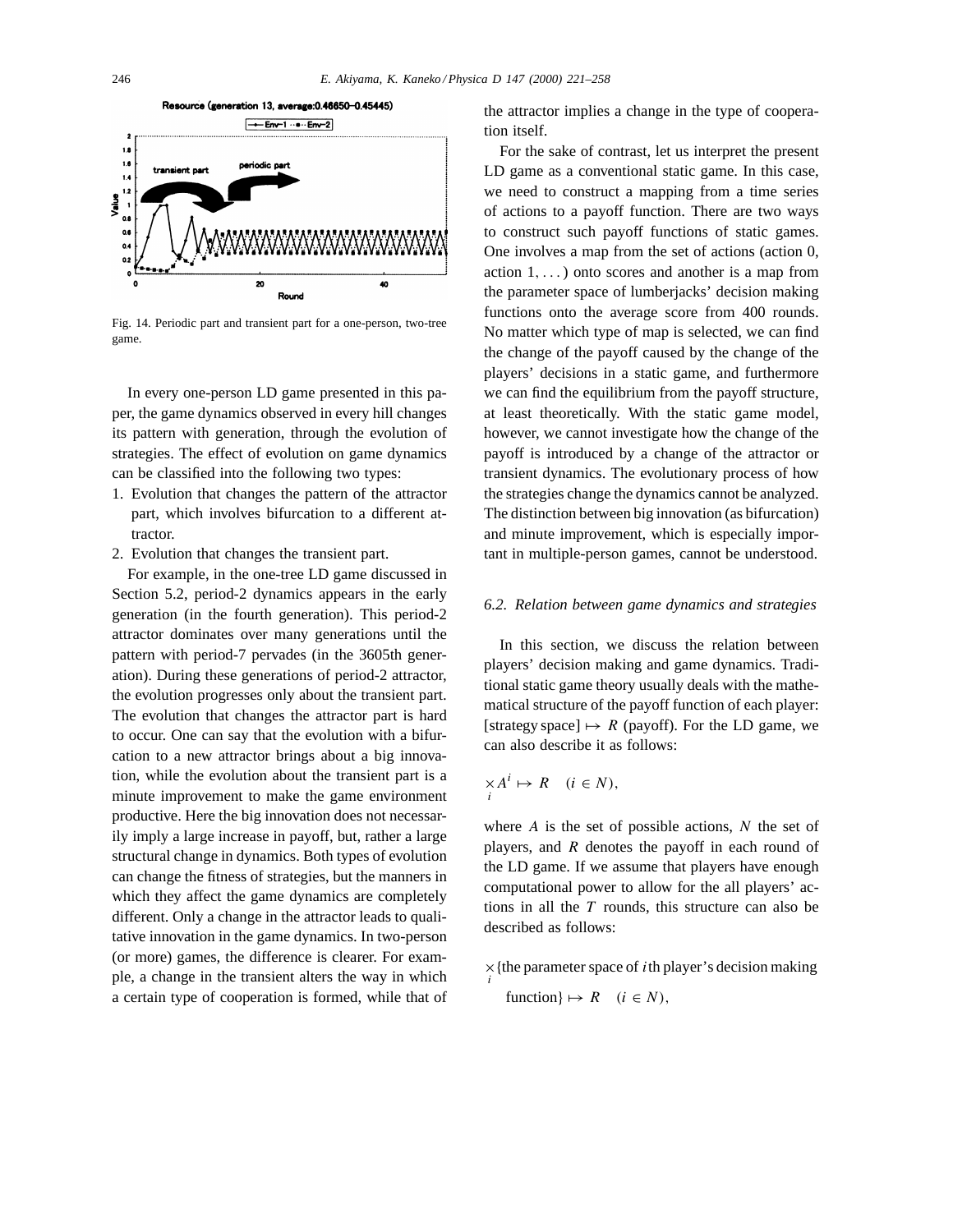where  $R$  denotes the average score from all the rounds. One representation of the above payoff function is given by the average score landscape, to be presented later. As stated in the previous section, the concrete game dynamics produced by the players' decision making is ignored in the above payoff functions. Hence, we cannot discuss the role that the structure of the game dynamics plays in the evolution of decision making.

On the other hand, the structure involving the players' decision making and the game dynamics is investigated using AGS diagram to be introduced in Section 6.2.1. To prepare for its discussion, let us interpret the DS game as an orbit in the phase space.

The dynamics of DS game are described by the time series of  $x \in R_+^m$ ) and  $y \in R_+^n$ ). Let us call the  $(m +$  $n$ )-dimensional phase space the game environment  $=$ player (GP) space, for simplicity. The game dynamics corresponds to an orbit in the GP space.

In the present paper, each motivation map in the decision making function is given by a one-dimensional map (Section 4.3.2), and the GP space is divided into several subspaces by the following  $(m + n - 1)$ dimension hyperplane:

 $\text{mtv}_p(x, y) = \text{mtv}_q(x, y)$   $(p, q \in A, p \neq q).$ 

The player's action is determined uniquely by the subspace in which the present orbit point  $(x, y)$  resides. Of course, these hyperplanes are different for each player. For example, the dimension of the GP space is 2 when an LD game is composed of one person and one tree  $(N = 1, M = 1, A = \{0, 1\})$ . This GP space is divided into two subspaces by a straight line (i.e., a two-dimensional hyperplane) defined by the equation  $\text{mtv}_0(x, y) = \text{mtv}_1(x, y)$ . The player selects action 0 if the current phase is within the subspace  $\{(x, y) \in R_+^{m+n} | \text{mtv}_0(x, y) > \text{mtv}_1(x, y) \}$  and action 1 otherwise. In this way, the structure of partitioning of GP space and the current phase determines the orbital point in the next phase uniquely, and such a partitioning of GP space enables the player to select his or her action for any given game states.

In general, we can use a more complicated decision making function with motivation maps of dimension greater than 1 that divides the GP space into subspaces

with several hypersurfaces (i.e., not necessarily hyperplanes). With this implementation, complex information processing and strategies are possible.

### *6.2.1. AGS diagram*

Here let us consider a simplified model of a one-person, one-tree LD game in order to investigate the effect of the change of the decision making function upon the attractor of the game dynamics. We make two simplifications. First, the player never refers to his own state, y. That is, the player makes his decision by considering only the size of the tree. Second, the player cuts the tree if its size exceeds a certain value, called the decision value,  $x_d$ . <sup>16</sup> The decision value uniquely determines the time series of the phase  $(x, y)$ . The attractor of the time series can correspond to a fixed point, periodic, quasiperiodic, or chaotic motion, depending on the dynamical law — including the natural law — of the system.

As in a bifurcation diagram, we have plotted the x value at the attractor in Fig. 15(a), as a function of  $x_d$ . The figure shows how the attractor of game dynamics changes with the parameter in the decision making function. Let us call such a figure an AGS diagram (the transition of the attractor of the game dynamics versus the change of the strategy). With the AGS diagram, one can study how the nature of the game dynamics shifts among various states (fixed point/periodic/chaotic game dynamics, or productive/unproductive game dynamics, etc.) with a change in the decision making.

The following two characteristics of Fig. 15(a) are noted:

1. For each decision value, its corresponding attractor is always a periodic cycle.

<sup>&</sup>lt;sup>16</sup> The decision value  $x_d$  is introduced by stipulating  $x_d = -(\xi_1 - \xi_2)$  $\xi_0/(\eta_1 - \eta_0)$  for the parameters in the player's decision making function. This can be seen by noting the following two points:

<sup>1.</sup>  $x_d$  must satisfy the condition mtv<sub>0</sub>( $x_d$ ,  $y$ ) = mtv<sub>1</sub>( $x_d$ ,  $y$ ) because the change of a player's decision between action 0 and action 1 occurs at this point.

<sup>2.</sup> The parameters characterizing reference to the player himself are set as  $\theta_0 = \theta_1 = 0.0$ , because the player is supposed to refer only to the size of the tree.

Thus, the player will cut the tree if and only if  $x \ge x_d$ .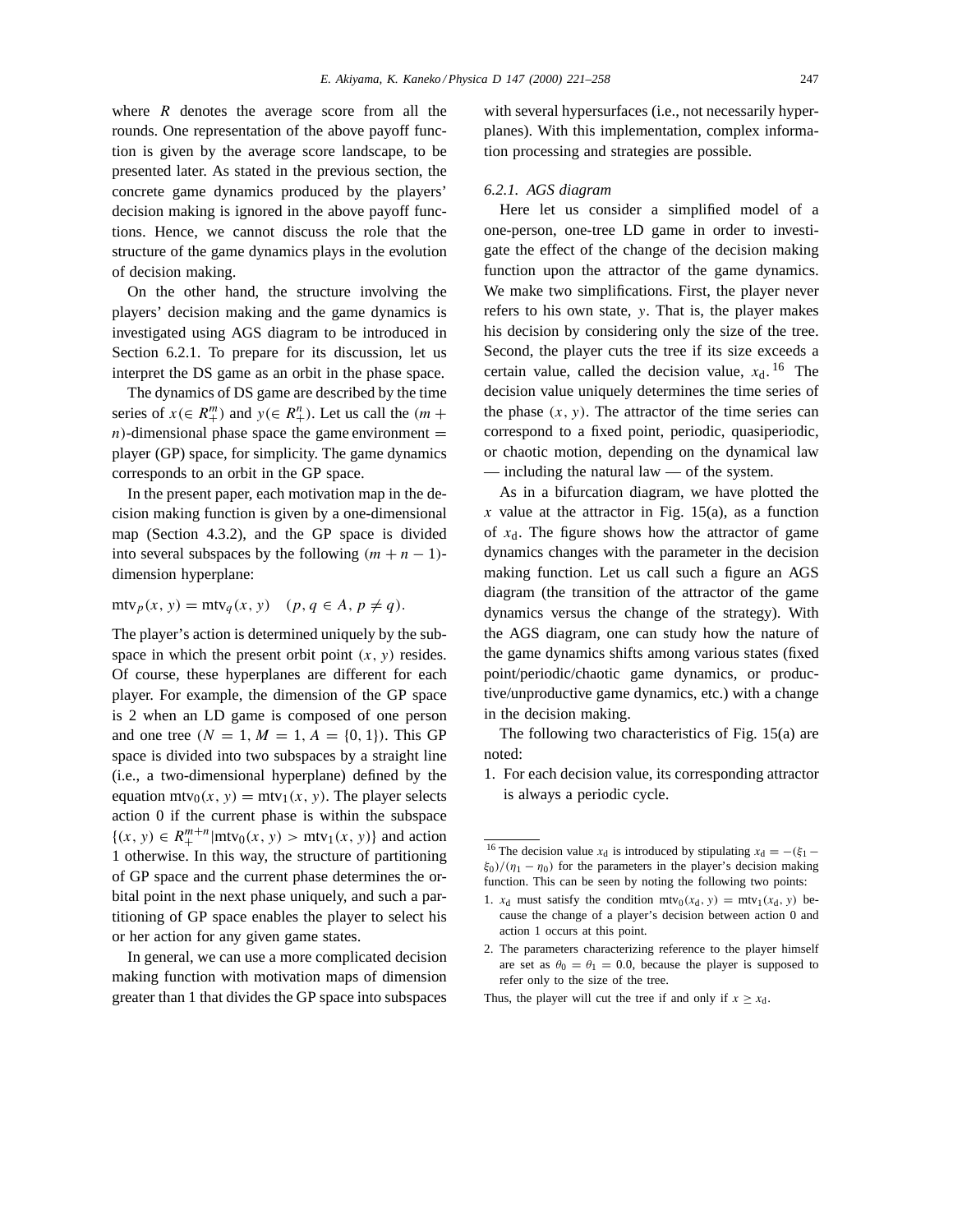2. There are infinite number of plateaus, in which the attractors remain unchanged over some range of decision values. For examples of such plateaus, see the period-2 and period-3 plateaus in Fig. 15(a).

In the simulation of the one-person, one-tree LD game (Section 5.2), the period-2 attractor of the dynamics of  $x$  dominates the population for many



Fig. 15. (a) AGS diagram of a one-person, one-tree LD game. Change of the attractor with the strategy is plotted. In this figure, the player fells the tree when the size of the tree,  $x$ , exceeds the decision value  $x_d$ . A set of values of x at the attractor (all the values that  $x$  takes between the 200th and 400th rounds) are plotted with the decision value represented by the horizontal axis with an increment of 0.0025. For example, the two parallel straight segments around  $x_d = 0.8$  show that the dynamics of x are attracted to the period-2 cycle between values around 0.3 and 0.6. We call this type of figure an AGS diagram. (b) Average score landscape: the average score is plotted as a function of the decision value  $x_d$ . The average score is the score that the player gets during the time that  $x$  is at an attractor.

generations (up to the 3600th generation). This attractor corresponds to the two parallel segments plotted around  $x_d = 0.8$  in Fig. 15(a). (We refer to such parallel segments as plateau.)

The AGS diagram displays the change of the attractor with the change of the control parameter, like the bifurcation diagram often used in the analysis of dynamical systems. This diagram is effective to extract characteristics of dynamical systems of the DS game. However, the AGS diagram possesses a meaning in addition to that of bifurcation diagram. The difference lies in the decision controlled by the control parameters. In the DS game, the control parameter is given by the decision maker, who is within the system. This contrasts with the external bifurcation parameter in dynamical systems. In other words, what attractor we actually observe among the attractors in the AGS diagram is decided by the player existing in the system.

Corresponding to Fig. 15(a), the average score that the player obtains during the attractor part of the dynamics is plotted in Fig. 15(b) as a function of the decision value  $x_d$ . We call this diagram the average score landscape. The optimal decision value seems to exist in the period-2 plateau around 0.8, as far as we can see with the scale of this figure. Consequently, the best strategy for the player seems to construct this period-2 dynamics, which is indeed observed in the early stage of the LD game simulation. However, by examining the close-up of the left-hand side of this period-2 plateau in Fig. 15(a) (indicated by the arrow with (L)), infinite number of plateaus are found accumulating there, where dynamics more profitable than those of period-2 exist.

### *6.2.2. Structure of dynamics in AGS diagrams*

Let us study the AGS diagram in Fig. 15(a) in more detail. Fig.  $16(a)$  is a close-up of the part of Fig. 15(a) around the arrow indicated by L (from  $x_d$  =  $0.621$  to  $0.623$ ). Fig. 16(b) is a close-up of the boundary part of Fig. 16(a) indicated by the arrow with P, and (c) is a close-up of (b), and (d) of (c). This sequence of figures shows that this boundary part, next to the period-2 domain, has a fractal structure, and it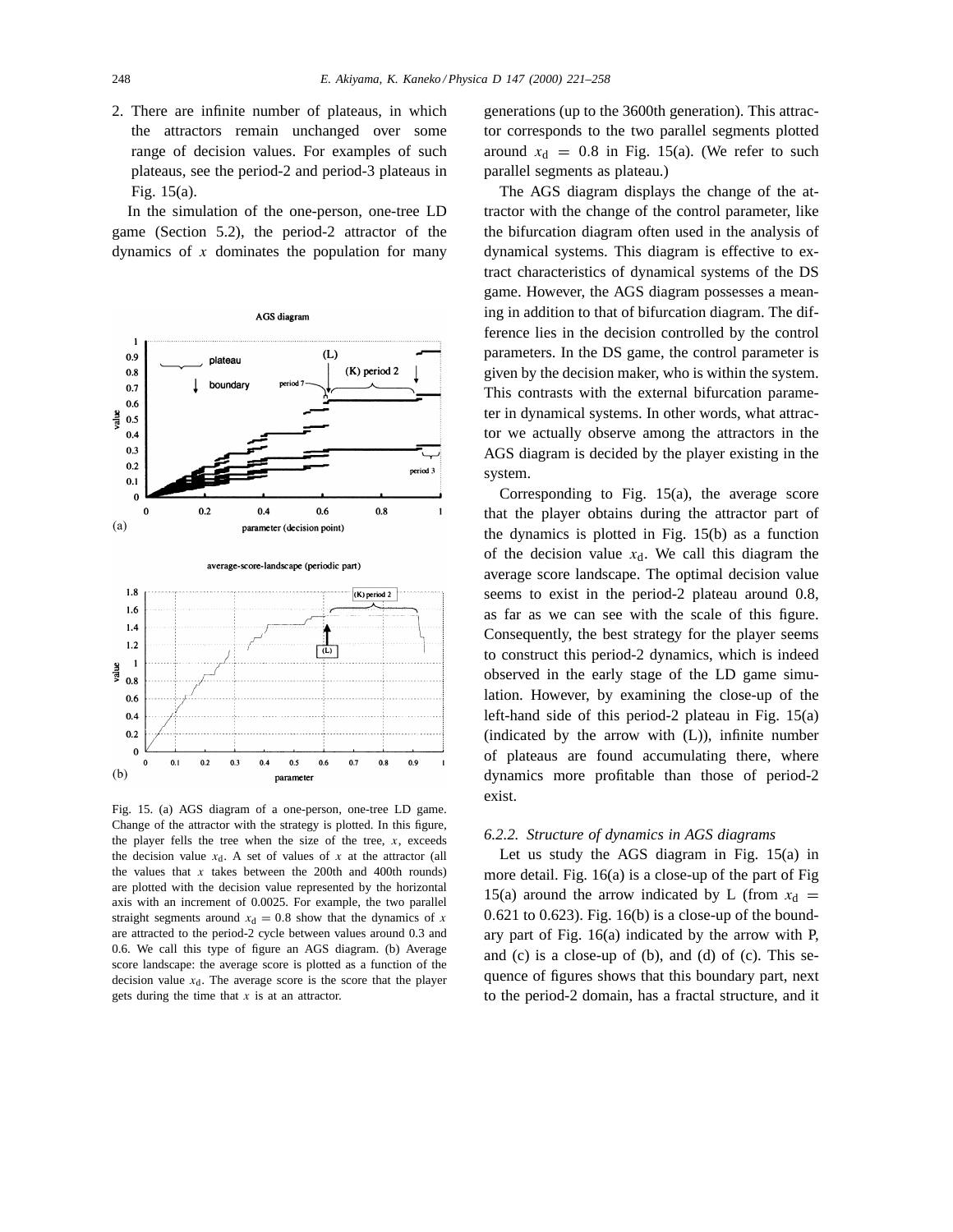

Fig. 16. Fractal structure of the AGS diagram: (a) close-up of a part of Fig. 15(a) (from  $x_d = 0.621$  to 0.623); (b) close-up of the region indicated by Q in (a); (c) close-up of Q' in (b); (d) close-up of Q" in (c). As shown in (a)–(d), the left-hand side of the period-2 plateau has a fractal structure and contains infinite periodic attractors.

contains infinite periodic attractors. We call this region domain L. The pieces labeled 11, 13 and 15 in Fig. 16(c) correspond to dynamics of periods 11, 13 and 15. <sup>17</sup>

A fractal structure also exists in the average score landscape, as shown by the successive close-ups given in Figs.  $17(a)$ –(d). In the domain L with the accumulation of infinite periodic attractors, some attractors have a higher average score than that of the period-2. In particular, the highest average score is achieved in the period-11 domain. This one-person LD game has many fractal domains like the domain L of Fig.  $15(a)$ .  $^{18}$ 

# *6.2.3. The effect of dynamical structure on the evolution*

The average score landscape exhibit a complete fractal structure if we consider only the attractor part of the game dynamics (see Fig. 18(a)). On the other hand, the average score for a finite number of rounds, including the transient part, can exhibit a more complicated structure, although it consists of a finite number of plateaus (compare Fig. 18(b) with Fig. 18(a)). Here,

<sup>&</sup>lt;sup>17</sup> The period increases by jumps of 2 as  $x_d$  increases. This is due to the existence of the similar structure in the lower part, R, in Fig. 16(a). Such period adding structure is rather common in phase lockings from quasiperiodicity [9].

<sup>18</sup> These local structures of the AGS diagram and the average score diagram in this LD game are examples of the so-called devil's staircase (e.g., in the Cantor function), a general feature observed in phase locking from quasiperiodicity (see, e.g., [11,14]).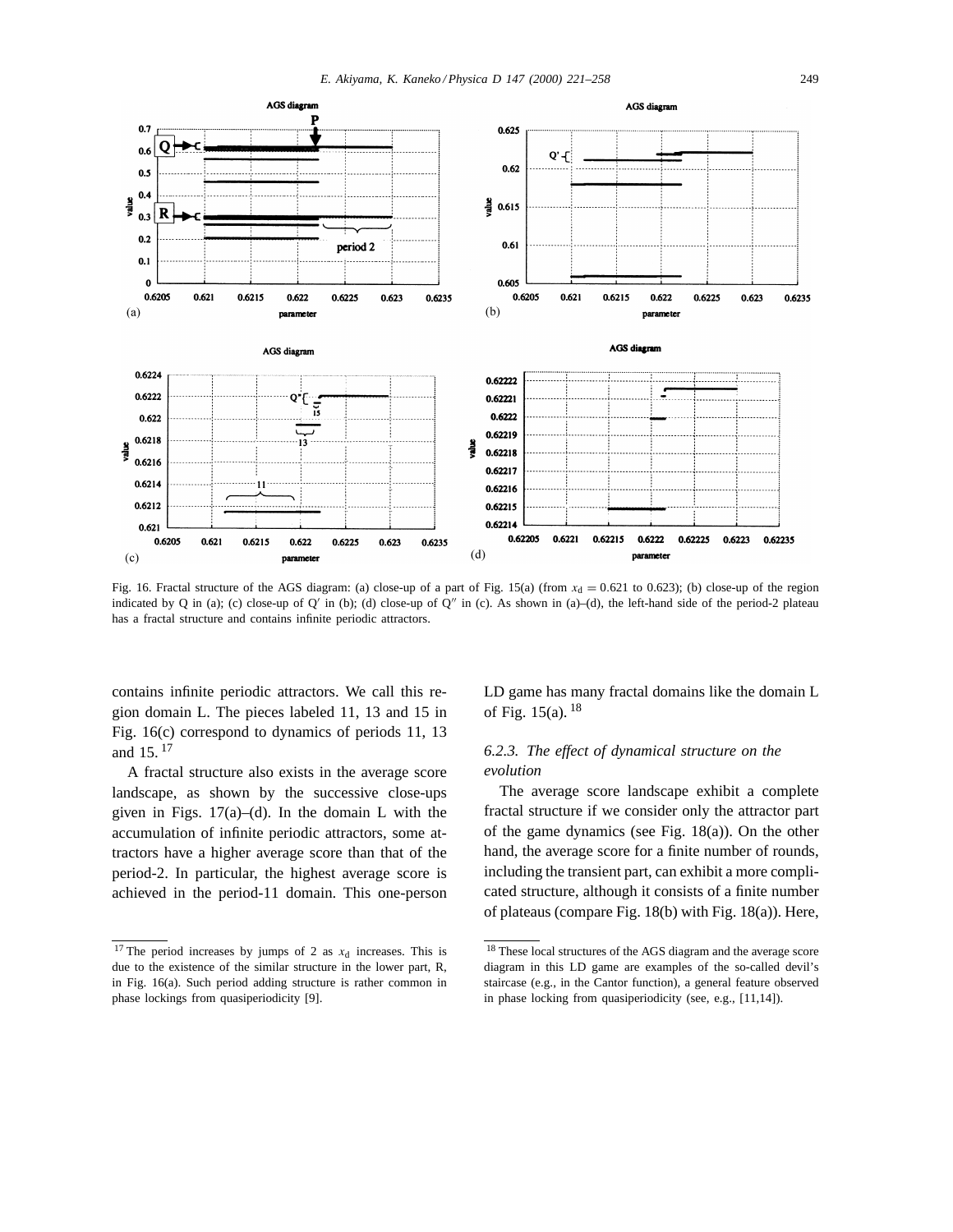

Fig. 17. Fractal structure in the average score landscape: (a) close-up of the part from  $x_d = 0.6221$  to 0.62215 in Fig. 15(b); (b) close-up of the part indicated as Q in (a); (c) is that of (b). As shown in (a)–(c), the average value landscape contains a fractal structure around the boundary to the period-2 domain.

Fig. 18 displays sample average-score landscapes plotted as functions of the parameter  $\eta_{11}$ . These figures were obtained from the decision making function of a player who actually appears in a one-person, one-tree



Fig. 18. Complicated structure in the average score landscape: (a) and (b) are the average score landscapes based on the decision making function of a player who appears in the one-person, one-tree simulation (the  $5848th$  generation). (a)<sup> $\prime$ </sup> is the corresponding AGS diagram. In each figure, the average score in the LD game is plotted as a function of the parameter of the player's decision making function,  $\eta_{11}$ . (a) gives the average score only with the attractor part of the dynamics, while (b) gives the average score over all rounds from the first to the 400th, including the transient part. The monotonically increasing devil's staircase, observed in (a) is replaced by a complicated but finite structure in (b). The player in question has a decision value  $\eta_{11} = 0.193352$ , as indicated by the arrow in (b), and is not of the fittest species.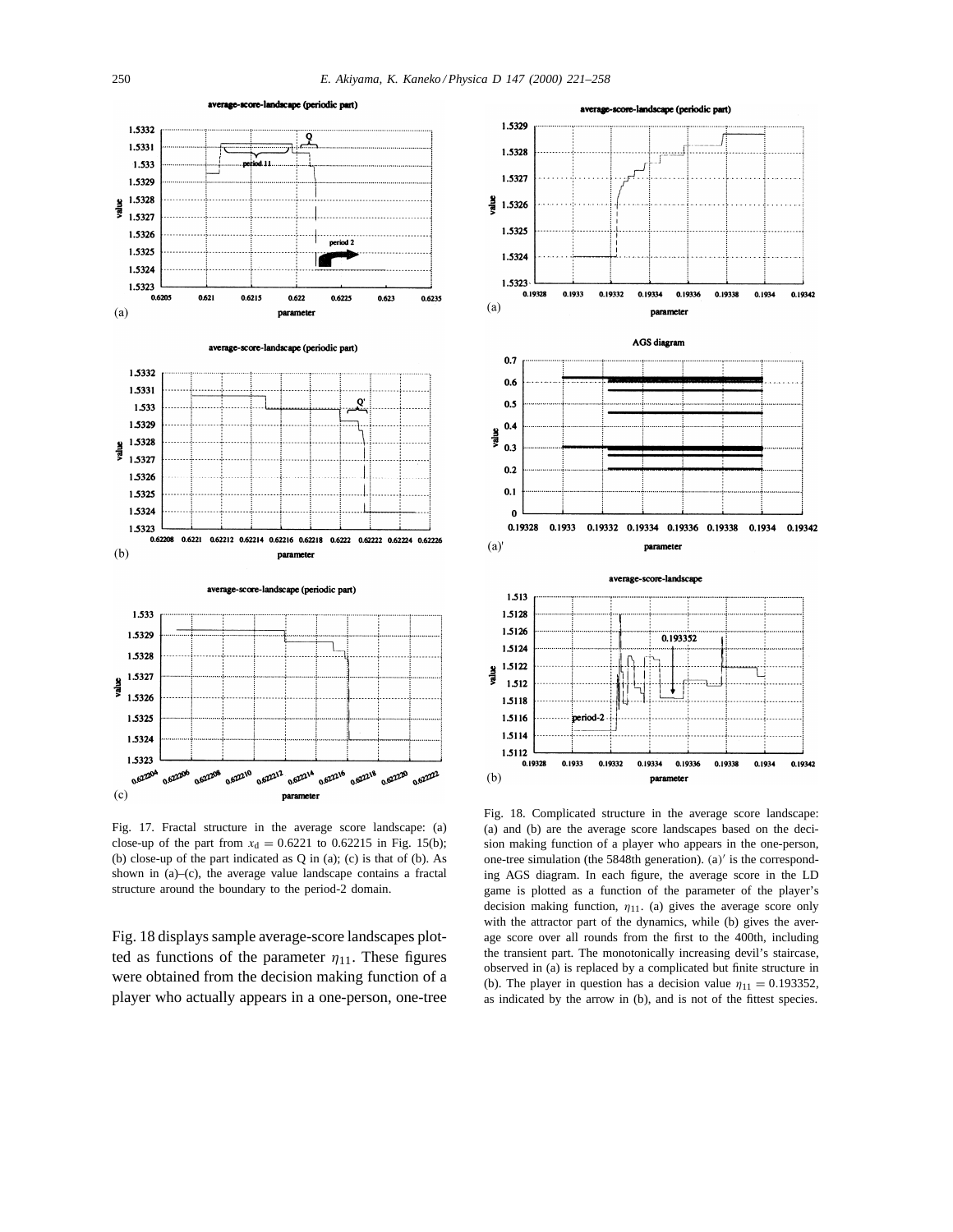LD game, though this player does not belong to the fittest species. As shown in Fig. 18(a) (with the attractor part only), the player's average score increases monotonically with  $\eta_{11}$ . Fig. 18(a)' is the corresponding AGS diagram. (In this one-person LD game, any decision making function results in a periodic state as an attractor, and the AGS diagram always consists of parallel straight segments.)

The average score landscape for a finite number of rounds including the transient part, on the other hand, as plotted in Fig. 18(b), does not change monotonically with  $\eta_{11}$ , and has a rugged landscape. In this case, not only the nature of the attractor but also the path how the attractor is reached has some importance for evolution. Of course the evolutionary process differs according to the number of iterations of the game. For instance, the importance of the attractor part increases as the number of iterations increases.

Note that a complex landscape is also seen for the fittest species. Fig. 19 gives an example of the average score landscape plotted for the decision making function of the fittest species (ID-2A44) at the 3605th generation. The average score is plotted as a function of the decision parameter  $\eta_{10}$ , in (a) for the attractor part and in (b) over 400 rounds with the transient part. (Of course, in the evolutionary LD games in this paper, the transient part is not ignored when the average score of a lumberjack is calculated.) Here, the species in the figure adopts a period-7 attractor of the game dynamics. This period-7 dynamics corresponds to the period-7 plateau in Fig. 15(a), and it is more productive for the player than the period-2 dynamics, though it is less productive than the dynamics in the domain L. As shown in Section 5.2.4, this species dominates the population for many generations (about 2200). Why is this species able to dominate for so long? The answer is given in the landscape of Fig. 19(b) obtained for a finite number of rounds with transients. As shown in the figure, the score has a local maximum at the plateau around  $\eta_{11} = 0.193352$ . Although the strategy with this decision value is not the globally optimal strategy, a large amount of mutational change is needed to escape from this local maximum. In a game with a finite number of rounds, the landscape is rugged, in contrast with the case of an infinite rounds, and the evolution process does not necessarily reach the optimal strategy easily.

# *6.2.4. Dynamical structure of linear-map-type LD game*

Fig. 20(a) is the AGS diagram of the one-person linear-map-type LD game. This figure shows that the



Fig. 19. Effect of the structure of game dynamics on the player's evolution. (a) and (b) are the average score landscapes constructed using the decision making function of the player who is from the fittest species (ID-2A44) of the 3605th generation in the actual one-person, one-tree LD game of Section 5.2.4. The horizontal axis corresponds to the parameter of the decision making function,  $\eta_{10}$ , while the vertical axis corresponds to the average score. In (a), the average value only about the periodic part is plotted. The average score for all rounds, including the transient part (from the first round to the 400th), is plotted in (b). The actual value for this player's  $\eta_{10}$  is 0.114588, as is indicated by the arrow in both of these figures.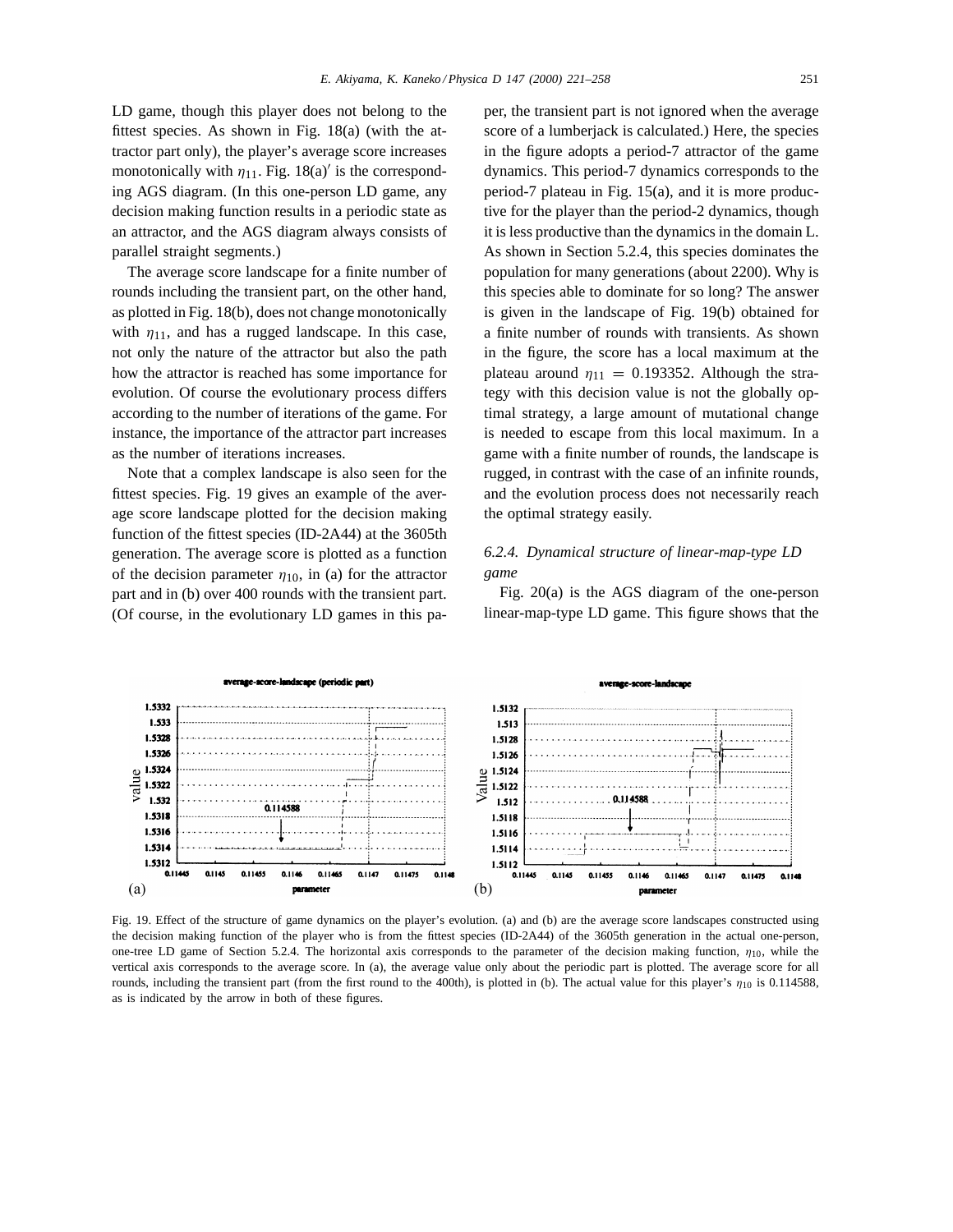

Fig. 20. The linear-map-type one-person LD game. (a) The AGS diagram for the decision value  $x_d$ . Quasiperiodic attractors appear for  $x_d \leq \frac{2}{3}$ . (b) The average score landscape from the 200th to the 400th round. The landscape is given by a straight line for  $x_d \leq \frac{2}{3}$ .

dynamics are attracted to quasiperiodic motion if  $x_d \leq$  $\frac{2}{3}$ , although the AGS diagram of the convex-map-type LD game has a periodic attractor for any decision value (Fig. 15(a)). Fig. 20(b) is the corresponding average score landscape, where the landscape is not stepwise, but a straight line for  $x_d \leq \frac{2}{3}$ . As shown by this landscape, the optimal decision value satisfies  $x_d \geq 0.75$  for the one-person linear-map-type LD game. In the linear-map-type LD game of Section 5.2.6, we have observed the smooth and quick evolution toward the optimization of the fitness. Such evolution is caused by the no-rugged structure seen in Fig. 20.

### **7. Discussion**

# *7.1. Dynamical structure and evolution of strategies in DS game*

In order to discuss the relation between the structure of dynamics in DS games and the evolution of strategies, let us consider, as a real example, the three-field system of crop rotation that prevailed in medieval Western Europe [24].

This situation seems to have some relation to the viewpoint of DS games, because here a player's decision has some effect on the variables that determine the game environment, while the state of these variables affects the player's state (e.g., the player's nutritional state, which might be changed by the amount of available crops).

The three-field system, which was a modification of the two-field system that had prevailed around the Mediterranean was an effective method for farmers or peasants during that time to manage the dynamics of the states of their farmland and to harvest the crops every year consecutively. Due to this innovation, they became able to maintain the farmland's fertility, to prevent moisture from decreasing too much, and to control weeds. With the three-field system, each farmland is divided into three equal parts, the winter field, the summer field, and the fallow, and these three fields are used alternately with a period of 3 years. In case of the two-field system, farmland is divided into the summer field and the fallow, used alternately with a period of 2 years. (In addition, at the time of the industrial revolution, there appeared a 4-year crop rotation, called the "Norfolk System" that included a year of growing feed for livestock. However, the structure and the concept of this system were completely different from the two/three field systems.) Not all of the areas that used the two-field system switched to the three-field system, because this innovation was caused partly by the climate change that occurred when the two-field system spread from the Mediterranean region into Western Europe. However, it is sure that the development of the three-field system was based on the experience of the two-field system.

Now, let us consider the three-field system, which appeared as an improvement of the two-field system, from the viewpoint of DS game modeling. (Note that, the following description of the three-field system is quite simplified because we ignore the medieval social system, the climate, and issues of livestock feed and excreta [24].) Approximately speaking, the feasible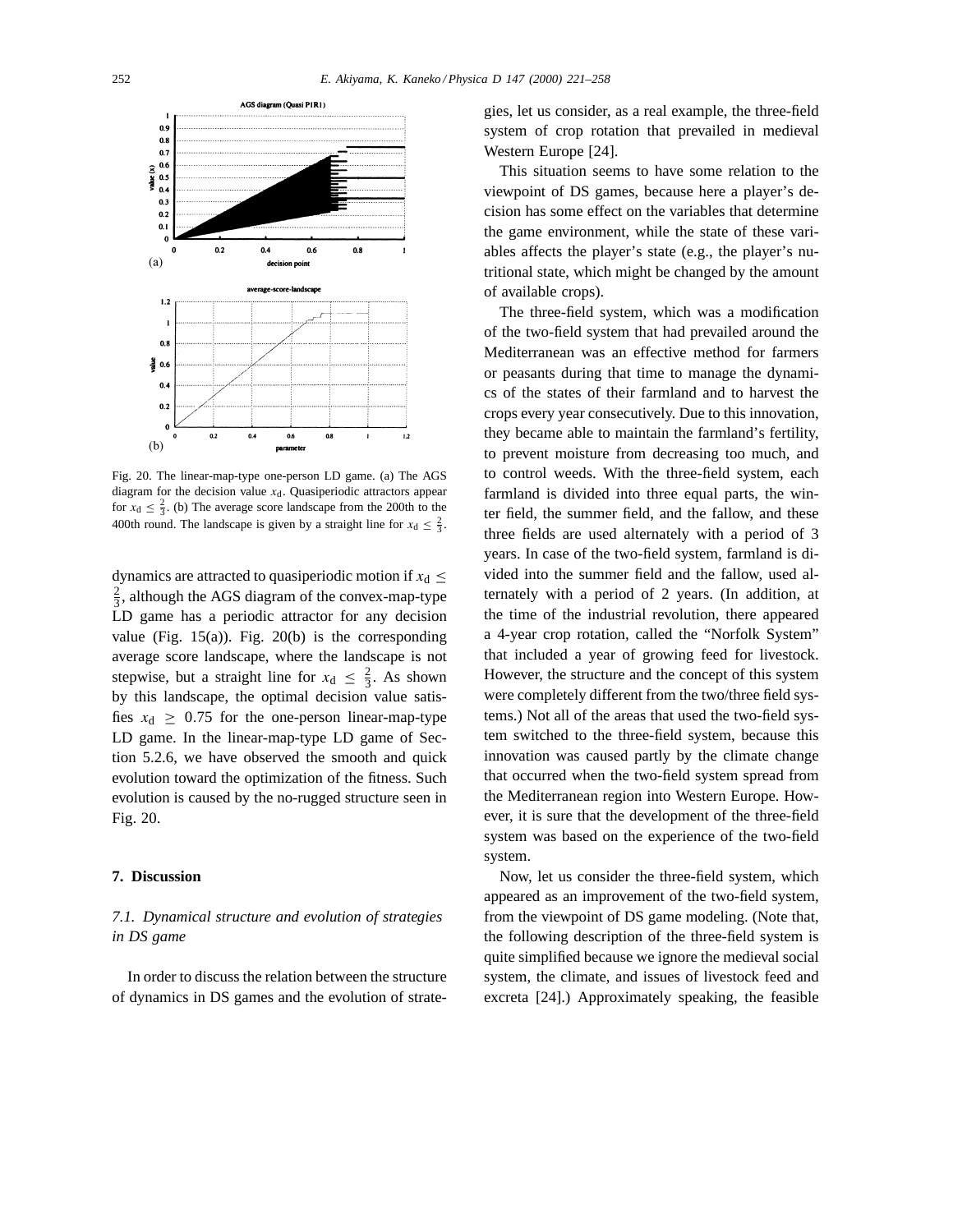actions in the three-field system can be classified into giving the field the year off (fallow)  $19$  and using the field to produce a crop.

The main issue here is in what order these actions are carried out. In addition, it is also an important issue to determine how many equal parts the farmland should be divided into. In fact, these two issues are inseparable. For example, suppose that the best way to manage the farmland is to lay a given plot of land fallow for three consecutive years, then produce a crop for four consecutive years, and repeat this 7-year cycle indefinitely. Then the farmland must be divided into seven (or a multiple of seven) plots in order to harvest a crop every year as uniformly as possible. The action of leaving the land unused for 3 years allows the field to regain its growing potential, although it does not offer any short-term gain, while the action of using the land to raise crops, of course, gives immediate reward but depletes the soil of nutrients. In the three-field system, the dynamics of the state of the fields is approximately cyclic with a period of 3 years. However, it is hard to believe that the period of the growth of each kind of crop and the period of the state dynamics of the fields are precisely periodic. If some adjustment of the periodic dynamics is used effectively, a more productive system may be achieved by adopting more complicated dynamics, probably, with a longer period. Of course, the evolution to a better strategy may require complicated innovation, and farmers may stay a strategy with some local optimum.

When an infertile field is kept as fallow for some length of time, there is a possibility that the field will recover its productivity. On the other hand, if the field is kept as fallow too long, long-range productivity will decrease. One needs a careful balance to manage the dynamics of this game environment. A farmer may try to change the current period-3 system into one of period-4 or of period-5. However, among these systems, the probability that they can encounter more profitable systems than three-field system is possibly small. The period-2 or-3 dynamics is, as it were, metastable dynamics for farmers.

We have so far considered the three-field system from the viewpoint of innovation regarding the dynamics of the game environment in a one-person DS game. Such consideration from the DS game point of view has an advantage in case we consider the issues of the real-world game. By modeling concretely the real situation as a DS game that describes concretely the nature of the dynamics observed in game environment, we may theoretically determine a strategy with a suitable game dynamics. For example, suppose that the set of strategies — the decision making practices of the players — that determines the game dynamics (e.g., the above-mentioned period-3 dynamics) is given as a rule explicitly. Traditional game theory is able to determine the solution in the strategy space, at least, as long as it is a one-person game or a two-person zero-sum game. Furthermore, we can find out where metastable strategies exist in the strategy space provided that the distance between strategies can be defined. However, conventional game theory cannot provide any information about what kind of strategies are allowed in the dynamics of the world. For example, game theory can confirm that a seven-field system is a solution if it is given as an element of the strategy set, but, otherwise, it cannot find this solution in principle. On the other hand, when we describe a model as a DS game, it can be shown that there is a decision whose result is a period-7 cycle by using, e.g., an AGS diagram, which is based on the method used in (discrete) dynamical system. <sup>20</sup> Another advantage of the viewpoint of DS game is that we can investigate the relation

<sup>19</sup> Although it is the year off, some degree of labor is necessary, such as removing weeds, plowing, allowing the cattle to graze, and so on.

<sup>20</sup> Game dynamics in DS games can be described by the initial state,  $(x, y)$ , and by the composite of two types of maps (Section 2.4), the natural law,  $u$ , and the effect of players' actions,  $v$ , as follows:

 $\cdot\cdot\cdot v\circ u\circ v\circ u\circ v\circ u\circ v\circ u.$ 

Here, each v differs according to the value of  $(x(t), y(t))$   $(t =$ 0, 1, 2, ...). (More precisely,  $u(x(0), y(0))$ ,  $u(v(u(x(0), y(0))))$ ,  $u(v(u(v(u(x(0), y(0))))))$ ,  $\cdots$ ). For example, in the one-person, two-tree LD game,  $v$  can be  $v_1$  (fell tree 1),  $v_2$  (fell tree 2) or the identity operator (fell no tree). An example of the composite corresponding to the above map is as follows:

 $\cdots v_2 \circ u \circ u \circ v_1 \circ u \circ v_2 \circ u \circ u \circ u \circ v_2 \circ u \circ v_1 \circ u.$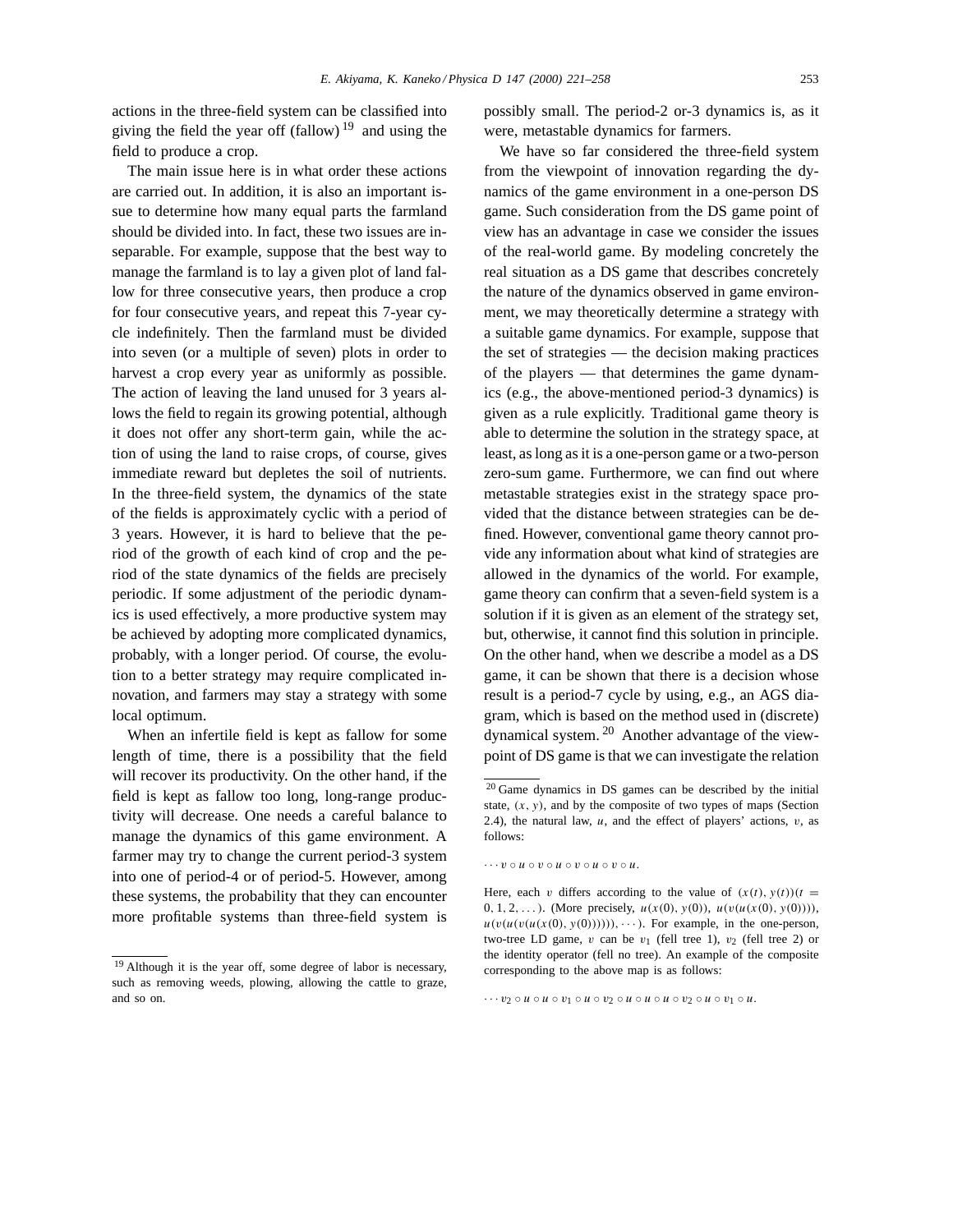between the evolution of the players' strategies and the resulting shift of the game dynamics. Game theory can examine if some strategy is a rational solution (e.g., at an equilibrium point) at the level of the payoff structure. Execution of the strategy, however, may be difficult to realize through evolution if the solution in the payoff structure is within a chaotic domain in the AGS diagram, in the sense that the size of algorithms to calculate the payoff cannot be shortened by any method.

#### *7.2. Models of game theory and models of physics*

Finally, let us discuss the general advantage of the DS game model over other models. DS game modeling is suitable to study the evolution/learning of the decision makers living in the world that can be described by dynamical systems. Models of game theory certainly have a strength in dealing with the issues of decision makers who interact with each other. On the other hand, descriptions using the models of dynamical systems are relevant to investigate the nature of our dynamic world from the outside.

By applying models in physics, we can know, e.g., the trajectories of all the possible physical states. However, the game viewpoint is indispensable if there exits decisions of players in the course of the dynamics whose decisions are based on their own norms of rationality and whose decisions can affect the physical states. Only from the game theoretical point of view we can consider which state will be selected by decision makers from among physically realizable states, at least at the present time. In dynamical systems, one can study the change of dynamics with the change of external control (bifurcation) parameters, but one cannot discuss which control is possible within the system. To study the collective behavior of a group of players (e.g., the dynamics of stock prices), methods of, e.g., statistical mechanics, in which players can be regarded as statistically particles, may be useful. (In other words the individuality of each player could be disregarded.) However, for the study of the groups of living organisms or human society, the distinction between interacting particles and interacting decision makers is essential. The latter are active agents in their game environments and each makes decisions, basically, so as to increase his utility (fitness).  $21$ 

On the other hand, descriptions consisting of game theory models are not congenial to dynamics by nature, and so, cannot touch upon issues that can be studied only at the levels of dynamics. For example, the convex-map-type LD game, which has the devil's staircase in the AGS diagram, shows the evolutionary phenomena with a stepwise innovation. On the other hand, the evolution is smooth, with rapid convergence to an optimal fitness, for the simple dynamic structure in the linear-map-type LD games. As stated in Section 4.5, a linear-map-type game has the same structure as a convex-map-type game from the static point of view. However, a difference often appears at the level of game dynamics and evolution of strategies (At the level of multiple-person games, the present modification does not eliminate the common social dilemma that exists in the previous version.) That is, several different DS games would be categorized into the same static game if modeled by conventional game theory, but there is the possibility that these games have completely different natures at the level of the dynamical structure, especially when evolution and learning are involved.<sup>22</sup>

### *7.3. Summary*

What is needed in DS game modeling is only the description of g and  $f$ . With these, we can simply model, in a sense, common situations where decisions are embedded into a world that is basically subject to natural laws. Of course, this simplicity of the modeling does not necessarily imply the facility of the analysis. However, descriptions from the viewpoint of DS games and analysis using AGS diagram enable us to investigate the relation between the nature of game dynamics and the evolution of strategies. DS games

 $21$  Of course, it is an important issue how a decision maker  $$ or an autonomous optimizer — emerges from a system described by pure dynamical systems, but this is beyond the scope of the present paper.

<sup>&</sup>lt;sup>22</sup> This difference becomes more fatal in the multiple-person games, as the formation of cooperation becomes important as will be described in subsequent papers.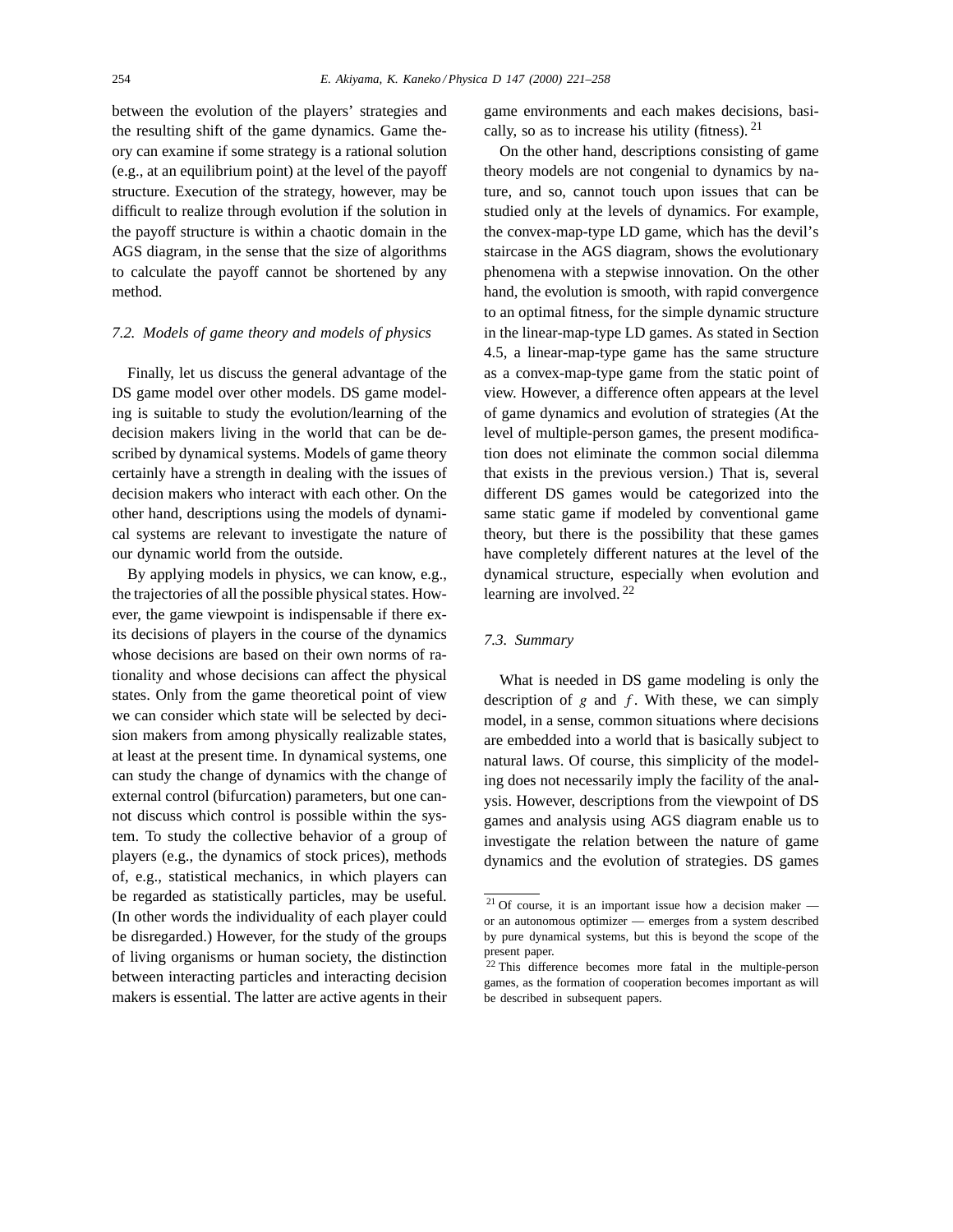can deal with issues that involve both aspects of our world: the world as a dynamical system and the world inhabited by decision making subjects. Both of these aspects are indispensable even in one-person games, because players' decision making mechanisms, changing through evolution and learning, can be affected by exploring the structure of the AGS diagram.

### **Acknowledgements**

The authors would like to thank T. Ikegami and S. Sasa for useful discussions. This work is partially supported by Grants-in-Aid for Scientific Research from the Ministry of Education, Science and Culture of Japan. The first author is supported by Japan Society for the Promotion of Science under the Contract No. RFTF96I00102.



Fig. 21. Fitness chart in the early generations of a one-person LD game with two trees (from generation 1 to 30).

# **Appendix A. Managing multiple dynamical resources**

In this section, we present the results of a one-person, two-tree convex-map-type LD game to



Fig. 22. The fittest species in the first generation. (a) The action chart. The player's action is plotted as a function of the round number. In addition to the actions 0 and 1 (doing nothing and cutting tree 1), action 2 (cutting tree 2) is available for the player in this game. (b) The resource chart. (c) The state chart.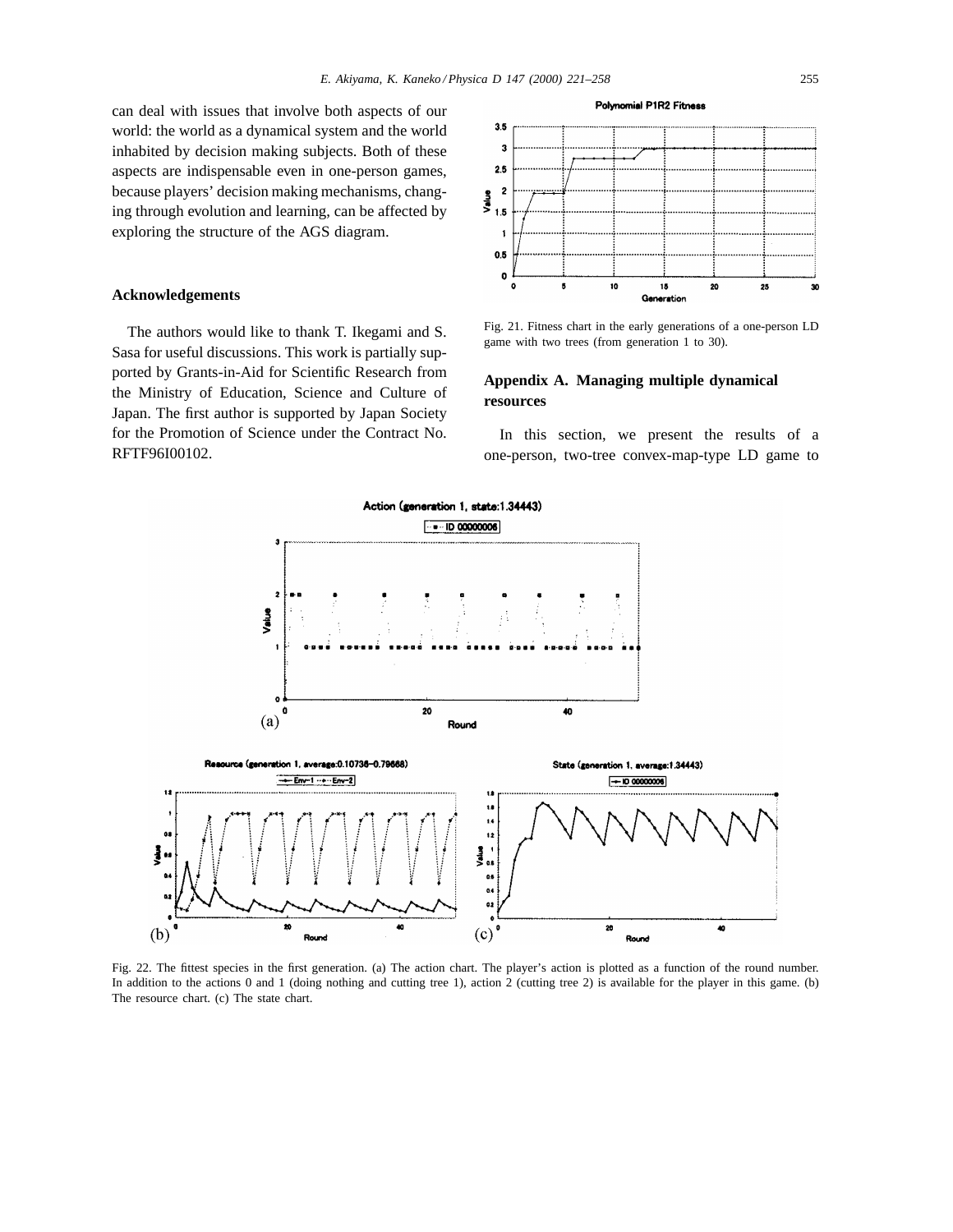study how a player manages multiple dynamical resources. Fig. 21 is the fitness chart for this simulation. As in the case of a one-tree, one-person LD game, the fitness value increases stepwise and monotonically. The fittest species can change at later generations, but the change is not frequent, and the resulting increase of the fitness value becomes much smaller.

# *A.1. Raising one particular tree: the behavior of the fittest species in early generations*

The fittest species in the first generation behaves as in the action chart (Fig.  $22(a)$ ). The player of this species usually cuts tree 1 for several rounds successively, and as a result, this tree becomes smaller and smaller (Fig. 22(b)) as does the amount of lumber he obtains from each cutting (Fig. 22(c)). On the other hand, tree 2 becomes larger during this time. Then, the player cuts tree 2, and thereby obtains a great profit (Fig. 22(b)). In particular, he succeeds in raising the tree 2 and gains a large profit from it. From the first round to the end, he never simply does nothing, but he mostly cuts tree 1 and allows tree 2 to grow, cutting it only occasionally. In this generation, the players of other species with



Fig. 23. Evolution with increasing generation number. The figures on the left-hand side are the action charts and those on the right-hand side are the resource charts. The figures in row (a) correspond to the LD game for the player from the fittest species in the eighth generation, those in row (b) for that in the 13th generation, and those in row (c) for that in the 317th generation.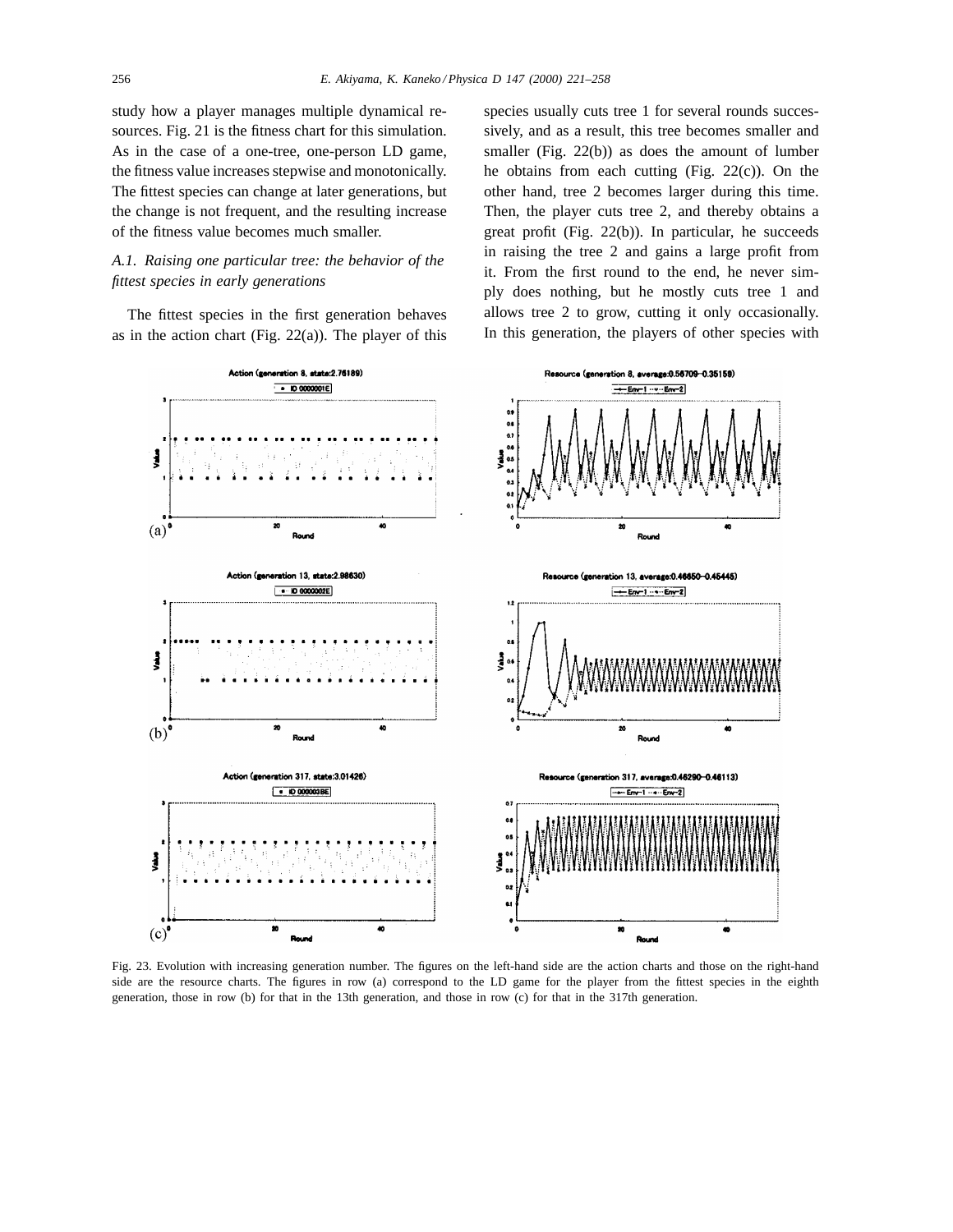lower fitness cut only a particular tree or cut no tree.

#### *A.2. Evolution toward optimization*

A rough sketch of the evolution in this one-person, two-tree LD game is as follows:



Fig. 24. Evolution with increasing generation number. These are the state charts corresponding to the action and resource charts in Fig. 23.

- 1. The frequency of cutting tree 2 increases, while that of cutting tree 1 decreases. As a result, the player is able to obtain some profit also from tree 2 (Fig. 23(a)).
- 2. The player starts managing periodic dynamics for the sizes of trees that bring him the best profit after about the 15th round, during which rounds the frequencies of cutting tree 1 and tree 2 are equal (Fig. 23(b)). He cuts the two trees by turns.
- 3. The number of the round of which the dynamics first becomes periodic decreases (Fig. 23(c)). Also, as the generation number increases, the round at which the state of the player first reaches its maximal value (approximately 3.05) becomes earlier (Fig. 24(a)–(c)).

The dynamics for each of the two trees (shown in the resource chart (Fig.  $23(c)$ )) are almost the same as those observed in the one-tree LD game in this paper (Fig. 9(b)).

#### **References**

- [1] R.J. Aumann, Agreeing to disagree, Ann. Statist. 4 (1976) 1236–1239.
- [2] R.J. Aumann, Rationality and bounded rationality, Nancy L. Schwartz Lecture, J.L. Kellogg School of Management, Northwestern University, 1986.
- [3] R. Axelrod, The Evolution of Cooperation, Basic Books, New York, 1984.
- [4] D.D. Davis, C.A. Holt, Experimental Economics, Princeton University Press, Princeton, NJ, 1993.
- [5] M.M. Flood, Some experimental games, Research Memorandum RM-789, RAND Corporation, Santa Monica, CA, 1952.
- [6] D. Fundenberg, J. Tirole, Game Theory, MIT Press, Cambridge, MA, 1992.
- [7] G. Hardin, The tragedy of the commons, Science 162 (1968) 1243–1248.
- [8] T. Ikegami, M. Taiji, Imitation and cooperation in coupled dynamical recognizers: advances in artificial life, in: D. Floreano, J. Nicoud, F. Mondada (Eds.), Proceedings of the Fifth European Conference, ECAL'99, Lausanne, Switzerland, Springer, Berlin, 1999.
- [9] K. Kaneko, Collapse of Tori and Genesis of Chaos in Dissipative Systems, World Scientific Publishers, Singapore, 1986, 264 pp. (based on Thesis of 1983).
- [10] J. Maynard Smith, Evolution and the Theory of Games, Cambridge University Press, Cambridge, 1982.
- [11] J. Nagumo, S. Sato, On a response characteristic of a mathematical neuron model, Kybernetik 10 (1972) 155–164.